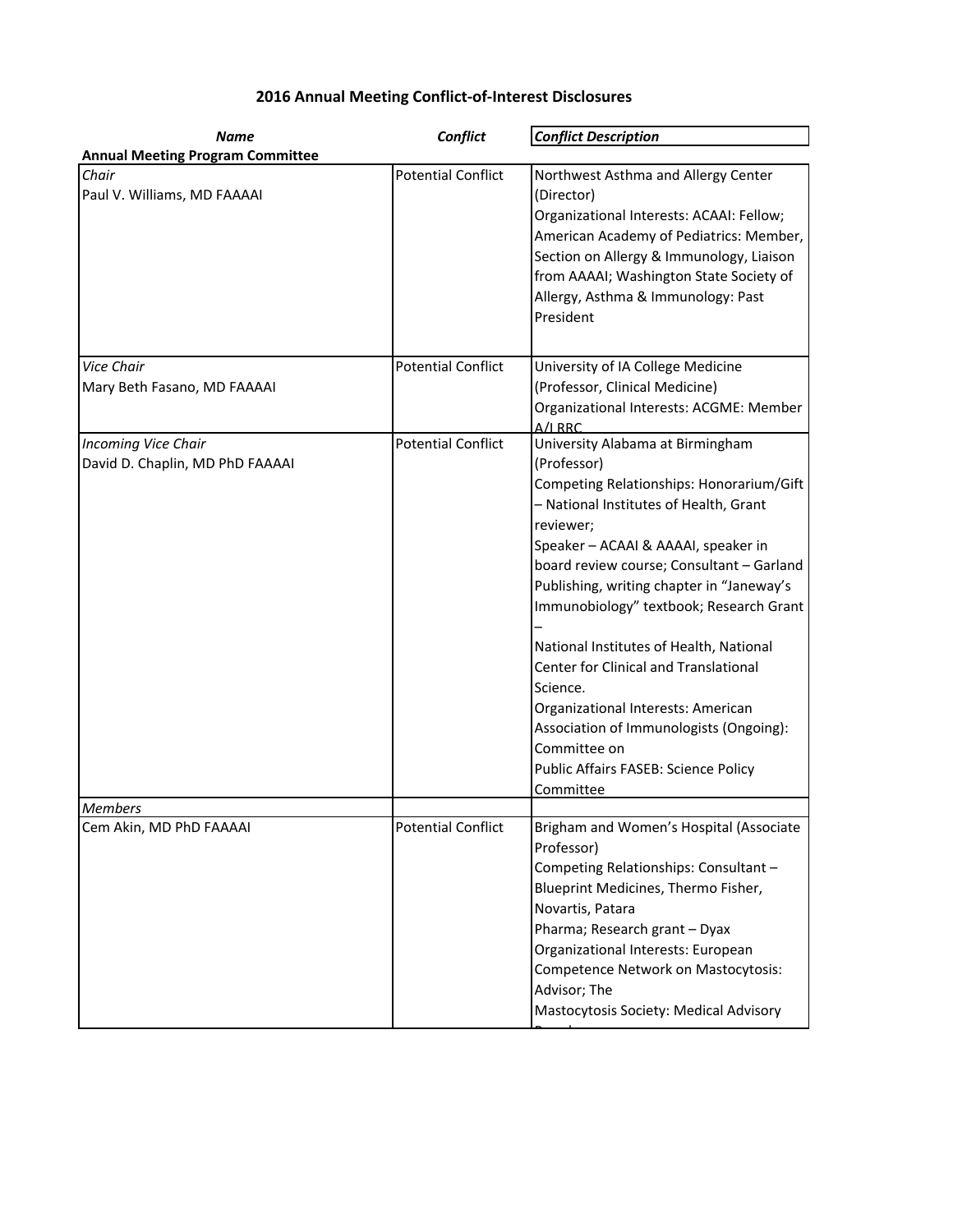| Leonard B. Bacharier, MD FAAAAI                                                                          | <b>Potential Conflict</b> | Washington University (Professor of<br>Pediatrics)<br>Competing Relationships: Honoraria for<br>lectures - AstraZeneca China, Teva,<br>Boehringer<br>Ingelheim; Consultant - DBV Technologies,<br>Vectura; Advisory Board - Sanofi,<br>Boehringer<br>Ingelheim; Investigator - AsthmaNet,<br>Severe Asthma Research Program, Inner<br>City Asthma<br>Consortium, ORBEX trial<br>Organizational Interests: AAAAI: Fellow,<br>Associate Editor of JACI, Editorial Board of<br>JACI: In practice; AAAAI: AMPC Member |
|----------------------------------------------------------------------------------------------------------|---------------------------|-------------------------------------------------------------------------------------------------------------------------------------------------------------------------------------------------------------------------------------------------------------------------------------------------------------------------------------------------------------------------------------------------------------------------------------------------------------------------------------------------------------------|
| Bruce G. Bender, PhD FAAAAI                                                                              | <b>Potential Conflict</b> | National Jewish Health (Head, Pediatric<br>Behavior Health)<br>Competing Relationships: Consultant -<br>Merck, Teva<br>Organizational Interests: NHLBI - DSMB<br>chair; American Thoracic Society - Officer                                                                                                                                                                                                                                                                                                       |
| Asriani M. Chiu, MD FAAAAI                                                                               | <b>Potential Conflict</b> | Medical College of Wisconsin (Professor of<br>Pediatrics (Allergy and Immunology) and<br>Medicine; A/I Fellowship Program Director)<br>Organizational Interests: ACAAI, ALA:<br>ACAAI's Allergy/Immunology Training<br>Program<br>Directors' Planning Committee, Volunteer<br>consultant specialist for ALA                                                                                                                                                                                                       |
| Antonella Cianferoni, MD PhD FAAAAI<br>University of Pennsylvania (Assistant Professor<br>of Pediatrics) | <b>Potential Conflict</b> |                                                                                                                                                                                                                                                                                                                                                                                                                                                                                                                   |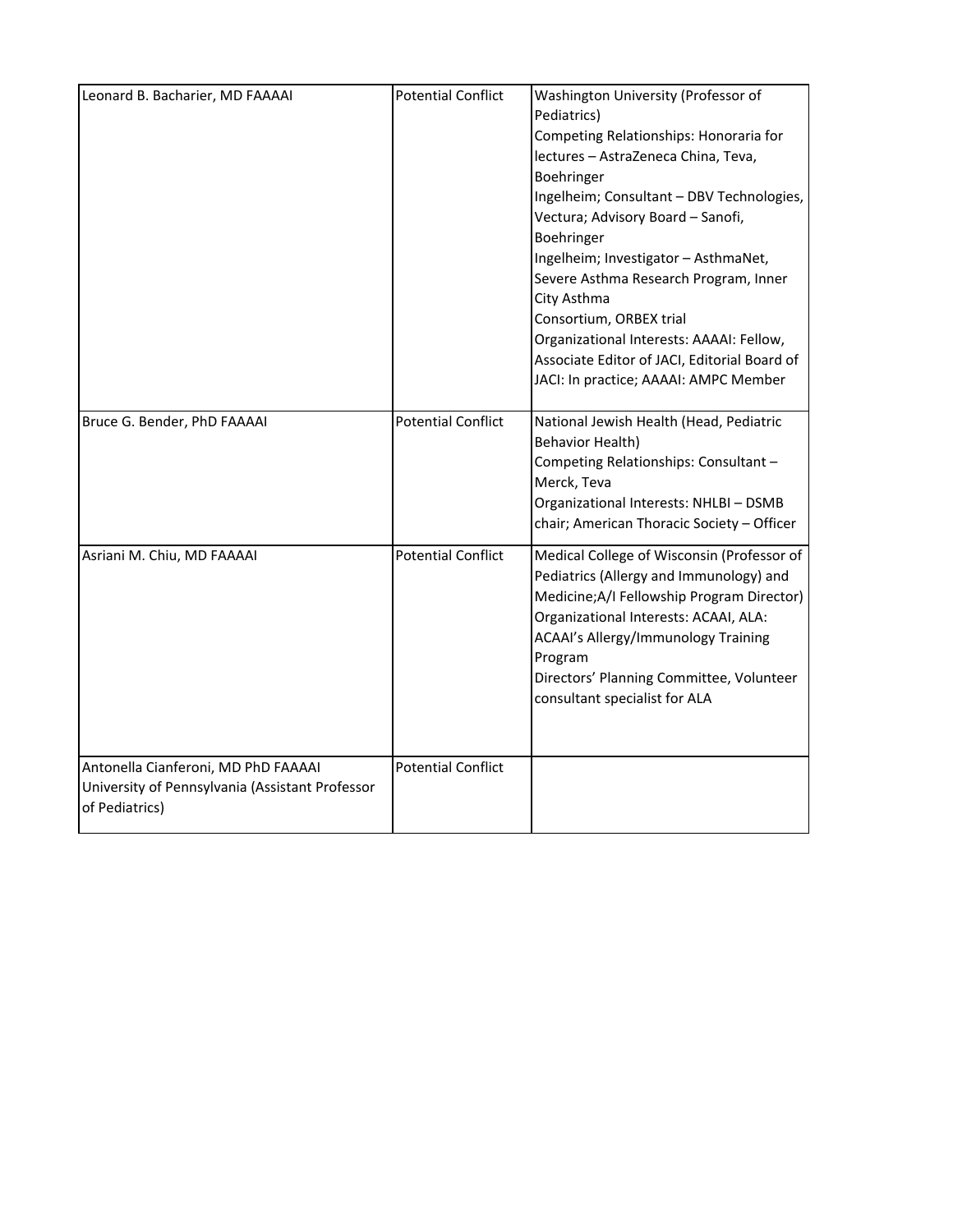| Jeffrey G. Demain, MD FAAAAI                                         | <b>Potential Conflict</b> | Allergy, Asthma and Immunology Center of<br>AK (Director and Founding Partner)<br>Organizational Interests: Alaska Family<br>Practice Residency Program - Adjunct<br>Faculty;<br>ACAAI - Fellow; Alaska Society of Allergy<br>Asthma & Immunology - Founder and Past-<br>President; Alaska State Medical<br>Association - Member & Delegate;<br>American Academy of<br>Pediatrics - Fellow; Anchorage Medical<br>Society - President; Asthma & Allergy<br>Foundation<br>of America, Alaska Chapter - President-<br>Elect, Annual Conference Chair; RSLAAIS -<br>Governor Region 6; State of Alaska,<br>Climate Change Advisory Group-<br>Delegate; University<br>of Alaska, Anchorage - Adjunct Clinical<br>Professor; University of Washington,<br>Department<br>of Pediatrics - Clinical Professor |
|----------------------------------------------------------------------|---------------------------|------------------------------------------------------------------------------------------------------------------------------------------------------------------------------------------------------------------------------------------------------------------------------------------------------------------------------------------------------------------------------------------------------------------------------------------------------------------------------------------------------------------------------------------------------------------------------------------------------------------------------------------------------------------------------------------------------------------------------------------------------------------------------------------------------|
| Taylor Alan Doherty, MD FAAAAI<br>UC San Diego (Assistant Professor) | No Conflict               |                                                                                                                                                                                                                                                                                                                                                                                                                                                                                                                                                                                                                                                                                                                                                                                                      |
| Steve N. Georas, MD                                                  | <b>Potential Conflict</b> | University of Rochester Medical Center<br>(Professor of Medicine; Pulmonary &<br>Critical Care)<br>Competing Relationships: Regeneron,<br>Sanofi, Unilever, Genentech, Array<br>Biopharma, Novartis,<br>Abbvie, Celgene, Medimmune -- Wife is a<br>paid consultant; Parkes Family Foundation<br>Director, Study of Asthma in Rochester;<br>NIH-Grantee<br>Organizational Interest: AAI -- Associate<br>Editor, Journal of Immunology; ATS --<br>Editorial<br>Board, AJRCCM; FDA -- Member of PADAC                                                                                                                                                                                                                                                                                                   |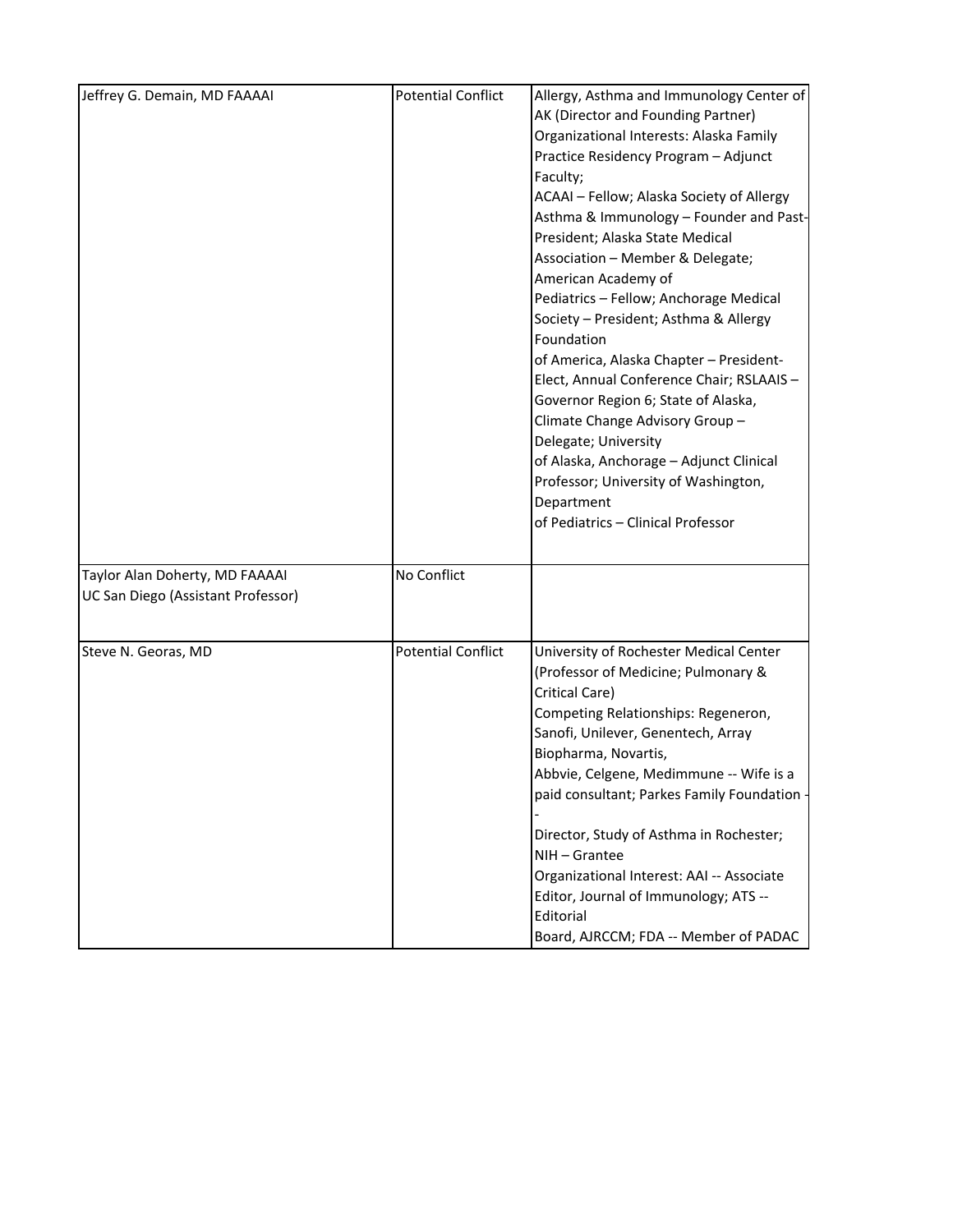| Mitchell H. Grayson, MD FAAAAI | <b>Potential Conflict</b> | Medical College of Wisconsin (Assoc. Prof.<br>of Pediatrics, Medicine, Microbiology and<br><b>Molecular Genetics)</b><br>Competing Relationships: Research Grant<br>- Children's Research Institute of the<br>Children's<br>Hospital of Wisconsin; Polyphor; National<br>Institutes of Health<br>Organizational Interests: AAFA - Board of<br>Directors; AAI - Associate Editor of the<br>Journal<br>of Immunology; ACAAI - Deputy Editor of<br>the Annals of Allergy, Asthma, and<br>Immunology; ACAAI - Abstract Review<br>Committee; FDA - SGE for PADAC; Fight<br>Asthma<br>Milwaukee Allies - Director |
|--------------------------------|---------------------------|-------------------------------------------------------------------------------------------------------------------------------------------------------------------------------------------------------------------------------------------------------------------------------------------------------------------------------------------------------------------------------------------------------------------------------------------------------------------------------------------------------------------------------------------------------------------------------------------------------------|
| David W. Hauswirth, MD FAAAAI  | <b>Potential Conflict</b> | Ohio ENT and Allergy Physicians;<br>Nationwide Children's Hospital (Clinician,<br>Assistant<br>clinical professor)<br>Organizational Relationships: Member-<br>ACAAI; Medical advisory team member -<br>kids with                                                                                                                                                                                                                                                                                                                                                                                           |
| Caroline C. Horner, MD FAAAAI  | <b>Potential Conflict</b> | Washington University School of Medicine<br>(Assistant Professor)<br>Competing Relationships: NIH/NHLBI-<br>Asthma Net asthma research network co-<br>investigator                                                                                                                                                                                                                                                                                                                                                                                                                                          |
| Daniel J. Jackson, MD          | <b>Potential Conflict</b> | University of Wisconsin School of Medicine<br>and Public Health (Assistant Professor of<br>Pediatric<br>Allergy & Immunology)<br>Competing Relationships: Grant - NIH -<br>NIAID NIH - NHI RI                                                                                                                                                                                                                                                                                                                                                                                                               |
| David A. Khan, MD FAAAAI       | <b>Potential Conflict</b> | University Texas SW Medical Center<br>(Professor of Medicine)<br>Competing Relationships: Speakers Bureau<br>- Genentech; Co-investigator on 2 studies;<br>Vanberg Family Fund: Primary investigator<br>on studies of mechanisms of rush<br>immunotherapy and nasal polyposis<br>Organizational Interests: ACAAI: Co-chair,<br>Allied Health Symoisum Committee;<br>ACAAI: Cochair,<br>Conjoint Board Review Committee; JCAAI:<br>Member of Joint Task Force on Practice<br>Parameters                                                                                                                      |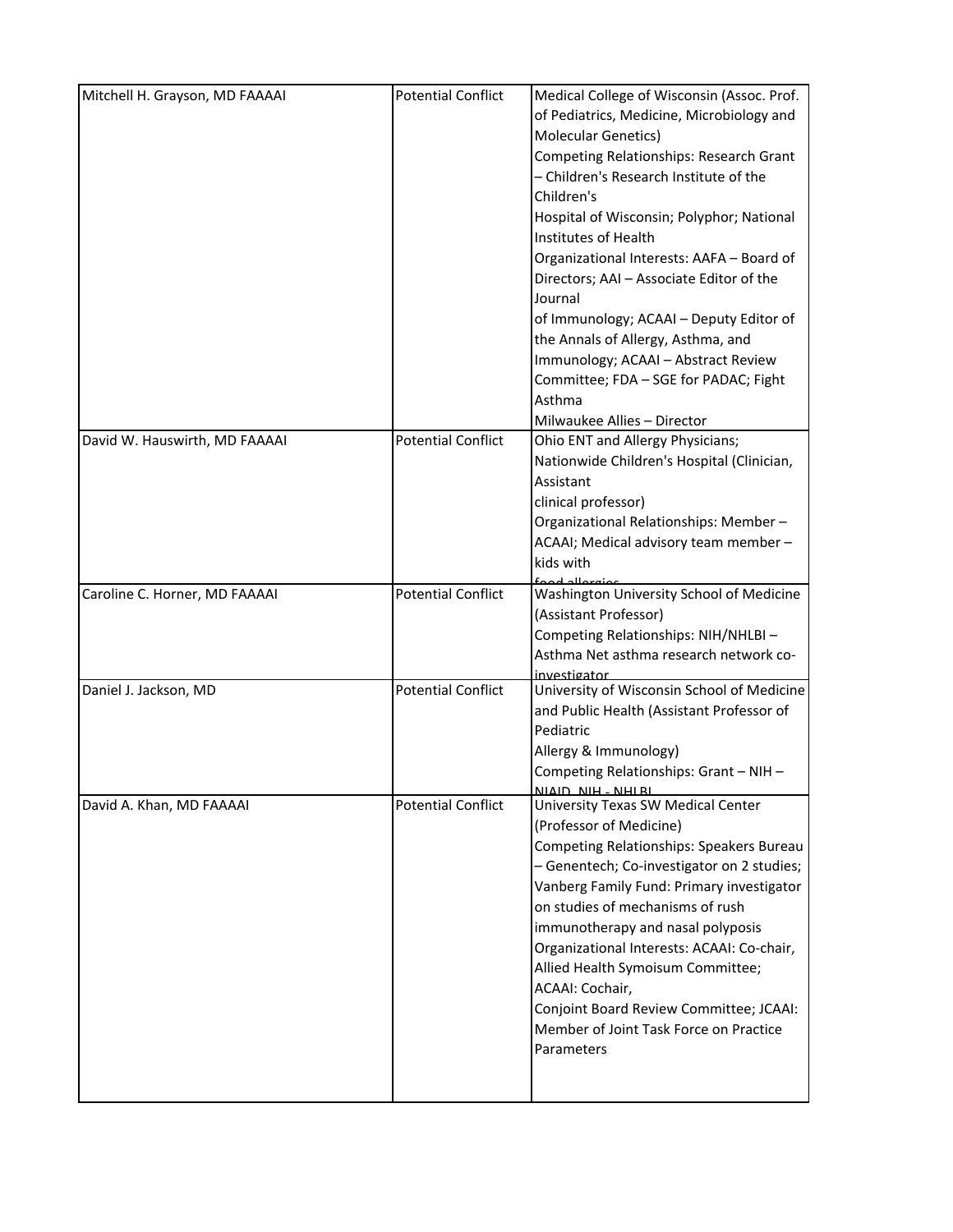| Gurjit K. Khurana Hershey, MD PhD FAAAAI                                                         | <b>Potential Conflict</b> | Cincinnati Children's Hospital Medical                                                                                                                                                                                                                                                                                                                                                                                                                                                                                                                                                                      |
|--------------------------------------------------------------------------------------------------|---------------------------|-------------------------------------------------------------------------------------------------------------------------------------------------------------------------------------------------------------------------------------------------------------------------------------------------------------------------------------------------------------------------------------------------------------------------------------------------------------------------------------------------------------------------------------------------------------------------------------------------------------|
|                                                                                                  |                           | Center (Professor Pediatrics)                                                                                                                                                                                                                                                                                                                                                                                                                                                                                                                                                                               |
|                                                                                                  |                           |                                                                                                                                                                                                                                                                                                                                                                                                                                                                                                                                                                                                             |
| Désirée E.S. Larenas Linnemann, MD FAAAAI                                                        | <b>Potential Conflict</b> | Competing Relationships: Grant - NIH<br>Own employer (Head Private Allergy-<br>asthma Clinic)<br>Competing Relationships: Speaker - MSD,<br>Novartis, MEDA, Pfizer, IPI-ASAC,<br>astrazeneca,<br>glenmark; Honorarium/Gift - Novartis,                                                                                                                                                                                                                                                                                                                                                                      |
|                                                                                                  |                           | Sanofi, MSD, Pfizer, Senosiain; Consultant<br>- Pfizer,<br>Novartis, MEDA, Boerhinger ingelheim,<br>GSK; Research Grant - Novartis, MEDA,<br>MSD,<br>Senosiain, Astrazeneca, Sanofi, TEVA, GSK,<br>Pfizer, UCB, Carnot<br>Organizational Interests: AAAAI: Member<br>Clinical Science WG, Past-Chair IRSOC,<br>member<br>AMPC, member PDT; ACAAI: Member<br>immunotherapy committee, international<br>committee;<br>ARIA (Ongoing): Country coordinator ARIA<br>Mexico; CMICA: Chair immunotherapy<br>committee; CMICA: Member board of<br>Directors; WAO: member special<br>committee on<br>immunotherapy; |
| Andrew H. Liu, MD FAAAAI                                                                         | <b>Potential Conflict</b> | University of Colorado Denver (Professor)<br>Competing Relationships: Advisory Board -<br>NIH NIEHS: Serve as Chairman or Member<br>οf<br>NIEHS Scientific Advisory Boards, Glaxo<br>SmithKline: Serve as Data Safety<br>Monitoring<br>Committee Member for a clinical research<br>study; Speaker honoraria and travel<br>expenses-<br>Merck Sharp & Dohme; EPA: Project<br>Leader for EPA sponsored research grant<br>(25% effort);<br>NIH NIAID: Principal Investigator or Co-<br>Investigator for 3 NIH sponsored grants<br>(50%<br>effort)                                                              |
| Kari C. Nadeau, MD PhD FAAAAI<br>Stanford University School of Medicine<br>(Associate Professor) | No Conflict               |                                                                                                                                                                                                                                                                                                                                                                                                                                                                                                                                                                                                             |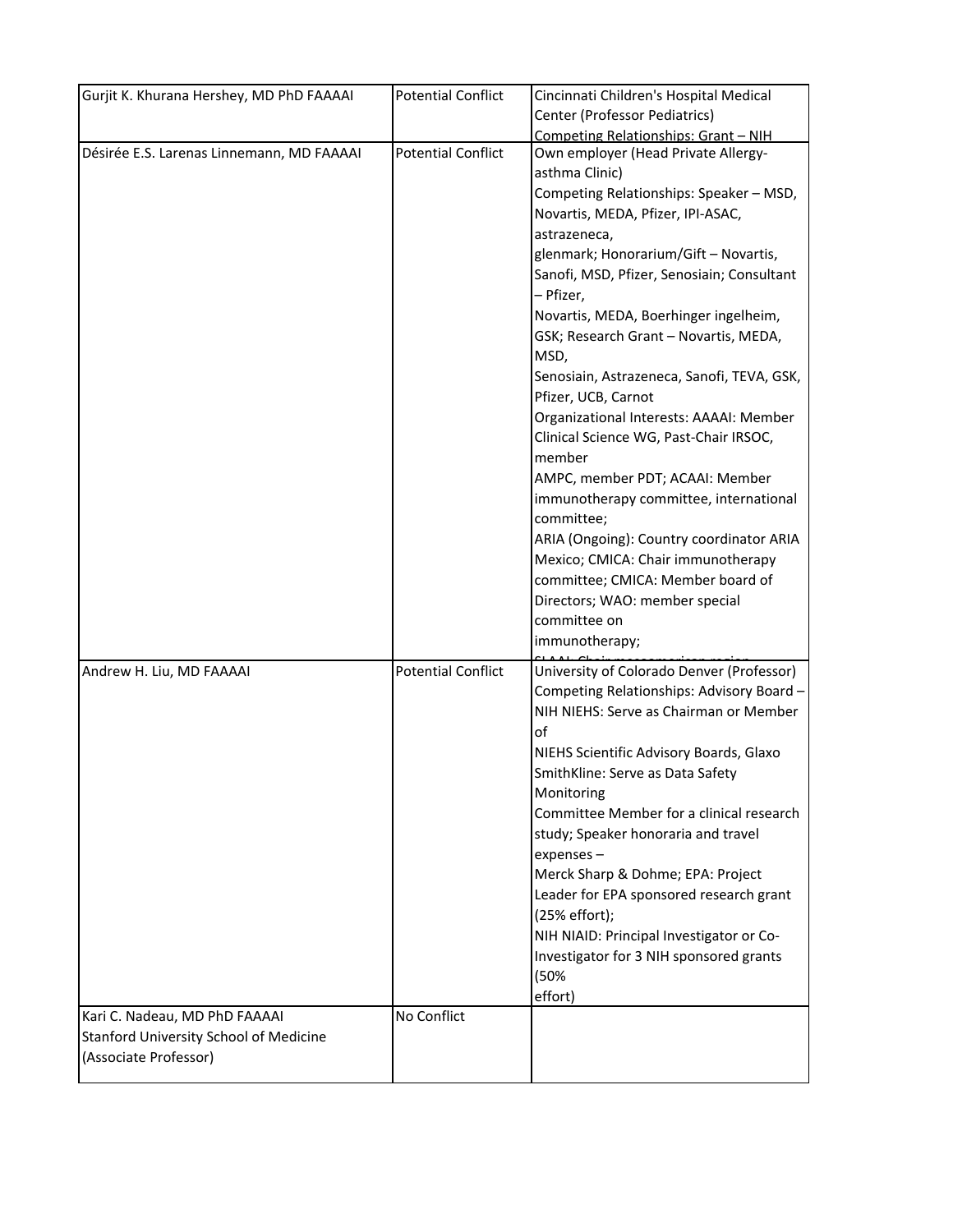| Anna H. Nowak-Wegrzyn, MD FAAAAI<br>r                                                                 | <b>Potential Conflict</b> | Icahn School of Medicine at Mount Sinai<br>(Associate Professor of Pediatrics)<br>Competing Relationships: Advisory Board -<br>Merck; Honorarium/Gift - UpToDate;<br>Speaker-<br>Nestle, Mead Johnson, Thermofischer<br>Scientific; Clinical trial - FARE, NIAID, DBV,<br>Nestle,<br><b>Nutricia</b><br>Organizational Interests - International<br>Association of Food Protein Induced<br>Enterocolitis<br>Syndrome: Chair of the Medical Advisory<br>Board, New York Allergy and Asthma<br>Society:<br><b>Executive Committee Membe</b> |
|-------------------------------------------------------------------------------------------------------|---------------------------|-------------------------------------------------------------------------------------------------------------------------------------------------------------------------------------------------------------------------------------------------------------------------------------------------------------------------------------------------------------------------------------------------------------------------------------------------------------------------------------------------------------------------------------------|
| Stokes Peebles, Jr., MD FAAAAI<br>Vanderbilt Univ School Of Medicine (Professor<br>of Medicine)       | No Conflict               |                                                                                                                                                                                                                                                                                                                                                                                                                                                                                                                                           |
| Elena E. Perez, MD PhD FAAAAI                                                                         | <b>Potential Conflict</b> | University of Miami (Associate Professor)<br>Competing Relationships: Advisory Board -<br>Baxter, CSL; Honorarium/Gift - grifols<br>Organizational Interests: AAAAI: AMPC<br>committee, BCI Secretary; CIS: finance<br>committee member                                                                                                                                                                                                                                                                                                   |
| Anju T. Peters, MD FAAAAI<br>Northwestern University Medical School<br>(Associate Professor)          | No Conflict               |                                                                                                                                                                                                                                                                                                                                                                                                                                                                                                                                           |
| Wanda Phipatanakul, MD MS FAAAAI<br>Boston Children's Hospital (Associate Professor<br>of Pediatrics) | No Conflict               |                                                                                                                                                                                                                                                                                                                                                                                                                                                                                                                                           |
| Matthew A. Rank, MD FAAAAI<br>Mayo Clinic and Foundation (Consultant)                                 | No Conflict               |                                                                                                                                                                                                                                                                                                                                                                                                                                                                                                                                           |
| Sarbjit Singh Saini, MD FAAAAI                                                                        | <b>Potential Conflict</b> | Johns Hopkins Allergy Asthma Center<br>(Training Program Director)<br><b>Competing Relationships:</b><br>Consultant/research - Genentech.<br>Novartis; Research - Astra-<br>Zeneca, NIH<br>Organizational Interests: Journal of<br>Investigative Dermatology - Associate<br>Editor;                                                                                                                                                                                                                                                       |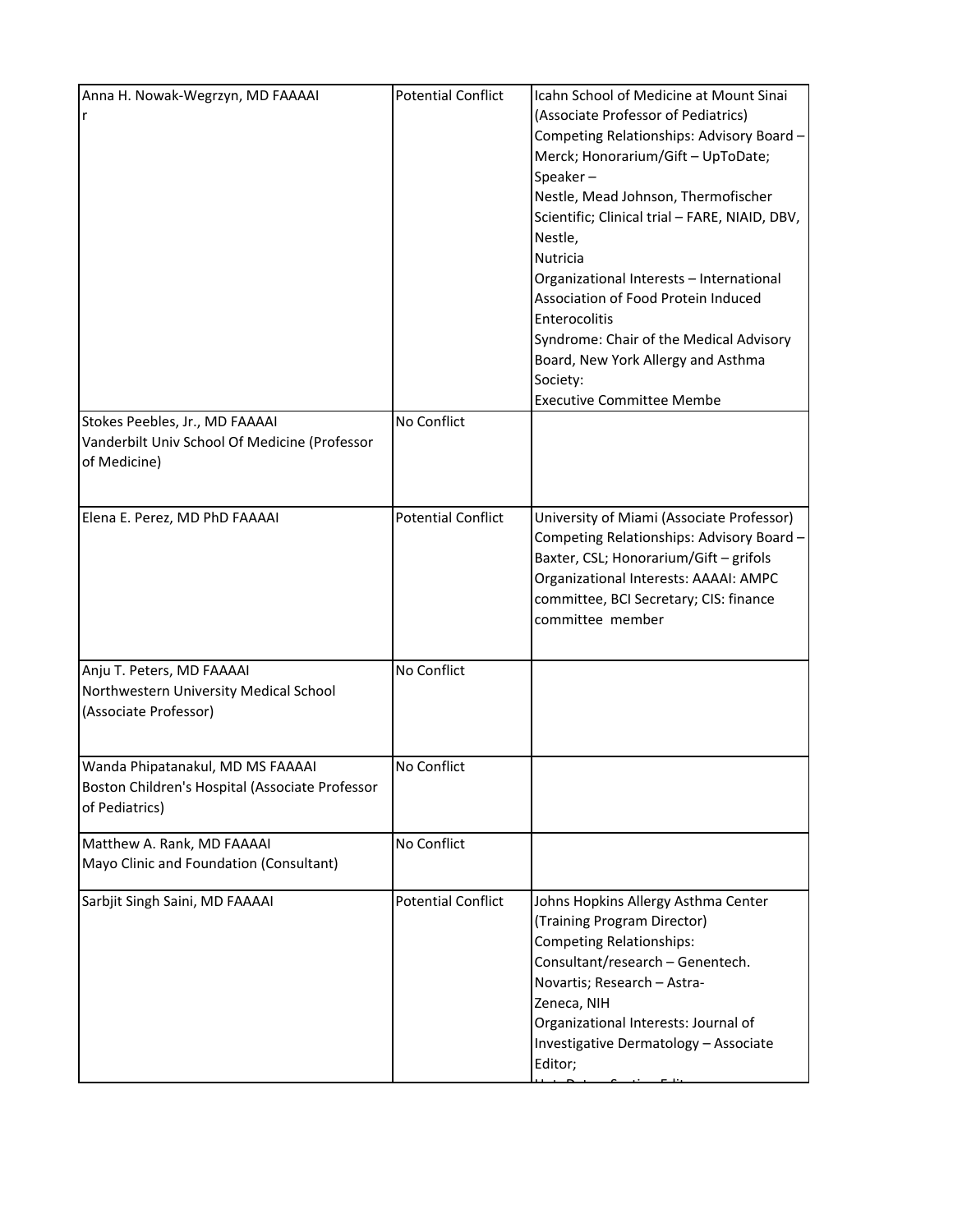| Mark F. Sands, MD FAAAAI                                                                                                               | <b>Potential Conflict</b> | Univ. Buffalo, SUNY School of Medicine &<br>Veteran's Administration (Asst Prof Med;<br>Staff<br>Allergist)<br>Competing Relationships: Financial -<br>Healthcasts Network: Review educational<br>content of<br>Healthcasts programming,<br>Research                                                                                                                                     |
|----------------------------------------------------------------------------------------------------------------------------------------|---------------------------|------------------------------------------------------------------------------------------------------------------------------------------------------------------------------------------------------------------------------------------------------------------------------------------------------------------------------------------------------------------------------------------|
| Rebecca Scherzer, MD FAAAAI<br>Nationwide Children's Hospital (Associate<br>Professor of Pediatrics)                                   | No Conflict               |                                                                                                                                                                                                                                                                                                                                                                                          |
| Robert P. Schleimer, PhD FAAAAI                                                                                                        | <b>Potential Conflict</b> | Northwestern University Feinberg School<br>Medicine (Prof. Med., Chief, Div. Al./Imm.)<br>Competing Relationships: Consultant -<br>Aurasense, Intersect ENT, Merck, Sanofi,<br>GSK;<br>Consulting/Stock - Allakos; NIH/NHLBI -<br>grant R37, grant U19                                                                                                                                   |
| Lynda C. Schneider, MD FAAAAI                                                                                                          | <b>Potential Conflict</b> | Boston Children's Hospital (Director,<br>Allergy Program; Director, Immunology<br>Clinical<br>Research Program)<br>Competing Relationships: Advisory Board -<br>Shire, National Eczema Association;<br>Research<br>Grant - Astellas, Food Allergy Research<br>and Education, Genentech, Inc; Stocks-<br>Antera<br>Therapeutics; Investigator - NIH Atopic<br>Dermatitis Research Network |
| Christine M. Seroogy, MD FAAAAI                                                                                                        | <b>Potential Conflict</b> | University of Wisconsin (associate<br>professor)<br>Competing Relationships: Honorarium/Gift<br>- up-to-date                                                                                                                                                                                                                                                                             |
| Roland Solensky, MD FAAAAI                                                                                                             | <b>Potential Conflict</b> | The Corvallis Clinic (Physician)<br>Competing Relationships: Clinical trial<br>investigator - Allerquest, Astra Zeneca,<br>Merck<br>Organizational Interests: Member-<br>Oregon Society of Allergy, Asthma and<br>بمملوميسسها                                                                                                                                                            |
| Mike Tankersley, MD FAAAAI<br>Allergy and Asthma Care (Clinical Associate<br>Professor, The University of TN Health Science<br>Center) | <b>Potential Conflict</b> |                                                                                                                                                                                                                                                                                                                                                                                          |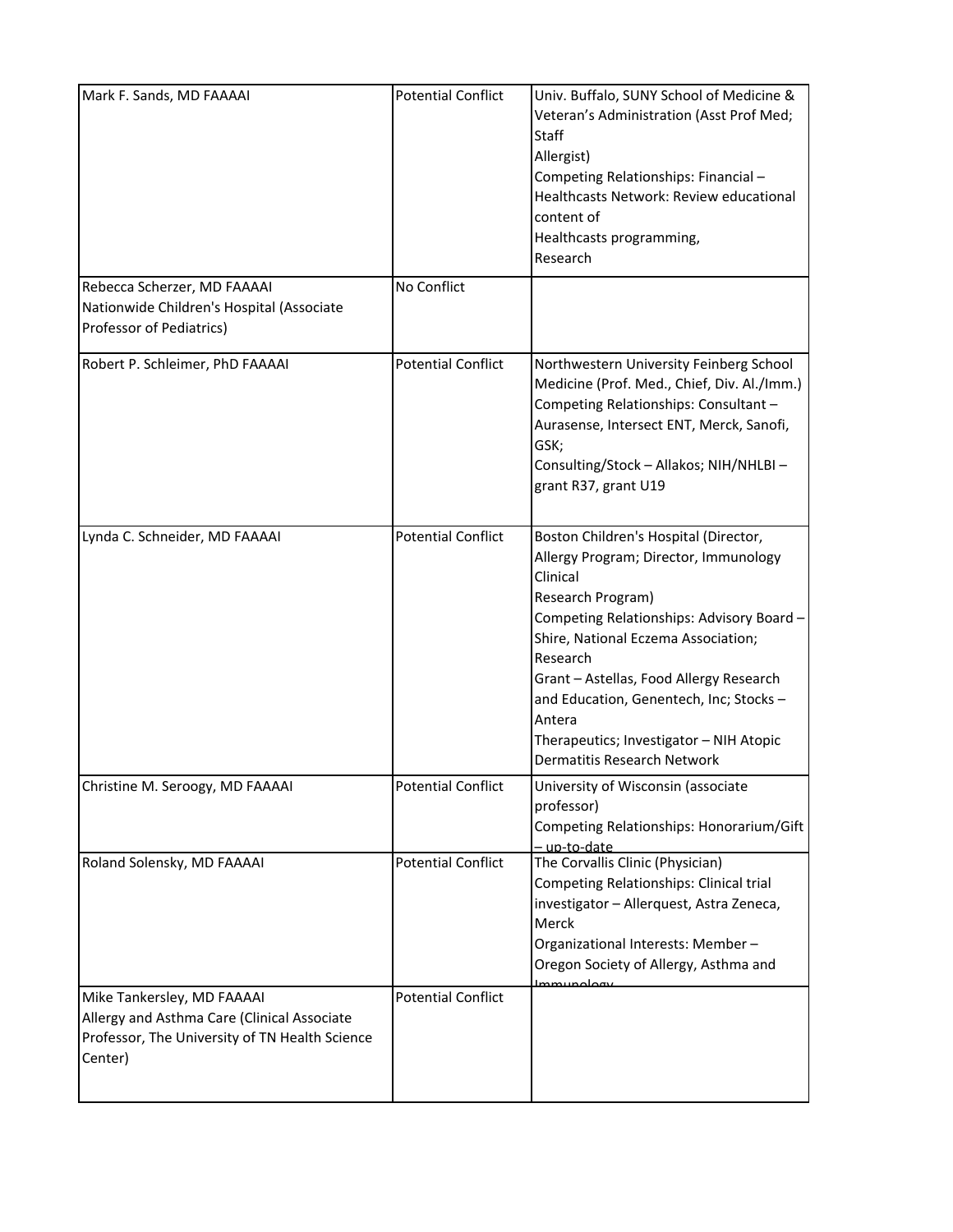| Martin Wagenmann, MD FAAAAI              | <b>Potential Conflict</b> | Heinrich-Heine University Duesseldorf       |
|------------------------------------------|---------------------------|---------------------------------------------|
|                                          |                           | (Head of Rhinology, Allergy, and            |
|                                          |                           | Endoscopic skull base surgery)              |
|                                          |                           | Competing Relationships: Speaker-           |
|                                          |                           | Allergopharma GmbH & Co KG, Germany,        |
|                                          |                           | HAL                                         |
|                                          |                           | Allergies GmbH, Germany, ALK-Abello,        |
|                                          |                           | Germany, Meda Pharma, Germany;              |
|                                          |                           | Consultant-                                 |
|                                          |                           | Bionorica SE, Germany, HAL Allergies        |
|                                          |                           | GmbH, Germany; Advisory Board - Meda        |
|                                          |                           | Pharma,                                     |
|                                          |                           | Germany, ALK Abello                         |
|                                          |                           |                                             |
|                                          |                           | Organizational Interests: German Society    |
|                                          |                           | of Allergology and Clinical Immunology      |
|                                          |                           | (Ongoing):                                  |
|                                          |                           | Head of the Section Otorhinolaryngology     |
| Nina Zimmermann, MSN RN ANP-BC AE-C      | <b>Potential Conflict</b> | Maryville University-St. Louis (Coordinator |
|                                          |                           | of the Nurse Practitioner Programs, Clinica |
|                                          |                           | <b>Assistant Professor of Nursing)</b>      |
|                                          |                           | Organizational Interests: Association of    |
|                                          |                           | Asthma Educators: Member of the             |
|                                          |                           | Association of                              |
|                                          |                           | Asthma Educators                            |
|                                          |                           |                                             |
| Nives Zimmermann, MD FAAAAI              | <b>Potential Conflict</b> | Children's Hospital Medical Center and UC   |
|                                          |                           | health (Associate Professor)                |
|                                          |                           | Competing Relationships: NIH - PI on        |
|                                          |                           | grant.                                      |
| <b>Practice Improvement Subcommittee</b> |                           |                                             |
| Stuart Abramson, MD FAAAAI               | No Conflict               |                                             |
| Gloria Akan, MD                          | No Conflict               |                                             |
| Anne Borgmeyer, RN CPNP AE-C             | No Conflict               |                                             |
| Jeanne Conner, NP                        | No Conflict               |                                             |
| Robert Corriel, MD FAAAAI                | No Conflict               |                                             |
| Anne Ditto, MD FAAAAI                    | No Conflict               |                                             |
| James Gern, MD FAAAAI                    | No Conflict               |                                             |
| Samuel Gubernick, DO FAAAAI              | No Conflict               |                                             |
| Shirley Joo, MD                          | No Conflict               |                                             |
| Sara Lowe, NP                            | No Conflict               |                                             |
| Tood Mahr, MD FAAAAI                     | No Conflict               |                                             |
| William McKenna, MD FAAAAI               | No Conflict               |                                             |
| Thomas Miller, MD FAAAAI                 | <b>Potential Conflict</b> | Patent holder for new pulmonary function d  |
| Kim Mudd, RN MSN CCRP                    | No Conflict               |                                             |
| Lois Nelson, MD FAAAAI                   | No Conflict               |                                             |
| Sally Noone, RN MSN                      | No Conflict               |                                             |
| Kevin Park, MD FAAAAI                    | No Conflict               |                                             |
| Todd Rambasek, MD FAAAAI                 | No Conflict               |                                             |
|                                          |                           |                                             |

|  | <b>Annual Meeting Faculty</b> |  |
|--|-------------------------------|--|
|--|-------------------------------|--|

| <b>Full Name</b>                      | <b>Conflict</b>  | <b>Conflict Description</b> |
|---------------------------------------|------------------|-----------------------------|
| MD<br><b>Juan</b><br>Abonia.<br>Pablo | Conflict<br>I No |                             |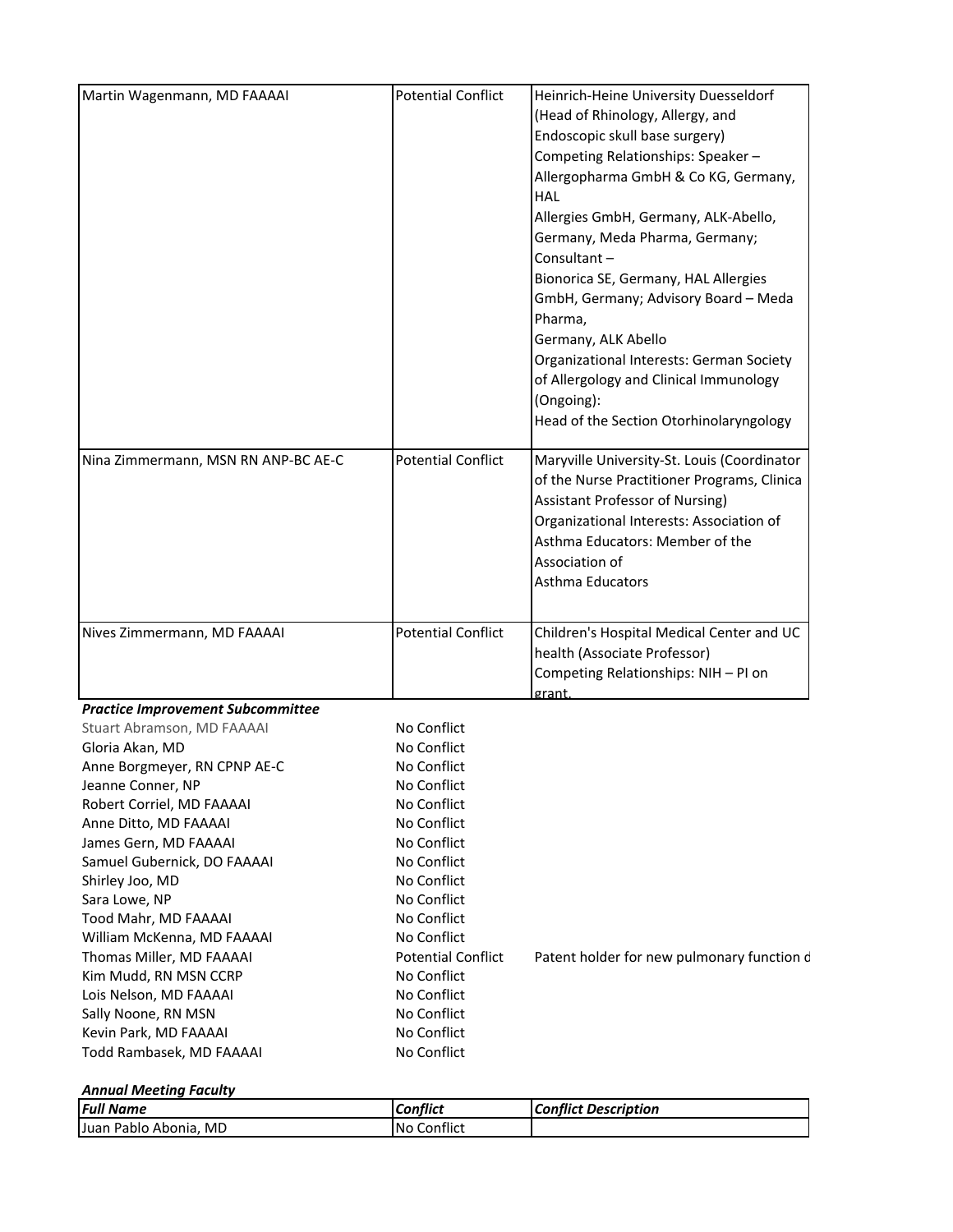| Seema Sharma Aceves, MD PhD FAAAAI           | No Conflict                              |                                                                                                                                                                 |
|----------------------------------------------|------------------------------------------|-----------------------------------------------------------------------------------------------------------------------------------------------------------------|
| Olivia R. Ackerman                           | No Conflict                              |                                                                                                                                                                 |
| Steven J. Ackerman, PhD                      | <b>Potential Conflict</b>                | EnteroTrack, LLC (Ongoing): Chief Scientific                                                                                                                    |
|                                              |                                          | Officer, Founding Member                                                                                                                                        |
| Darryl James Adamko, MD FRCPC                | No Conflict                              |                                                                                                                                                                 |
| Allen D. Adinoff, MD FAAAAI                  | No Conflict                              |                                                                                                                                                                 |
| Ioana O. Agache, CME                         | No Conflict                              |                                                                                                                                                                 |
| Shradha Agarwal, MD FAAAAI                   | No Conflict                              |                                                                                                                                                                 |
| Rachana Agrawal<br>Cezmi A. Akdis, MD FAAAAI | No Conflict<br><b>Potential Conflict</b> | Advisory Board: Circassia (United                                                                                                                               |
|                                              |                                          | Kingdom)<br>Advisory Board: Allergopharma (Germany)<br>Advisory Board: Novartis (Basel,<br>Switzerland)<br>Advisory Board: Teva (Amsterdam, the<br>Netherlands) |
|                                              |                                          | Advisory Board: Anergis (Lausanne,<br>Switzerland)                                                                                                              |
|                                              |                                          | Advisory Board Member and Shareholder<br>(Ongoing): Davos Diagnostics (Davos,<br>Switzerland)                                                                   |
| Mubeccel Akdis, MD PhD                       | No Conflict                              |                                                                                                                                                                 |
| Cem Akin, MD PhD FAAAAI                      | <b>Potential Conflict</b>                | <b>Consultant: Blueprint Medicines</b>                                                                                                                          |
|                                              |                                          | <b>Consultant: Novartis</b>                                                                                                                                     |
|                                              |                                          |                                                                                                                                                                 |
|                                              |                                          | Consultant: Patara                                                                                                                                              |
|                                              |                                          | Consultant: Deciphera                                                                                                                                           |
| Rafeul Alam, MD PhD FAAAAI                   | No Conflict                              |                                                                                                                                                                 |
| Sultan Alandijani, MD                        | No Conflict                              |                                                                                                                                                                 |
| Zoulfia Allakhverdi, PhD FAAAAI              | No Conflict                              |                                                                                                                                                                 |
|                                              |                                          |                                                                                                                                                                 |
| Kenneth W. Altman, MD PhD                    | No Conflict                              |                                                                                                                                                                 |
| Matthew C. Altman, MD                        | No Conflict                              |                                                                                                                                                                 |
| James J. Anderson, MLT                       | <b>Potential Conflict</b>                | <b>Environmental Allergy Assays</b>                                                                                                                             |
| Robert Anthony, PhD                          | No Conflict                              |                                                                                                                                                                 |
| Andrea J. Apter, MD MA MSc FAAAAI            | No Conflict                              |                                                                                                                                                                 |
| Schweta Arakali, MD                          | No Conflict                              |                                                                                                                                                                 |
| Peter D. Arkwright, MD PhD FAAAAI            | No Conflict                              |                                                                                                                                                                 |
| Amal H. Assa'ad, MD FAAAAI                   | <b>Potential Conflict</b>                | Aimmune (Ongoing): PI for multicenter<br>clinical trial<br>Astra Zeneca (Ongoing): PI for multicenter<br>clinical trial                                         |
|                                              |                                          | DBV Technologies (Ongoing): PI for                                                                                                                              |
|                                              |                                          | multicenter clinical trial                                                                                                                                      |
|                                              |                                          | GlaxoSmithKline (Ongoing): PI for                                                                                                                               |
|                                              |                                          |                                                                                                                                                                 |
|                                              |                                          | multicenter clinical trial                                                                                                                                      |
|                                              |                                          | TEVA (Ongoing): PI for multicenter clinical                                                                                                                     |
|                                              |                                          | trial                                                                                                                                                           |
|                                              |                                          | Thermofisher Diagnostics (Ongoing): PI for<br>multicenter clinical trial                                                                                        |
|                                              |                                          | Stanford Foundation (Ongoing): PI for                                                                                                                           |
|                                              |                                          | multicenter clinical trial                                                                                                                                      |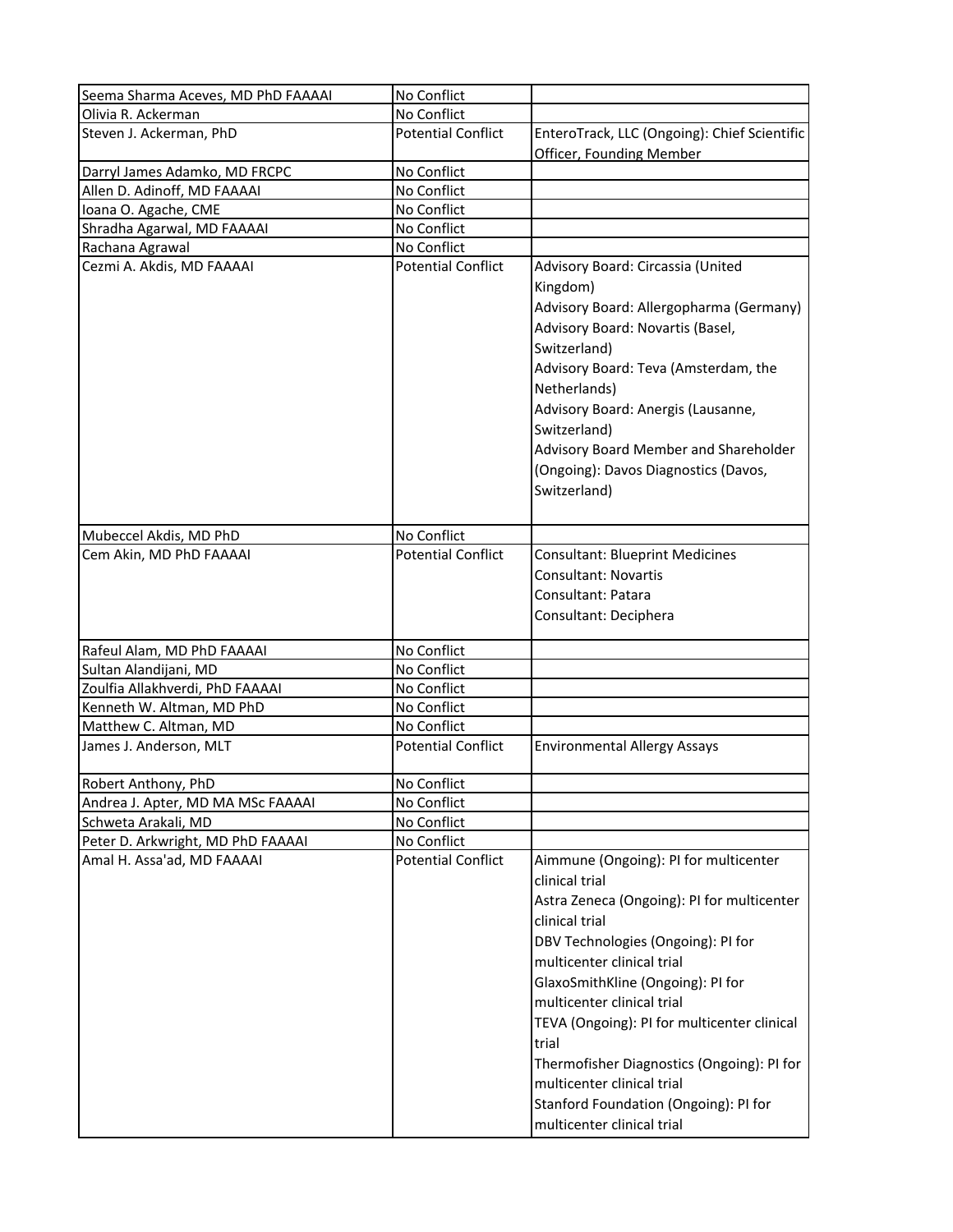| Zara Atal                                              | No Conflict                |                                                                                                                                                                                                                                                                                    |
|--------------------------------------------------------|----------------------------|------------------------------------------------------------------------------------------------------------------------------------------------------------------------------------------------------------------------------------------------------------------------------------|
| Ulus Atasoy, MD FAAAAI<br>Fred (Dan) Atkins, MD FAAAAI | No Conflict<br>No Conflict |                                                                                                                                                                                                                                                                                    |
| T. Prescott Atkinson, MD PhD FAAAAI                    | No Conflict                |                                                                                                                                                                                                                                                                                    |
| K. Frank Austen, MD FAAAAI                             | No Conflict                |                                                                                                                                                                                                                                                                                    |
| Nurit P. Azouz, PhD                                    | No Conflict                |                                                                                                                                                                                                                                                                                    |
| Rosa Bacchetta, MD PhD                                 | No Conflict                |                                                                                                                                                                                                                                                                                    |
| Leonard B. Bacharier, MD FAAAAI                        | <b>Potential Conflict</b>  | AstraZeneca China (Ongoing): Honoraria<br>for lectures<br>DBV Technologies (Ongoing): Consultant<br>Novartis (Ongoing): Honoraria for lectures<br>Teva (Ongoing): Honoraria for lectures,<br>consultant<br>Sanofi (Ongoing): Advisory Board<br>attendance                          |
| Claus Bachert, MD PhD                                  | <b>Potential Conflict</b>  | ALK (Ongoing): speaker<br>Allergopharma: speaker, board<br>Bionorica (Ongoing): speaker, board<br>Genentech: board<br>Meda (Ongoing): speaker, board<br>MSD (Ongoing): speaker<br>Novartis (Ongoing): board<br>Stallergenes (Ongoing): speaker<br>Uriach (Ongoing): speaker, board |
| Sakina S. Bajowala, MD FAAAAI                          | <b>Potential Conflict</b>  | I do not understand COI resolution plan<br>based on speaker's talk. This needs<br>clarification if there is indeed a COI                                                                                                                                                           |
| Susan L. Balcer-Whaley, MPH                            | No Conflict                |                                                                                                                                                                                                                                                                                    |
| Barbara Balestrieri, MD                                | No Conflict                |                                                                                                                                                                                                                                                                                    |
| Mark Ballow, MD FAAAAI                                 | <b>Potential Conflict</b>  | Advisory Board: CSL Behring<br>Advisory Board: Baxter<br>Speaker: Grifols<br>Speaker: IDF and USIDNET<br>Research Grant: CSL behring<br>Consultant: CSL Behring<br>Advisory Board: Ketrion                                                                                         |
| Elizabeth M. Balraj                                    | No Conflict                |                                                                                                                                                                                                                                                                                    |
| Aleena Banerji, MD                                     | <b>Potential Conflict</b>  | Advisory Board: Shire<br>Research Grant: Shire<br>Advisory Board: Dyax<br>Advisory Board: CSL Behring<br>Research Grant: Dyax<br>Research Grant: Biocryst                                                                                                                          |
| Lora Georgieva Bankova, MD                             | No Conflict                |                                                                                                                                                                                                                                                                                    |
| Priya J. Bansal, MD FAAAAI                             | No Conflict                |                                                                                                                                                                                                                                                                                    |
| Alan P. Baptist, MD MPH FAAAAI                         | No Conflict                |                                                                                                                                                                                                                                                                                    |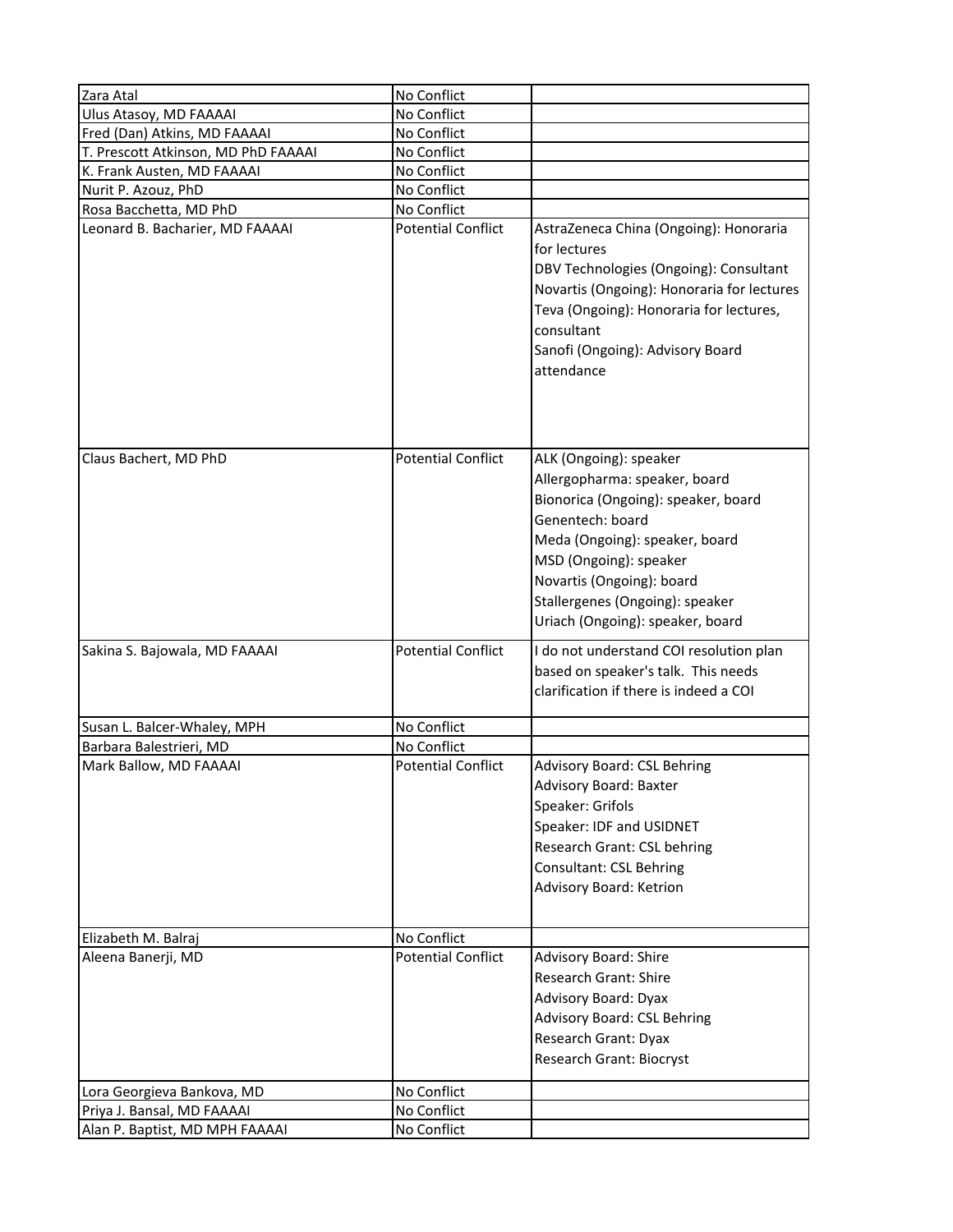| Kathleen C. Barnes, PhD FAAAAI     |                           |                                         |
|------------------------------------|---------------------------|-----------------------------------------|
| Fuad M. Baroody, MD FAAAAI         | <b>Potential Conflict</b> | Johnson and Johnson: Consultant         |
|                                    |                           | Merck Inc. (Ongoing): Speaker Honoraria |
|                                    |                           |                                         |
| Nora A. Barrett, MD FAAAAI         | No Conflict               |                                         |
| Karina Barretto                    | No Conflict               |                                         |
| Joel Barry Baseman, PhD            | No Conflict               |                                         |
| Sachin N. Baxi, MD                 | No Conflict               |                                         |
| Jeannie Bay, DO                    | No Conflict               |                                         |
| Alexia K. Beauregard, MS RD CSP LD | No Conflict               |                                         |
| Lisa A. Beck, MD FAAAAI            | <b>Potential Conflict</b> | Abbvie (Ongoing): Consultant            |
|                                    |                           | Array Biopharma (Ongoing): Consultant   |
|                                    |                           | Celgene (Ongoing): Consultant           |
|                                    |                           | Janssen (Ongoing): Consultant           |
|                                    |                           | Medimmune (Ongoing): Consultant         |
|                                    |                           | Novartis (Ongoing): Consultant          |
|                                    |                           | Regeneron (Ongoing): Consultant         |
|                                    |                           | Unilever: Consultant                    |
|                                    |                           | Wyeth (Ongoing): Stocks                 |
|                                    |                           |                                         |
| Donald H. Beezhold, PhD FAAAAI     | No Conflict               |                                         |
| Avraham Beigelman, MD MSCI FAAAAI  | No Conflict               |                                         |
| Nathalia Bellon                    | No Conflict               |                                         |
| Bruce G. Bender, PhD FAAAAI        | <b>Potential Conflict</b> | Merck (Ongoing): consultant             |
|                                    |                           | Teva (Ongoing): consultant              |
| Jenna R. Bergerson, MD MPH         | No Conflict               |                                         |
| Cecilia Berin, PhD                 | No Conflict               |                                         |
| David I. Bernstein, MD FAAAAI      |                           |                                         |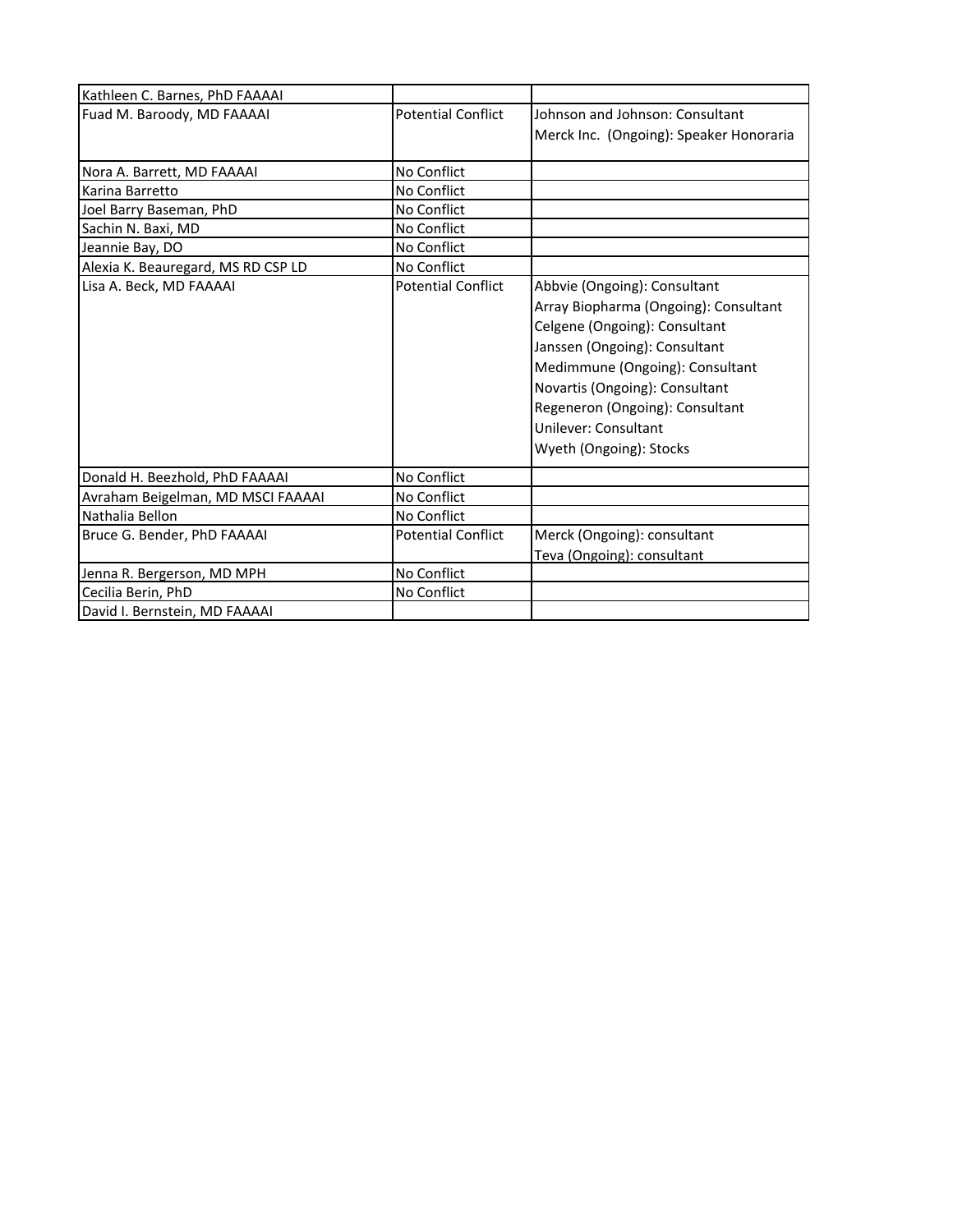| Jonathan A. Bernstein, MD FAAAAI | <b>Potential Conflict</b> | AMGEN (Ongoing): Sub-Pl                      |
|----------------------------------|---------------------------|----------------------------------------------|
|                                  |                           | ATL (Ongoing): PI clinical trial             |
|                                  |                           | Inflamax (Ongoing): consultant               |
|                                  |                           | Cephalon (Ongoing): Sub-PI                   |
|                                  |                           | CSL Behring (Ongoing): Consultant,           |
|                                  |                           | speaker and PI                               |
|                                  |                           | Forest (Ongoing): PI                         |
|                                  |                           | Genentech (Ongoing): PI                      |
|                                  |                           | Greer (Ongoing): PI                          |
|                                  |                           | MEDA (Ongoing): PI and consultant            |
|                                  |                           | Medimmune (Ongoing): PI and sub-PI           |
|                                  |                           | Novartis (Ongoing): PI                       |
|                                  |                           | Pfizer (Ongoing): Sub-PI                     |
|                                  |                           | Pharming/Salix (Ongoing): Principal          |
|                                  |                           | Investigator                                 |
|                                  |                           | Roxane (Ongoing): Sub-PI                     |
|                                  |                           | Sepracor (Ongoing): Sub-PI                   |
|                                  |                           | Shire (Ongoing): Consultant, speaker and     |
|                                  |                           | PI                                           |
|                                  |                           | Biocryst (Ongoing): PI and consultant        |
|                                  |                           | Baxalta (Ongoing): Speaker                   |
|                                  |                           | Stallergenes (Ongoing): PI and sub PI        |
|                                  |                           | AstraZeneca (Ongoing): PI and Sub PI         |
|                                  |                           | Boehringer-Ingelheim (Ongoing): PI           |
|                                  |                           | Dyax (Ongoing): speaker, consultant,         |
|                                  |                           | principal investigator                       |
|                                  |                           | Flint Hills Resources (Ongoing): Director of |
|                                  |                           | Immunosurveillance                           |
|                                  |                           | GSK (Ongoing): Sub-PI                        |
|                                  |                           | Merck/Schering Plough (Ongoing): Sub-Pl      |
|                                  |                           |                                              |
| Stephen D. Betschel, MD          | No Conflict               |                                              |
| Kirsten Beyer, MD                | <b>Potential Conflict</b> | Danone (Ongoing): Grant Support and          |
|                                  |                           | Honoraria                                    |
|                                  |                           | DST (Ongoing): Grant Support                 |
|                                  |                           | ThermoFisher (Ongoing): Grant Support        |
|                                  |                           | Hipp (Ongoing): Grant Support                |
|                                  |                           | DBV (Ongoing): Grant Support                 |
|                                  |                           | Aimmune (Ongoing): Grant Support and         |
|                                  |                           | Honoraria                                    |
|                                  |                           | European Union (Ongoing): Grant Support      |
|                                  |                           | German Research Foundation (Ongoing):        |
|                                  |                           | <b>Grant Support</b>                         |
|                                  |                           | DGAKI (Ongoing): Interest Groups             |
|                                  |                           | <b>EAACI</b> (Ongoing): Interest Groups      |
|                                  |                           | GPA (Ongoing): Interest Groups               |
|                                  |                           |                                              |
|                                  |                           |                                              |
| Lucy A. Bilaver                  | No Conflict               |                                              |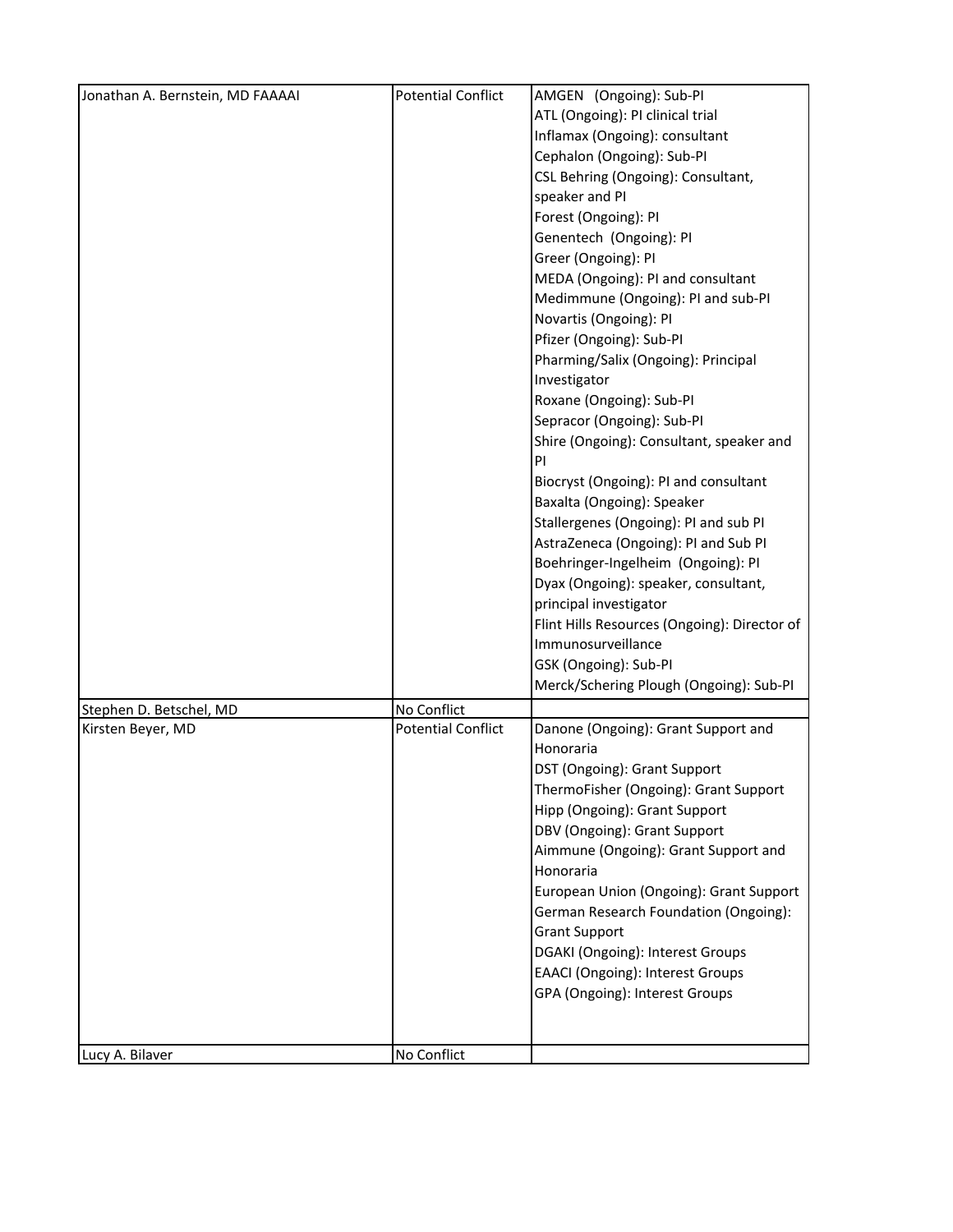| Carsten Bindslev-Jensen, MD PhD DMSci FAAAAI   Potential Conflict |                           | Potential conflict if any of these companies |
|-------------------------------------------------------------------|---------------------------|----------------------------------------------|
|                                                                   |                           | makes products that he may discuss in        |
|                                                                   |                           | molecular diagnosis (am not familiar with    |
|                                                                   |                           | all these companies)                         |
|                                                                   |                           |                                              |
| J. Andrew Bird, MD FAAAAI                                         | <b>Potential Conflict</b> | Speaker: Nutricia                            |
|                                                                   |                           | Allergen Research Corporation (Ongoing):     |
|                                                                   |                           | Investigator                                 |
| Janette Birmingham                                                | No Conflict               |                                              |
| Jaclyn Bjelac, MD                                                 | No Conflict               |                                              |
| Julie Magarian Blander                                            | No Conflict               |                                              |
| William R. Blouin, ARNP                                           | <b>Potential Conflict</b> | Research Grant: CSL Behring                  |
|                                                                   |                           |                                              |
|                                                                   |                           |                                              |
| Bruce S. Bochner, MD FAAAAI                                       | <b>Potential Conflict</b> | Consultant: Astra-Zeneca, Teva               |
|                                                                   |                           |                                              |
|                                                                   |                           | These companies produce asthma               |
|                                                                   |                           | products                                     |
| S. Allan Bock, MD FAAAAI                                          | No Conflict               |                                              |
| Mark Boguniewicz, MD FAAAAI                                       | <b>Potential Conflict</b> | Anacor                                       |
| Mary Beth Bollinger, DO FAAAAI                                    | No Conflict               |                                              |
| Patrizia Bonadonna, MD                                            | No Conflict               |                                              |
| Vincent R. Bonagura, MD FAAAAI                                    | No Conflict               |                                              |
| Francisco A. Bonilla, MD PhD FAAAAI                               | <b>Potential Conflict</b> | Research Grant: CSL Behring, Inc.            |
|                                                                   |                           | Honorarium/Gift: Immune Deficiency           |
|                                                                   |                           | Foundation Consulting Immunologist           |
|                                                                   |                           | Program                                      |
|                                                                   |                           | <b>Consultant: ADMA Biologics</b>            |
|                                                                   |                           | Advisory Board: Blood Product Advisory       |
|                                                                   |                           | <b>Committee FDA</b>                         |
|                                                                   |                           |                                              |
|                                                                   |                           | Consultant: The Cowen Group                  |
|                                                                   |                           | Consultant: Gerson-Lehrman Group             |
|                                                                   |                           | Consultant: Grand Rounds Health              |
|                                                                   |                           | Consultant: Grifols, Inc.                    |
|                                                                   |                           | Honorarium/Gift: University of Rochester     |
|                                                                   |                           |                                              |
| Anne E. Borgmeyer, RN CPNP AE-C                                   | No Conflict               |                                              |
| Larry Borish, MD FAAAAI                                           | No Conflict               |                                              |
| Nora Borres                                                       | No Conflict               |                                              |
| Sumit Bose, MD                                                    | No Conflict               |                                              |
| Homer A. Boushey, Jr., MD FAAAAI                                  | No Conflict               |                                              |
| Matthew S. Bowdish, MD FAAAAI                                     | No Conflict               |                                              |
| Joshua A. Boyce, MD FAAAAI                                        | No Conflict               |                                              |
| Eric B. Brandt, PhD FAAAAI                                        | No Conflict               |                                              |
| Allan Brasier, MD                                                 | No Conflict               |                                              |
| Donna Bratton, MD                                                 | No Conflict               |                                              |
| Kari R. Brown, MD                                                 | No Conflict               |                                              |
| Sara J. Brown, MBChB MRCP MD                                      | No Conflict               |                                              |
| Terri F. Brown-Whitehorn, MD                                      | No Conflict               |                                              |
| Paul J. Bryce, PhD                                                | No Conflict               |                                              |
| Becky Buelow, MD                                                  | No Conflict               |                                              |
| Supinda Bunyavanich, MD MPH FAAAAI                                | No Conflict               |                                              |
| A. Wesley Burks, MD FAAAAI                                        |                           |                                              |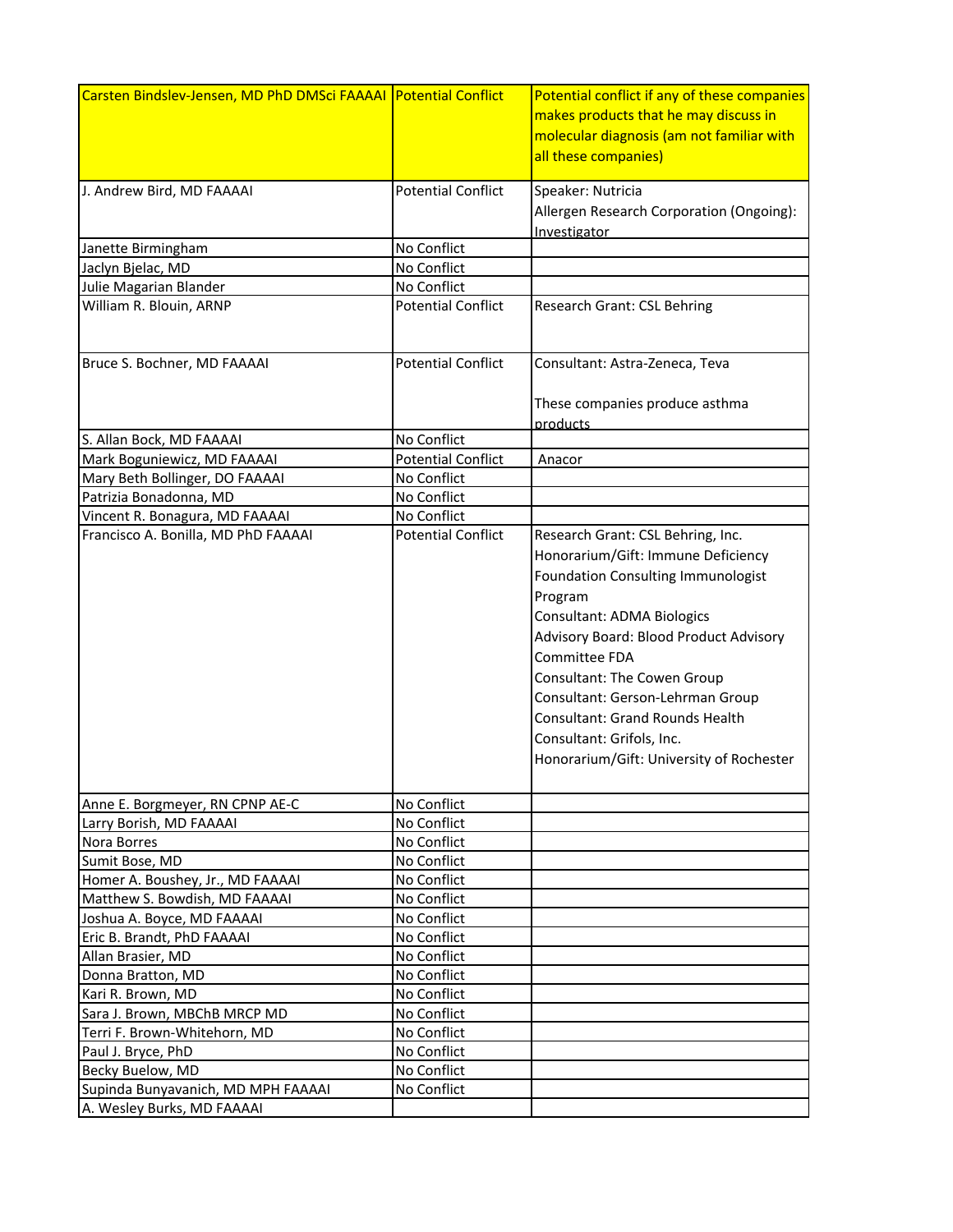| Paula J. Busse, MD FAAAAI          | <b>Potential Conflict</b> | CSL Behring (Ongoing): Consulting        |
|------------------------------------|---------------------------|------------------------------------------|
|                                    |                           | Dyax (Ongoing): Consulting               |
|                                    |                           | Shire (Ongoing): Consulting              |
|                                    |                           |                                          |
| William W. Busse, MD FAAAAI        | <b>Potential Conflict</b> | Consultant: Aerocrine, In.C.             |
|                                    |                           | Consultant: NeoStem, Inc.                |
|                                    |                           | Consultant: Circassia                    |
|                                    |                           | F. Hoffmann - La Roche, Ltd. (Ongoing):  |
|                                    |                           | Consultant                               |
|                                    |                           | Boehringer-Ingelheim (Ongoing):          |
|                                    |                           | Consultant                               |
|                                    |                           | Takeda Pharmaceuticals: Consultant       |
|                                    |                           | ICON Clinical Research (Ongoing): Joint  |
|                                    |                           | <b>Oversight Steering Committee</b>      |
|                                    |                           | Sanofi (Ongoing): Consultant             |
|                                    |                           | Genentech (Ongoing): Consultant          |
|                                    |                           | Merck: Consultant                        |
|                                    |                           | Boston Scientific (Ongoing): Data Safety |
|                                    |                           | Monitoring Board                         |
|                                    |                           | Novartis (Ongoing): Consultant           |
|                                    |                           | AstraZeneca (Ongoing): Consultant        |
| Joseph H. Butterfield, MD FAAAAI   | No Conflict               |                                          |
| Teresa Caballero, MD PhD           | <b>Potential Conflict</b> | Advisory Board: IOS Registry (Shire HGT) |
|                                    |                           | Advisory Board: CSL-Behring              |
|                                    |                           | Speaker: CSL-Behring                     |
|                                    |                           | Consultant: BioCryst                     |
|                                    |                           |                                          |
|                                    |                           | Speaker: Novartis                        |
|                                    |                           | Speaker: GSK                             |
|                                    |                           | Speaker: MSD                             |
|                                    |                           | Shire HGT (Ongoing): Advisory board,     |
|                                    |                           | speaker                                  |
| Michael D. Cahalan, PhD            | No Conflict               |                                          |
| Katherine N. Cahill, MD            | No Conflict               |                                          |
| Christopher W. Calabria, MD        | No Conflict               |                                          |
| Charles J. Calais, DO              | No Conflict               |                                          |
| Moises A. Calderon, MD PhD         | No Conflict               |                                          |
| William J. Calhoun, MD FAAAAI      | <b>Potential Conflict</b> | Genentech (Ongoing): Consulting          |
| Maria Paloma Campo Mozo, MD PhD    | No Conflict               |                                          |
| Gina Capozzoli                     | No Conflict               |                                          |
| Chris Carlsten, MD MPH             | No Conflict               |                                          |
| Melody C. Carter, MD FAAAAI        | No Conflict               |                                          |
| Melody C. Carter, MD FAAAAI        | No Conflict               |                                          |
| Carrie N. Caruthers, MD            | No Conflict               |                                          |
| Thomas B. Casale, MD FAAAAI        | <b>Potential Conflict</b> | <b>Advisory Board: Novartis</b>          |
|                                    |                           | <b>Advisory Board: Genentech</b>         |
| Adrian Casillas, MD FAAAAI         | No Conflict               |                                          |
| Suzanne L. Cassel, MD FAAAAI       | No Conflict               |                                          |
| Alison M. Cassin, RD               | No Conflict               |                                          |
| Mariana C. Castells, MD PhD FAAAAI | No Conflict               |                                          |
| Jamee Castillo, MD                 | No Conflict               |                                          |
| Mario Castro, MD MPH               | <b>Potential Conflict</b> | BI, Teva, GSK, SA, Genentech             |
| Jean-Christoph Caubet, MD          | No Conflict               |                                          |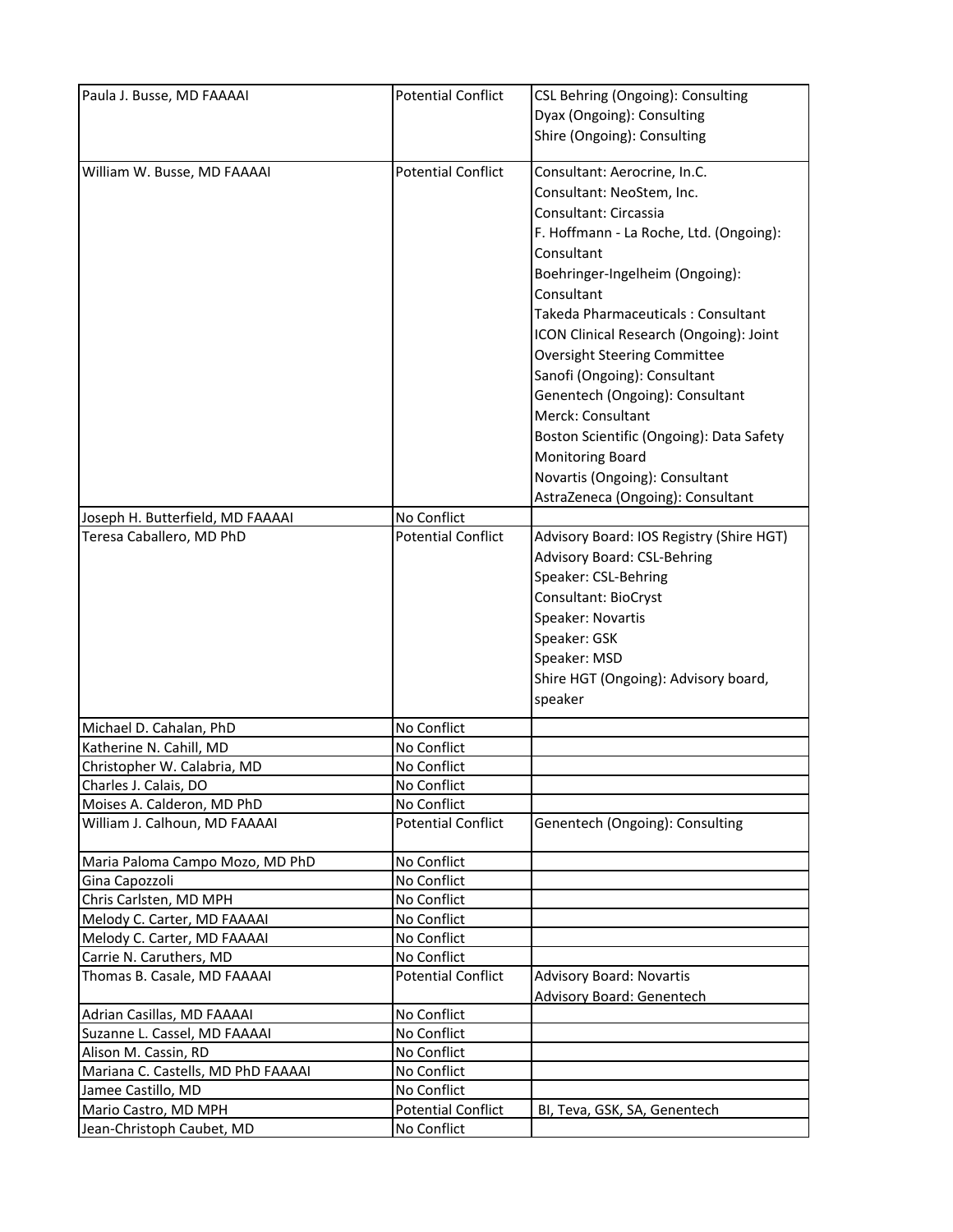| Francis Ka Ming Chan, PhD<br>No Conflict<br>David D. Chaplin, MD PhD FAAAAI<br>No Conflict<br>No Conflict<br>Suvanee Charoenlap, MD<br>No Conflict<br>Talal A. Chatila, MD<br>Sofia Chaudhry, MD<br>No Conflict<br><b>Potential Conflict</b><br>Mirna Chehade, MD MPH<br>Nutricia: Research grant<br>Justin Chen, MD<br>No Conflict<br>No Conflict<br>Karin Chen, MD<br>No Conflict<br><b>Ruchong Chen</b><br>Laurence E. Cheng, MD PhD FAAAAI<br>No Conflict<br>Dorothy S. Cheung, MD FAAAAI<br>No Conflict<br>Ginger L. Chew<br>No Conflict<br>David Chiang<br>No Conflict<br>Sergio E. Chiarella, MD<br>No Conflict<br>Floyd Chilton, PhD<br>No Conflict<br>Bradley E. Chipps, MD FAAAAI<br><b>Potential Conflict</b><br>AstraZeneca (Ongoing): Consultant,<br>Speakers Bureau<br>Boehringer Ingelheim (Ongoing):<br>Consultant, Speakers Bureau<br>Genentech (Ongoing): Consultant,<br>Speakers Bureau<br>Meda (Ongoing): Consultant, Speakers<br><b>Bureau</b><br>Merck (Ongoing): Consultant, Speakers<br><b>Bureau</b><br>Novartis (Ongoing): Consultant, Speakers<br>Bureau<br>Asriani M. Chiu, MD FAAAAI<br>No Conflict<br>Christine B. Cho, MD<br>No Conflict<br>Eun Byul Choi<br>No Conflict<br>Badrul A. Chowdhury, MD PhD FAAAAI<br>No Conflict<br>Lynn Christie, MS RD<br>No Conflict<br>Christina E. Ciaccio, MD FAAAAI<br>No Conflict<br>Antonella Cianferoni, MD PhD FAAAAI<br>No Conflict | Christina Chambers, PhD MPH | <b>Potential Conflict</b> | Abbott (Ongoing): Co PI of research grant<br>Amgen (Ongoing): PI of research grant<br>Bristol Myers Squibb (Ongoing): PI of<br>research grant<br>Genzyme (Ongoing): PI of research grant<br>Janseen Biotech, Inc (Ongoing): PI of<br>research grant<br>Kali (Ongoing): PI of Research Grant<br>Pfizer (Ongoing): PI of Research Grant<br>Roche Genentech (Ongoing): PI of<br>Research Grant<br>Sandoz (Ongoing): PI of Research Grant<br>UCB Pharma (Ongoing): PI of Research<br>Grant |
|-------------------------------------------------------------------------------------------------------------------------------------------------------------------------------------------------------------------------------------------------------------------------------------------------------------------------------------------------------------------------------------------------------------------------------------------------------------------------------------------------------------------------------------------------------------------------------------------------------------------------------------------------------------------------------------------------------------------------------------------------------------------------------------------------------------------------------------------------------------------------------------------------------------------------------------------------------------------------------------------------------------------------------------------------------------------------------------------------------------------------------------------------------------------------------------------------------------------------------------------------------------------------------------------------------------------------------------------------------------------------------------------------------------|-----------------------------|---------------------------|----------------------------------------------------------------------------------------------------------------------------------------------------------------------------------------------------------------------------------------------------------------------------------------------------------------------------------------------------------------------------------------------------------------------------------------------------------------------------------------|
|                                                                                                                                                                                                                                                                                                                                                                                                                                                                                                                                                                                                                                                                                                                                                                                                                                                                                                                                                                                                                                                                                                                                                                                                                                                                                                                                                                                                             |                             |                           |                                                                                                                                                                                                                                                                                                                                                                                                                                                                                        |
|                                                                                                                                                                                                                                                                                                                                                                                                                                                                                                                                                                                                                                                                                                                                                                                                                                                                                                                                                                                                                                                                                                                                                                                                                                                                                                                                                                                                             |                             |                           |                                                                                                                                                                                                                                                                                                                                                                                                                                                                                        |
|                                                                                                                                                                                                                                                                                                                                                                                                                                                                                                                                                                                                                                                                                                                                                                                                                                                                                                                                                                                                                                                                                                                                                                                                                                                                                                                                                                                                             |                             |                           |                                                                                                                                                                                                                                                                                                                                                                                                                                                                                        |
|                                                                                                                                                                                                                                                                                                                                                                                                                                                                                                                                                                                                                                                                                                                                                                                                                                                                                                                                                                                                                                                                                                                                                                                                                                                                                                                                                                                                             |                             |                           |                                                                                                                                                                                                                                                                                                                                                                                                                                                                                        |
|                                                                                                                                                                                                                                                                                                                                                                                                                                                                                                                                                                                                                                                                                                                                                                                                                                                                                                                                                                                                                                                                                                                                                                                                                                                                                                                                                                                                             |                             |                           |                                                                                                                                                                                                                                                                                                                                                                                                                                                                                        |
|                                                                                                                                                                                                                                                                                                                                                                                                                                                                                                                                                                                                                                                                                                                                                                                                                                                                                                                                                                                                                                                                                                                                                                                                                                                                                                                                                                                                             |                             |                           |                                                                                                                                                                                                                                                                                                                                                                                                                                                                                        |
|                                                                                                                                                                                                                                                                                                                                                                                                                                                                                                                                                                                                                                                                                                                                                                                                                                                                                                                                                                                                                                                                                                                                                                                                                                                                                                                                                                                                             |                             |                           |                                                                                                                                                                                                                                                                                                                                                                                                                                                                                        |
|                                                                                                                                                                                                                                                                                                                                                                                                                                                                                                                                                                                                                                                                                                                                                                                                                                                                                                                                                                                                                                                                                                                                                                                                                                                                                                                                                                                                             |                             |                           |                                                                                                                                                                                                                                                                                                                                                                                                                                                                                        |
|                                                                                                                                                                                                                                                                                                                                                                                                                                                                                                                                                                                                                                                                                                                                                                                                                                                                                                                                                                                                                                                                                                                                                                                                                                                                                                                                                                                                             |                             |                           |                                                                                                                                                                                                                                                                                                                                                                                                                                                                                        |
|                                                                                                                                                                                                                                                                                                                                                                                                                                                                                                                                                                                                                                                                                                                                                                                                                                                                                                                                                                                                                                                                                                                                                                                                                                                                                                                                                                                                             |                             |                           |                                                                                                                                                                                                                                                                                                                                                                                                                                                                                        |
|                                                                                                                                                                                                                                                                                                                                                                                                                                                                                                                                                                                                                                                                                                                                                                                                                                                                                                                                                                                                                                                                                                                                                                                                                                                                                                                                                                                                             |                             |                           |                                                                                                                                                                                                                                                                                                                                                                                                                                                                                        |
|                                                                                                                                                                                                                                                                                                                                                                                                                                                                                                                                                                                                                                                                                                                                                                                                                                                                                                                                                                                                                                                                                                                                                                                                                                                                                                                                                                                                             |                             |                           |                                                                                                                                                                                                                                                                                                                                                                                                                                                                                        |
|                                                                                                                                                                                                                                                                                                                                                                                                                                                                                                                                                                                                                                                                                                                                                                                                                                                                                                                                                                                                                                                                                                                                                                                                                                                                                                                                                                                                             |                             |                           |                                                                                                                                                                                                                                                                                                                                                                                                                                                                                        |
|                                                                                                                                                                                                                                                                                                                                                                                                                                                                                                                                                                                                                                                                                                                                                                                                                                                                                                                                                                                                                                                                                                                                                                                                                                                                                                                                                                                                             |                             |                           |                                                                                                                                                                                                                                                                                                                                                                                                                                                                                        |
|                                                                                                                                                                                                                                                                                                                                                                                                                                                                                                                                                                                                                                                                                                                                                                                                                                                                                                                                                                                                                                                                                                                                                                                                                                                                                                                                                                                                             |                             |                           |                                                                                                                                                                                                                                                                                                                                                                                                                                                                                        |
|                                                                                                                                                                                                                                                                                                                                                                                                                                                                                                                                                                                                                                                                                                                                                                                                                                                                                                                                                                                                                                                                                                                                                                                                                                                                                                                                                                                                             |                             |                           |                                                                                                                                                                                                                                                                                                                                                                                                                                                                                        |
|                                                                                                                                                                                                                                                                                                                                                                                                                                                                                                                                                                                                                                                                                                                                                                                                                                                                                                                                                                                                                                                                                                                                                                                                                                                                                                                                                                                                             |                             |                           |                                                                                                                                                                                                                                                                                                                                                                                                                                                                                        |
|                                                                                                                                                                                                                                                                                                                                                                                                                                                                                                                                                                                                                                                                                                                                                                                                                                                                                                                                                                                                                                                                                                                                                                                                                                                                                                                                                                                                             |                             |                           |                                                                                                                                                                                                                                                                                                                                                                                                                                                                                        |
|                                                                                                                                                                                                                                                                                                                                                                                                                                                                                                                                                                                                                                                                                                                                                                                                                                                                                                                                                                                                                                                                                                                                                                                                                                                                                                                                                                                                             |                             |                           |                                                                                                                                                                                                                                                                                                                                                                                                                                                                                        |
|                                                                                                                                                                                                                                                                                                                                                                                                                                                                                                                                                                                                                                                                                                                                                                                                                                                                                                                                                                                                                                                                                                                                                                                                                                                                                                                                                                                                             |                             |                           |                                                                                                                                                                                                                                                                                                                                                                                                                                                                                        |
|                                                                                                                                                                                                                                                                                                                                                                                                                                                                                                                                                                                                                                                                                                                                                                                                                                                                                                                                                                                                                                                                                                                                                                                                                                                                                                                                                                                                             |                             |                           |                                                                                                                                                                                                                                                                                                                                                                                                                                                                                        |
|                                                                                                                                                                                                                                                                                                                                                                                                                                                                                                                                                                                                                                                                                                                                                                                                                                                                                                                                                                                                                                                                                                                                                                                                                                                                                                                                                                                                             |                             |                           |                                                                                                                                                                                                                                                                                                                                                                                                                                                                                        |
|                                                                                                                                                                                                                                                                                                                                                                                                                                                                                                                                                                                                                                                                                                                                                                                                                                                                                                                                                                                                                                                                                                                                                                                                                                                                                                                                                                                                             |                             |                           |                                                                                                                                                                                                                                                                                                                                                                                                                                                                                        |
|                                                                                                                                                                                                                                                                                                                                                                                                                                                                                                                                                                                                                                                                                                                                                                                                                                                                                                                                                                                                                                                                                                                                                                                                                                                                                                                                                                                                             |                             |                           |                                                                                                                                                                                                                                                                                                                                                                                                                                                                                        |
|                                                                                                                                                                                                                                                                                                                                                                                                                                                                                                                                                                                                                                                                                                                                                                                                                                                                                                                                                                                                                                                                                                                                                                                                                                                                                                                                                                                                             |                             |                           |                                                                                                                                                                                                                                                                                                                                                                                                                                                                                        |
|                                                                                                                                                                                                                                                                                                                                                                                                                                                                                                                                                                                                                                                                                                                                                                                                                                                                                                                                                                                                                                                                                                                                                                                                                                                                                                                                                                                                             |                             |                           |                                                                                                                                                                                                                                                                                                                                                                                                                                                                                        |
|                                                                                                                                                                                                                                                                                                                                                                                                                                                                                                                                                                                                                                                                                                                                                                                                                                                                                                                                                                                                                                                                                                                                                                                                                                                                                                                                                                                                             |                             |                           |                                                                                                                                                                                                                                                                                                                                                                                                                                                                                        |
|                                                                                                                                                                                                                                                                                                                                                                                                                                                                                                                                                                                                                                                                                                                                                                                                                                                                                                                                                                                                                                                                                                                                                                                                                                                                                                                                                                                                             |                             |                           |                                                                                                                                                                                                                                                                                                                                                                                                                                                                                        |
|                                                                                                                                                                                                                                                                                                                                                                                                                                                                                                                                                                                                                                                                                                                                                                                                                                                                                                                                                                                                                                                                                                                                                                                                                                                                                                                                                                                                             |                             |                           |                                                                                                                                                                                                                                                                                                                                                                                                                                                                                        |
|                                                                                                                                                                                                                                                                                                                                                                                                                                                                                                                                                                                                                                                                                                                                                                                                                                                                                                                                                                                                                                                                                                                                                                                                                                                                                                                                                                                                             |                             |                           |                                                                                                                                                                                                                                                                                                                                                                                                                                                                                        |
|                                                                                                                                                                                                                                                                                                                                                                                                                                                                                                                                                                                                                                                                                                                                                                                                                                                                                                                                                                                                                                                                                                                                                                                                                                                                                                                                                                                                             |                             |                           |                                                                                                                                                                                                                                                                                                                                                                                                                                                                                        |
|                                                                                                                                                                                                                                                                                                                                                                                                                                                                                                                                                                                                                                                                                                                                                                                                                                                                                                                                                                                                                                                                                                                                                                                                                                                                                                                                                                                                             |                             |                           |                                                                                                                                                                                                                                                                                                                                                                                                                                                                                        |
|                                                                                                                                                                                                                                                                                                                                                                                                                                                                                                                                                                                                                                                                                                                                                                                                                                                                                                                                                                                                                                                                                                                                                                                                                                                                                                                                                                                                             |                             |                           |                                                                                                                                                                                                                                                                                                                                                                                                                                                                                        |
|                                                                                                                                                                                                                                                                                                                                                                                                                                                                                                                                                                                                                                                                                                                                                                                                                                                                                                                                                                                                                                                                                                                                                                                                                                                                                                                                                                                                             |                             |                           |                                                                                                                                                                                                                                                                                                                                                                                                                                                                                        |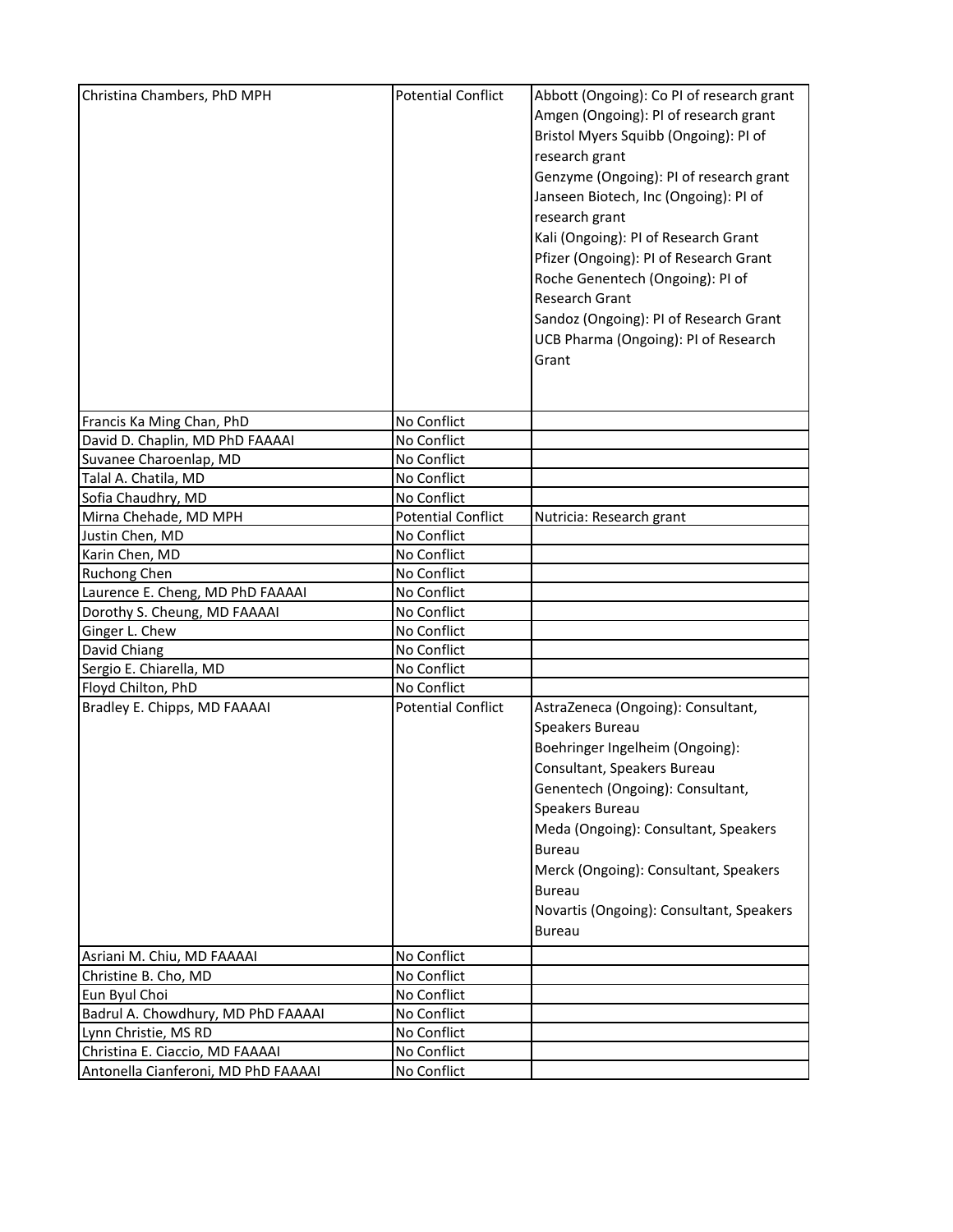| Marco Cicardi, MD              | <b>Potential Conflict</b> | Research Grant: Dyax                       |
|--------------------------------|---------------------------|--------------------------------------------|
|                                |                           | <b>Research Grant: Shire</b>               |
|                                |                           | Consultant: Shire                          |
|                                |                           |                                            |
|                                |                           | <b>Advisory Board: BioCryst</b>            |
|                                |                           | <b>Advisory Board: CSL Behring</b>         |
| Michelle M. Cloutier, MD       | No Conflict               | Sneaker: CSL Rehring                       |
| Donald W. Cockcroft, MD FAAAAI | No Conflict               |                                            |
| Rosa Codina, PhD FAAAAI        | <b>Potential Conflict</b> | Allergen Science & Consulting              |
| Limone C. Collins, Jr., MD     | No Conflict               |                                            |
| Margaret H. Collins, MD        | No Conflict               |                                            |
| Christopher A. Coop, MD        | No Conflict               |                                            |
| David B. Corry, MD             | No Conflict               |                                            |
| Gina T. Coscia, MD             | No Conflict               |                                            |
| Linda Cox, MD FAAAAI           | <b>Potential Conflict</b> | F. Hoffmann - La Roche, Ltd. (Ongoing):    |
|                                |                           | Consultant                                 |
|                                |                           | Boehringer-Ingelheim (Ongoing):            |
|                                |                           | Consultant                                 |
|                                |                           |                                            |
|                                |                           | Takeda Pharmaceuticals: Consultant         |
|                                |                           | ICON Clinical Research (Ongoing): Joint    |
|                                |                           | <b>Oversight Steering Committee</b>        |
|                                |                           | Sanofi (Ongoing): Consultant               |
|                                |                           | Consultant: Circassia safety data          |
|                                |                           | monitoring committee                       |
|                                |                           | Consultant: Novartis- adjudication         |
|                                |                           | committee                                  |
|                                |                           | Consultant: Biomay data safetymonitoring   |
|                                |                           | committee                                  |
|                                |                           |                                            |
|                                |                           | Advisory Board: Medimmune adjudication     |
|                                |                           | committee chair (no activity)              |
|                                |                           | Advisory Board: Greer                      |
|                                |                           | Consultant: Bayer advertising/legal issues |
| Timothy J. Craig, DO FAAAAI    | <b>Potential Conflict</b> | Biocryst (Ongoing): Researcher and         |
|                                |                           | consultant                                 |
|                                |                           | CSL Behring (Ongoing): Consultant,         |
|                                |                           |                                            |
|                                |                           | speaker and researcher                     |
|                                |                           | Dyax (Ongoing): speaker, consultant,       |
|                                |                           | researcher                                 |
|                                |                           | Genentech (Ongoing): researcher            |
|                                |                           | Grifols (Ongoing): speaker and researcher  |
|                                |                           | GSK (Ongoing): researcher                  |
|                                |                           | Merck (Ongoing): researcher                |
|                                |                           | Novartis (Ongoing): researcher             |
|                                |                           | Shire (Ongoing): Researcher and speaker    |
|                                |                           |                                            |
| Peter S. Creticos, MD FAAAAI   | <b>Potential Conflict</b> | <b>Greer and Merck</b>                     |
| Jean Curtin-Brosnan, MA        | No Conflict               |                                            |
| Sven-Erik K. Dahlen, MD, PhD   | <b>Potential Conflict</b> | RSPR Pharma AB (Ongoing): Member SAB       |
| Jennifer M. Darr, MSW LCSW     | No Conflict               |                                            |
| Jared I. Darveaux, MD          | No Conflict               |                                            |
| Carla M. Davis, MD FAAAAI      | No Conflict               |                                            |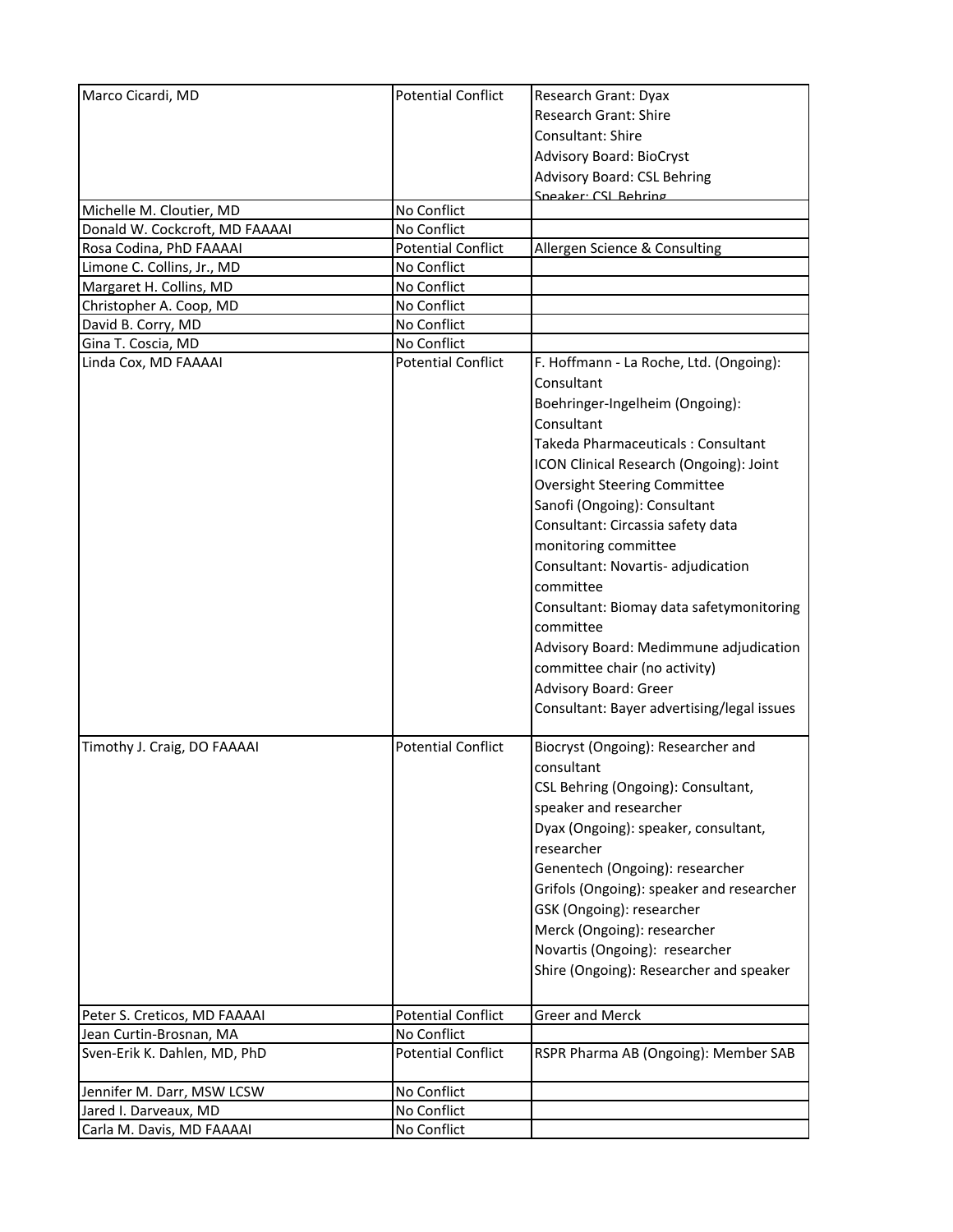| Karla L. Davis, MD FAAAAI         | No Conflict               |                                                                                                                                                                                                                                                                                                                                  |
|-----------------------------------|---------------------------|----------------------------------------------------------------------------------------------------------------------------------------------------------------------------------------------------------------------------------------------------------------------------------------------------------------------------------|
| Ray S. Davis, MD FAAAAI           | <b>Potential Conflict</b> | Mylan                                                                                                                                                                                                                                                                                                                            |
| Anna De Benedetto, MD             | No Conflict               |                                                                                                                                                                                                                                                                                                                                  |
| Evan S. Dellon, MD, MPH           | No Conflict               |                                                                                                                                                                                                                                                                                                                                  |
| Jeffrey G. Demain, MD FAAAAI      | No Conflict               |                                                                                                                                                                                                                                                                                                                                  |
| Thomas J. Derrico                 | No Conflict               |                                                                                                                                                                                                                                                                                                                                  |
| Ves Dimov, MD                     | <b>Potential Conflict</b> | Educational website AllergyGoAway.com<br>(Ongoing): Editor                                                                                                                                                                                                                                                                       |
| Chitra Dinakar, MD FAAAAI         | <b>Potential Conflict</b> | Speaker: Teva Pharmaceuticals                                                                                                                                                                                                                                                                                                    |
|                                   |                           | Speaker: Glaxosmithkline                                                                                                                                                                                                                                                                                                         |
| Adnan Divjan                      | No Conflict               |                                                                                                                                                                                                                                                                                                                                  |
| Taylor Alan Doherty, MD FAAAAI    | No Conflict               |                                                                                                                                                                                                                                                                                                                                  |
| Gang Dong, MD, PhD                | No Conflict               |                                                                                                                                                                                                                                                                                                                                  |
| Xinzhong Dong, PhD                | No Conflict               |                                                                                                                                                                                                                                                                                                                                  |
| Avi Dor, PhD                      | No Conflict               |                                                                                                                                                                                                                                                                                                                                  |
| Ashmi M. Doshi, MD                | No Conflict               |                                                                                                                                                                                                                                                                                                                                  |
| Anar Dossumbekova, MD             | No Conflict               |                                                                                                                                                                                                                                                                                                                                  |
| Paul J. Dowling, MD FAAAAI        | No Conflict               |                                                                                                                                                                                                                                                                                                                                  |
| David H. Dreyfus, MD PhD FAAAAI   | No Conflict               |                                                                                                                                                                                                                                                                                                                                  |
| Kirk M. Druey, MD                 | No Conflict               |                                                                                                                                                                                                                                                                                                                                  |
| George Du Toit, MD FAAAAI         | No Conflict               |                                                                                                                                                                                                                                                                                                                                  |
| Carla M. Duff, CPNP MSN           | No Conflict               |                                                                                                                                                                                                                                                                                                                                  |
| Juliana Durack                    | No Conflict               |                                                                                                                                                                                                                                                                                                                                  |
| Stephen R. Durham, MA MD FRCP     | <b>Potential Conflict</b> | Consultant: Biomay via Imperial College<br>Advisory Board: Circassia via Imperial<br>College<br>Consultant: Anergis<br>Consultant: Boehringer Ingelheim<br>Speaker: EuroUPDATE<br>Merck (Ongoing): Consultancy via Imperial<br>College<br>Immune Tolerance Network (Ongoing):<br>Research salary support via Imperial<br>College |
| Stephen R. Durham, MA MD FRCP     | No Conflict               |                                                                                                                                                                                                                                                                                                                                  |
| Mark S. Dykewicz, MD FAAAAI       | No Conflict               |                                                                                                                                                                                                                                                                                                                                  |
| Jacqueline Eastman, MD            | No Conflict               |                                                                                                                                                                                                                                                                                                                                  |
| Jacob D. Eccles                   | No Conflict               |                                                                                                                                                                                                                                                                                                                                  |
| Anne K. Ellis, MD FRCPC FAAAAI    | No Conflict               |                                                                                                                                                                                                                                                                                                                                  |
| Wendy Elverson, RD LDN            | No Conflict               |                                                                                                                                                                                                                                                                                                                                  |
| Tolly Epstein, MD FAAAAI          | No Conflict               |                                                                                                                                                                                                                                                                                                                                  |
| Ann T. Esquivel, MD               | No Conflict               |                                                                                                                                                                                                                                                                                                                                  |
| Antonina G. Evans, BSPharm AE-C   | No Conflict               |                                                                                                                                                                                                                                                                                                                                  |
| John V. Fahy, M.D., M.Sc.         | No Conflict               |                                                                                                                                                                                                                                                                                                                                  |
| Merritt L. Fajt, MD FAAAAI        | No Conflict               |                                                                                                                                                                                                                                                                                                                                  |
| Padraic Fallon, PhD               | No Conflict               |                                                                                                                                                                                                                                                                                                                                  |
| Rehan M. Faridi, PhD              | No Conflict               |                                                                                                                                                                                                                                                                                                                                  |
| Nabeel Farooqui, MD               | No Conflict               |                                                                                                                                                                                                                                                                                                                                  |
| Mary Beth Fasano, MD FAAAAI       | No Conflict               |                                                                                                                                                                                                                                                                                                                                  |
| Anna M. Feldweg, MD               | No Conflict               |                                                                                                                                                                                                                                                                                                                                  |
| Stanley M. Fineman, MD MBA FAAAAI | No Conflict               |                                                                                                                                                                                                                                                                                                                                  |
| Anna B. Fishbein, MD              | No Conflict               |                                                                                                                                                                                                                                                                                                                                  |
| David Mark Fleischer, MD FAAAAI   | No Conflict               |                                                                                                                                                                                                                                                                                                                                  |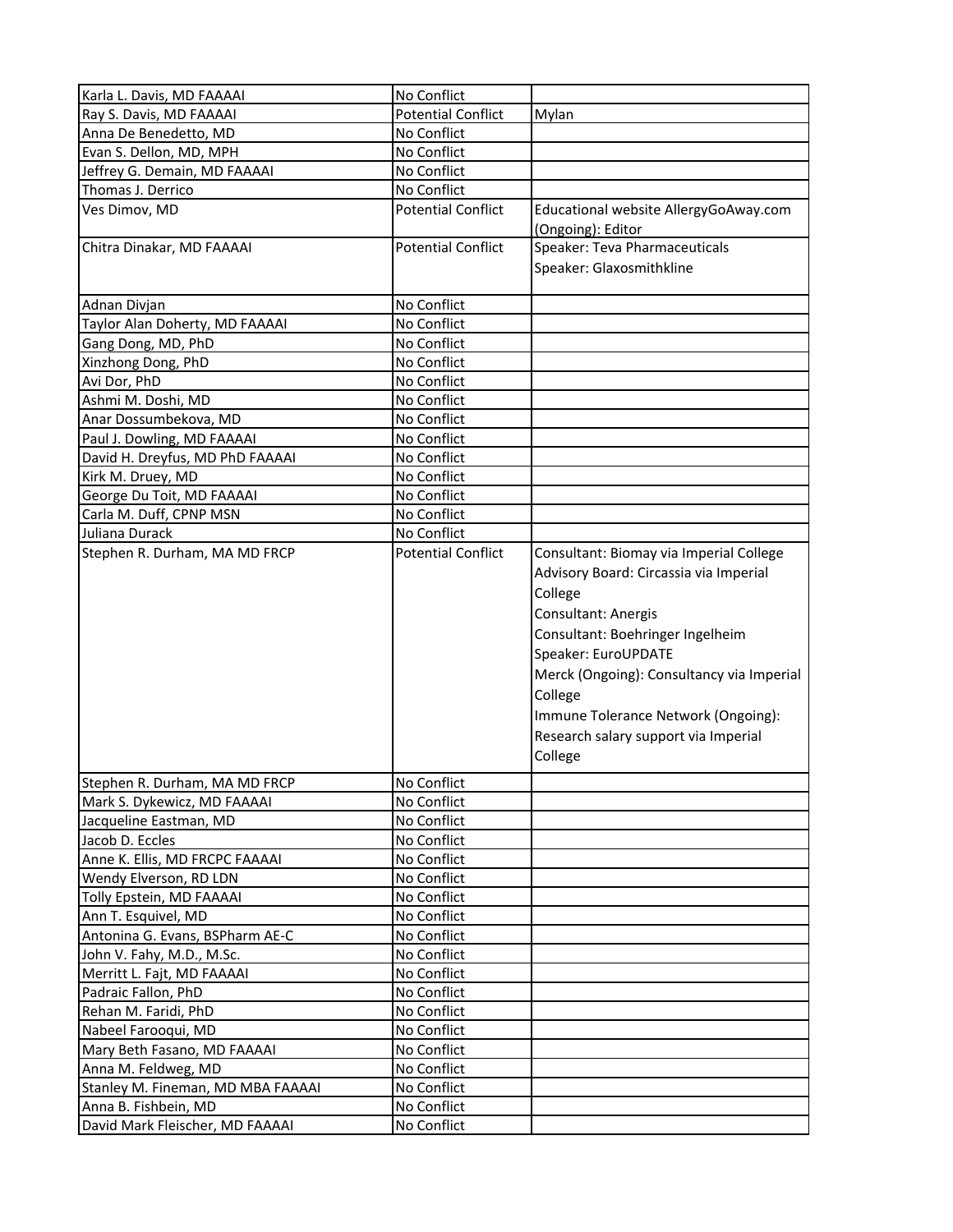| Thomas A. Fleisher, MD FAAAAI          | No Conflict               |                                                                                                                                              |
|----------------------------------------|---------------------------|----------------------------------------------------------------------------------------------------------------------------------------------|
| Luz S. Fonacier, MD FAAAAI             | No Conflict               |                                                                                                                                              |
| Lisa R. Forbes, MD                     | No Conflict               |                                                                                                                                              |
| Michael M. Frank, MD FAAAAI            | No Conflict               |                                                                                                                                              |
| Alexandra F. Freeman, MD               | No Conflict               |                                                                                                                                              |
| Theodore M. Freeman, MD FAAAAI         | No Conflict               |                                                                                                                                              |
| Samuel L. Friedlander, MD              | No Conflict               |                                                                                                                                              |
| Patricia C. Fulkerson, MD PhD          | No Conflict               |                                                                                                                                              |
| Charles F. Furr, Jr.                   | No Conflict               |                                                                                                                                              |
| Glenn Furuta, MD                       | No Conflict               |                                                                                                                                              |
| Mario Geller, MD FAAAAI                | No Conflict               |                                                                                                                                              |
| Steve N. Georas, MD                    | <b>Potential Conflict</b> | Regeneron, Sanofi, Unilever, Genentech,<br>Array Biopharma, Novartis, Abbvie,<br>Celgene, Medimmune (Ongoing): Wife is a<br>paid consultant  |
| Maureen George, PhD RN AE-C            | <b>Potential Conflict</b> | Speaker: Teva                                                                                                                                |
|                                        |                           | <b>Advisory Board: Vernalis</b>                                                                                                              |
| Peter J. Gergen, MD MPH                | No Conflict               |                                                                                                                                              |
| James E. Gern, MD FAAAAI               | <b>Potential Conflict</b> | Consultant: Genentech<br>Consultant: Amgen<br>Consultant: Novartis<br>Honorarium/Gift: Boehringer Ingelheim<br><b>Stocks: 3V Biosciences</b> |
| Gisoo Ghaffari, MD FAAAAI              | No Conflict               |                                                                                                                                              |
| Mark C. Glaum, MD PhD FAAAAI           | No Conflict               |                                                                                                                                              |
| Robert A. Glazer                       | No Conflict               |                                                                                                                                              |
| Gerald J. Gleich, MD FAAAAI            | No Conflict               |                                                                                                                                              |
| David B.K. Golden, MD FAAAAI           | No Conflict               |                                                                                                                                              |
| Francisca Gomez                        | No Conflict               |                                                                                                                                              |
| Nirmala Gonsalves, MD                  | <b>Potential Conflict</b> | Speaker: Nutritia Pharmaceutical                                                                                                             |
| Hannah J. Gould, PhD                   | No Conflict               |                                                                                                                                              |
| Emily L. Graham, RHIA CCS-P            | No Conflict               |                                                                                                                                              |
| Leslie C. Grammer, MD FAAAAI           | No Conflict               |                                                                                                                                              |
| Mitchell H. Grayson, MD FAAAAI         | No Conflict               |                                                                                                                                              |
| Brett J. Green, PhD FAAAAI             | No Conflict               |                                                                                                                                              |
| Peter Green, MD                        | No Conflict               |                                                                                                                                              |
| Paul A. Greenberger, MD FAAAAI         | No Conflict               |                                                                                                                                              |
| Matthew J. Greenhawt, MD MBA MSc       | <b>Potential Conflict</b> | Nutricia (Ongoing): speaker                                                                                                                  |
| Karen L. Gregory, DNP APRN-BC RRT AE-C | No Conflict               |                                                                                                                                              |
| <b>Theodor Griggs</b>                  | No Conflict               |                                                                                                                                              |
| Marion E. Groetch, MS RDN              | <b>Potential Conflict</b> | Consultant: Nutricia North America                                                                                                           |
| Rebecca S. Gruchalla, MD PhD FAAAAI    | No Conflict               |                                                                                                                                              |
| Michael Grunstein, MD PhD              | No Conflict               |                                                                                                                                              |
| Pamela A. Guerrerio, MD PhD            | No Conflict               |                                                                                                                                              |
| Claudia Guglielmo, MPA AE-C            | No Conflict               |                                                                                                                                              |
| Theresa W. Guilbert, MD, MS            | No Conflict               |                                                                                                                                              |
| Katherine E. Gundling, MD              | No Conflict               |                                                                                                                                              |
| Sandeep K. Gupta, MD                   | No Conflict               |                                                                                                                                              |
| Angela Haczku, MD PhD FAAAAI           | No Conflict               |                                                                                                                                              |
| Dewey F. Hahlbohm, PA-C AE-C           | No Conflict               |                                                                                                                                              |
| Paul Haidet                            | No Conflict               |                                                                                                                                              |
| Teal Hallstrand, MD MPH                | No Conflict               |                                                                                                                                              |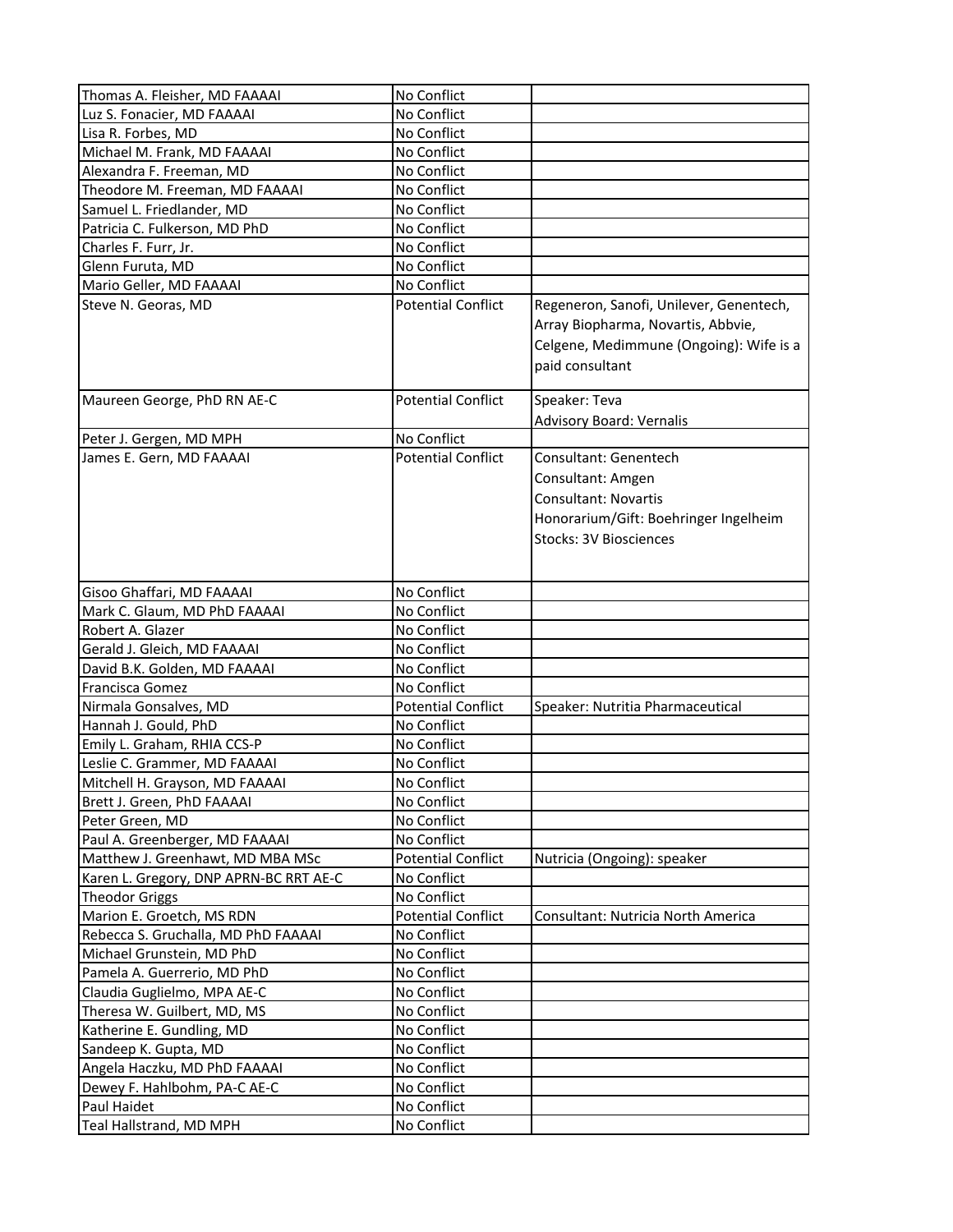| Daniel L. Hamilos, MD FAAAAI            | <b>Potential Conflict</b> | Consultant: Sanofi-Aventis                |
|-----------------------------------------|---------------------------|-------------------------------------------|
|                                         |                           | Consultant: Regeneron Pharmaceuticals,    |
|                                         |                           | Inc.                                      |
|                                         |                           | Consultant: Genentech                     |
|                                         |                           | NIH (Ongoing): Research grant             |
| Nathaniel D. Hare, MD FAAAAI            | No Conflict               |                                           |
| Rayne Harrison                          | <b>Potential Conflict</b> | Employer: Am Bd of Allergy & Immunology   |
|                                         |                           | Title: Manager of MOC                     |
|                                         |                           |                                           |
| Tina V. Hartert, MD MPH                 | <b>Potential Conflict</b> | Consultant: Novavax                       |
|                                         |                           | Advisory Board: MedImmune                 |
|                                         |                           |                                           |
| Ron Hartley, BA                         | <b>Potential Conflict</b> | Employer: SolutionReach                   |
|                                         |                           | Title: Business Development               |
| David W. Hauswirth, MD FAAAAI           | No Conflict               |                                           |
| Joan E. Hawkins                         | No Conflict               |                                           |
| Hiroaki Hayashi                         | No Conflict               |                                           |
| Jennifer Heimall, MD                    | No Conflict               |                                           |
| Leslie Hendeles, PharmD                 | <b>Potential Conflict</b> | Advisory Board: Teva Pharmaceuticals      |
|                                         |                           | Speaker: Teva Pharmaceuticals             |
|                                         |                           | Consultant: Zydus Pharmaceuticals         |
|                                         |                           | Consultant: Cipla Pharmaceuticals         |
|                                         |                           | Consultant: Lupin Pharmaceuticals         |
|                                         |                           | <b>Consultant: Novell Pharmaceuticals</b> |
|                                         |                           |                                           |
| Paul K. Henneberger, ScD                | No Conflict               |                                           |
| Sarah E. Henrickson, MD PhD             | No Conflict               |                                           |
| Camellia Hernandez, MD                  | No Conflict               |                                           |
| Vivian P. Hernandez-Trujillo, MD FAAAAI | <b>Potential Conflict</b> | Merck/Bayer (Ongoing): Spokesperson,      |
|                                         |                           | Claritin Council                          |
| Peter W. Heymann, MD                    | No Conflict               |                                           |
| Kiyoshi Hirahara, MD and PhD            | No Conflict               |                                           |
| Ikuo Hirano, MD                         | <b>Potential Conflict</b> | Receptos (Ongoing): Consultant            |
|                                         |                           | Regeneron (Ongoing): Consultant           |
|                                         |                           | Shire pharma (Ongoing): Clinical trial    |
| Hjh Hanisah Hj Awg Sharif               | No Conflict               |                                           |
| Guenther Hochhaus, PhD                  | <b>Potential Conflict</b> | Cipla (Ongoing): Consultant               |
| Hal M. Hoffman, MD FAAAAI               | <b>Potential Conflict</b> | SOBI Pharmaceuticals (Ongoing):           |
|                                         |                           | <b>Consulting Fees</b>                    |
| Simon P. Hogan, PhD                     | No Conflict               |                                           |
| Mark Holbreich, MD FAAAAI               | No Conflict               |                                           |
| Stephen T. Holgate, MD DSc FAAAAI       | No Conflict               |                                           |
| Michael J. Holtzman, MD FAAAAI          | No Conflict               |                                           |
| Caroline C. Horner, MD FAAAAI           | No Conflict               |                                           |
| W. Elliott Horner, PhD LEED AP FAAAAI   | <b>Potential Conflict</b> | Employer: UL Environment.                 |
| Joyce Hsu, MD                           | No Conflict               |                                           |
| Yvonne Huang, MD                        | No Conflict               |                                           |
| Gary B. Huffnagle, PhD                  | No Conflict               |                                           |
| Jessica W. Hui, MD                      | No Conflict               |                                           |
| Kathryn E. Hulse, PhD                   | No Conflict               |                                           |
| Faoud Terrence Ishmael, MD PhD FAAAAI   | No Conflict               |                                           |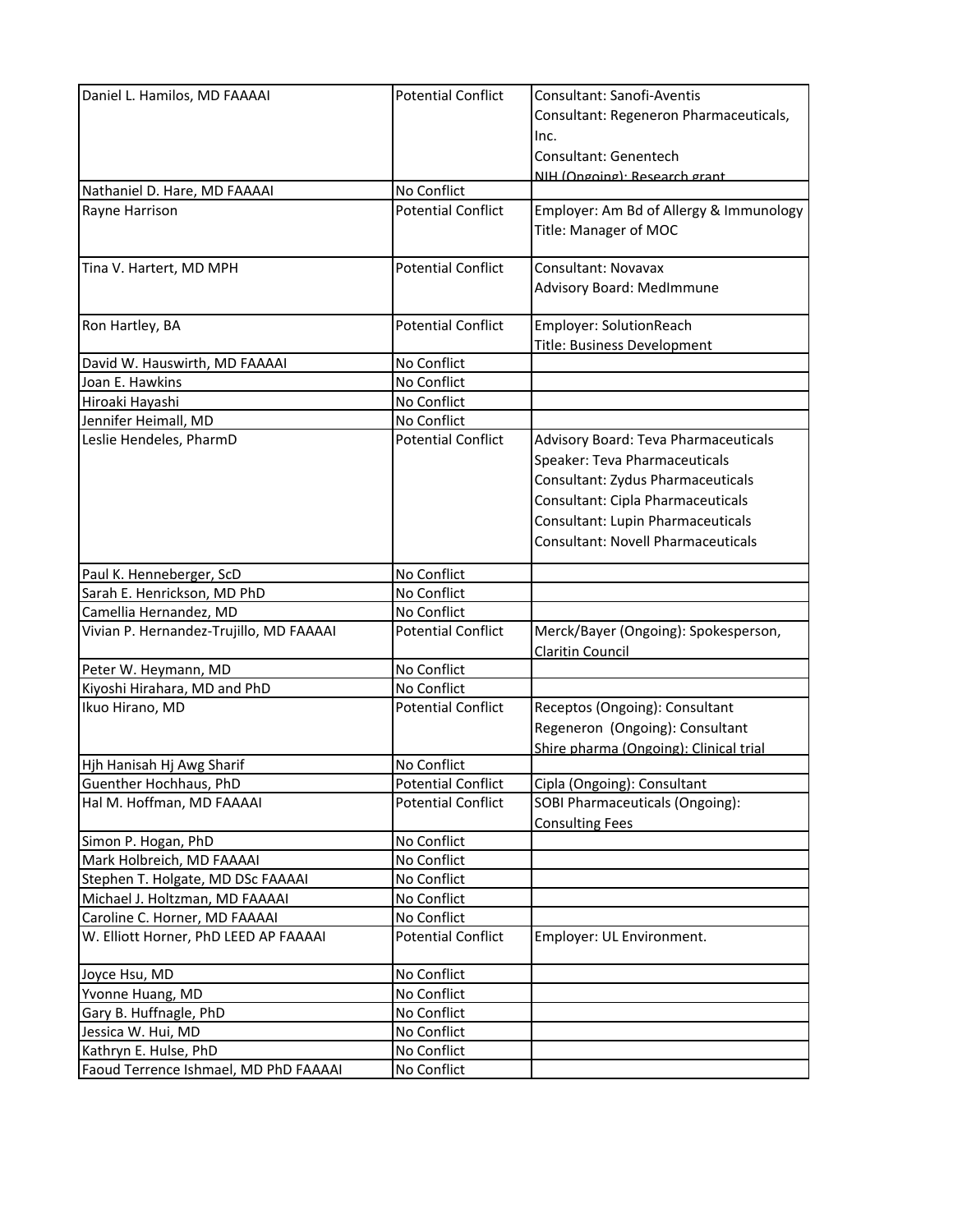| Elliot Israel, MD FAAAAI                     | <b>Potential Conflict</b>  | Consultant: AstraZeneca                                                   |
|----------------------------------------------|----------------------------|---------------------------------------------------------------------------|
|                                              |                            | Honorarium/Gift: UpToDate                                                 |
|                                              |                            | Consultant: Ryan, Ryan, Deluca                                            |
|                                              |                            | Consultant: Philips Respironics                                           |
|                                              |                            | Fox Rothschild, LLP (Ongoing): Legal                                      |
|                                              |                            |                                                                           |
|                                              |                            | <b>Consultation Services</b>                                              |
|                                              |                            | Novartis (Ongoing): Consultant                                            |
|                                              |                            | Regeneron (Ongoing): Consultant                                           |
|                                              |                            | TEVA Specialty Pharmacuticals (Ongoing):                                  |
|                                              |                            | Consultant                                                                |
|                                              |                            | Research in Real Life (Ongoing):                                          |
|                                              |                            | Travel/Meeting Expenses Only                                              |
|                                              |                            | Cramner, Bishop, O'Brien (Ongoing): Legal                                 |
|                                              |                            | <b>Consultation Services</b>                                              |
|                                              |                            | AstraZeneca (Ongoing): Investigator                                       |
|                                              |                            | Genentech (Ongoing): Investigator                                         |
| Daniel J. Jackson, MD                        | No Conflict                |                                                                           |
| Gerriann Jackson, CCC-SLP                    | No Conflict                |                                                                           |
| Kaitlyn M. Jackson                           | No Conflict                |                                                                           |
| Kirsi M. Jarvinen-Seppo, MD PhD FAAAAI       | <b>Potential Conflict</b>  | DBV Technologies (Ongoing): Consulting                                    |
|                                              |                            |                                                                           |
| Jay Jin, MD PhD                              | No Conflict                |                                                                           |
| Ara Jo, PhD                                  | No Conflict                |                                                                           |
| Tamara Johnson, MD, MS                       | No Conflict                |                                                                           |
| Andrea Jones, MD                             | No Conflict                |                                                                           |
| Stacie M. Jones, MD                          | <b>Potential Conflict</b>  | DBV Technologies (Ongoing): Grantee                                       |
| Marek M. Jutel, MD                           | No Conflict                |                                                                           |
| Kenji Kabashima, MD PhD                      | <b>Potential Conflict</b>  | Advisory Board: Chugai                                                    |
|                                              |                            | Advisory Board: Janssen                                                   |
|                                              |                            |                                                                           |
|                                              |                            | Advisory Board: Ono Pharmaceutical                                        |
|                                              |                            | Advisory Board: Daiichi Sakyo                                             |
|                                              |                            | Advisory Board: Pola Pharma                                               |
| Steven L. Kagen, MD FAAAAI                   | No Conflict                | Advisory Board: Kao Co                                                    |
| Venkatkiran Kanchustambham, MD               | No Conflict                |                                                                           |
| Michael R. Kaplan, DO FAAAAI                 | No Conflict                |                                                                           |
| Achilles Karagianis, DO                      | No Conflict                |                                                                           |
| Marilyn Karam, MD                            | No Conflict                |                                                                           |
| Richard Kasjanski                            | No Conflict                |                                                                           |
| Rohit Katial, MD FAAAAI                      |                            |                                                                           |
| Atsushi Kato, PhD                            | No Conflict                |                                                                           |
| Jacob Daniel Kattan, MD                      | No Conflict                |                                                                           |
| David A. Katzka, MD                          | No Conflict                |                                                                           |
|                                              | No Conflict                |                                                                           |
| Denise M. Kearney, MD<br>Corinne Keet, MD MS |                            |                                                                           |
|                                              | No Conflict                |                                                                           |
| Michael Keller, MD                           | No Conflict<br>No Conflict |                                                                           |
| Kevin J. Kelly, MD FAAAAI                    |                            |                                                                           |
| Kevin Kennedy, MPH, CIEC                     | <b>Potential Conflict</b>  | Healthy Housing Solutions (Ongoing):<br><b>Member, Board of Directors</b> |
| Suzanne Kennedy, PhD                         | No Conflict                |                                                                           |
| Robert C. Kern, MD                           | No Conflict                |                                                                           |
| Lila C. Kertz, MSN RN CPNP                   | No Conflict                |                                                                           |
| Anjeni Keswani, MD                           | No Conflict                |                                                                           |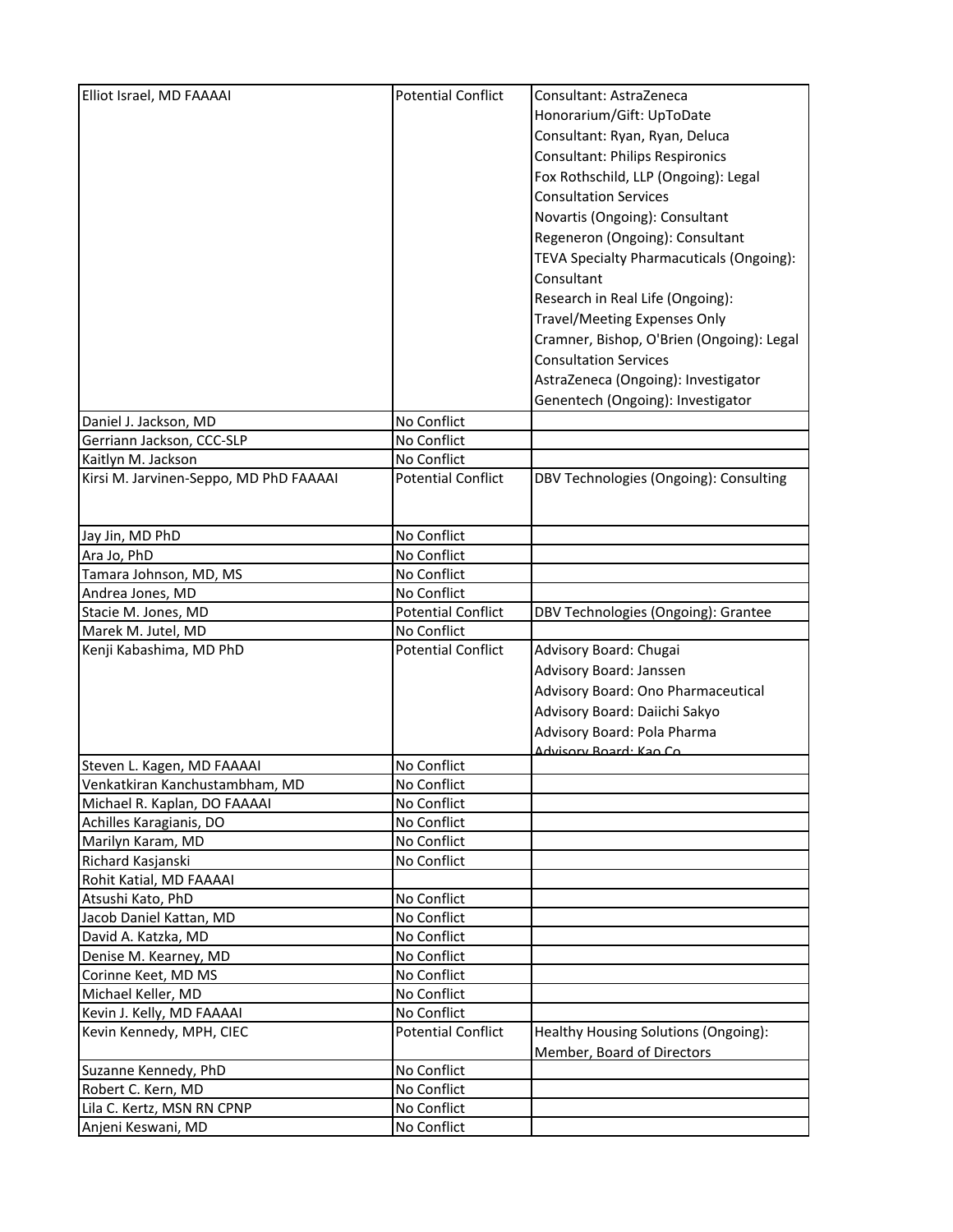| Brett V. Kettelhut, MD FAAAAI            | No Conflict               |                                           |
|------------------------------------------|---------------------------|-------------------------------------------|
| David A. Khan, MD FAAAAI                 | <b>Potential Conflict</b> | Genentech (Ongoing): Speaker's Bureau     |
|                                          |                           |                                           |
|                                          |                           |                                           |
| Paneez Khoury, MD                        | No Conflict               |                                           |
| Gurjit K. Khurana Hershey, MD PhD FAAAAI | No Conflict               |                                           |
| Taruna Khurana, Primary Reviewer         | No Conflict               |                                           |
| Brian S. Kim                             | No Conflict               |                                           |
| Charles J. Kim                           | No Conflict               |                                           |
| Dae Woo Kim, MD PhD                      | No Conflict               |                                           |
| Dokyun Kim, PhD                          | No Conflict               |                                           |
| Harold L. Kim, MD                        | No Conflict               |                                           |
| Sang-Heon Kim, MD PhD                    | No Conflict               |                                           |
| Yoon Hee Kim                             | No Conflict               |                                           |
| Nikole E. Kimes                          | No Conflict               |                                           |
| Hirohito Kita, MD                        | <b>Potential Conflict</b> | Speaker: Janssen                          |
| Maleewan Kitcharoensakkul, MD            | No Conflict               |                                           |
| Eric C. Kleerup, MD                      | No Conflict               |                                           |
| Amy D. Klion, MD                         | No Conflict               |                                           |
| Kirsten Kloepfer, MD MS                  | No Conflict               |                                           |
| Takao Kobayashi, PhD                     | No Conflict               |                                           |
| Lisa J. Kobrynski, MD MPH FAAAAI         | <b>Potential Conflict</b> | Speaker: Baxalta                          |
|                                          |                           | Research Grant: CSL Behring - no salary   |
|                                          |                           |                                           |
|                                          |                           | Grifoils (Ongoing): Research grant (pd to |
|                                          |                           | institution                               |
| Jerald W. Koepke, MD FAAAAI              | No Conflict               |                                           |
| Donald B. Kohn, MD                       | No Conflict               |                                           |
| Jay K. Kolls, MD                         | <b>Potential Conflict</b> | Consultant: Boerhinger-Ingelhiem -        |
|                                          |                           | Asthma                                    |
|                                          |                           |                                           |
|                                          |                           | Consultant: Vitae Pharmaceuticals RORgT   |
|                                          |                           | program                                   |
|                                          |                           | Minvax, Inc (Ongoing): co-founder         |
| Melissa T. Korenblat-Hanin, ACSW LCSW    | No Conflict               |                                           |
|                                          |                           |                                           |
| Susan E. Kosisky, BS MHA                 | No Conflict               |                                           |
| Leah Claire Nesbitt Kottyan, PhD         | No Conflict               |                                           |
| Marek L. Kowalski, MD PhD                | No Conflict               |                                           |
| Mitchell Kronenberg, PhD                 | No Conflict               |                                           |
| Attila Kumanovics, MD                    | No Conflict               |                                           |
| Bharat Kumar, MD                         | No Conflict               |                                           |
| Rajesh Kumar, MD FAAAAI                  | No Conflict               |                                           |
| Caroline Kuo, MD                         | No Conflict               |                                           |
| William W. Kwok, PhD                     | No Conflict               |                                           |
| Gideon Lack, MD                          | <b>Potential Conflict</b> | Advisory Board: Merck Sharp and Dohme     |
|                                          |                           | Corp                                      |
|                                          |                           | DBV Technologies (Ongoing): Advisory      |
|                                          |                           | <b>Board, Stock Options</b>               |
|                                          |                           |                                           |
| Tanya M. Laidlaw, MD FAAAAI              | <b>Potential Conflict</b> | Consultant: Ora, Inc                      |
|                                          |                           | Consultant: Array BioPharma, Inc          |
|                                          |                           | Consultant: Knopp Biosciences             |
| David M. Lang, MD FAAAAI                 | No Conflict               |                                           |
| Miguel J. Lanz, MD FAAAAI                | No Conflict               |                                           |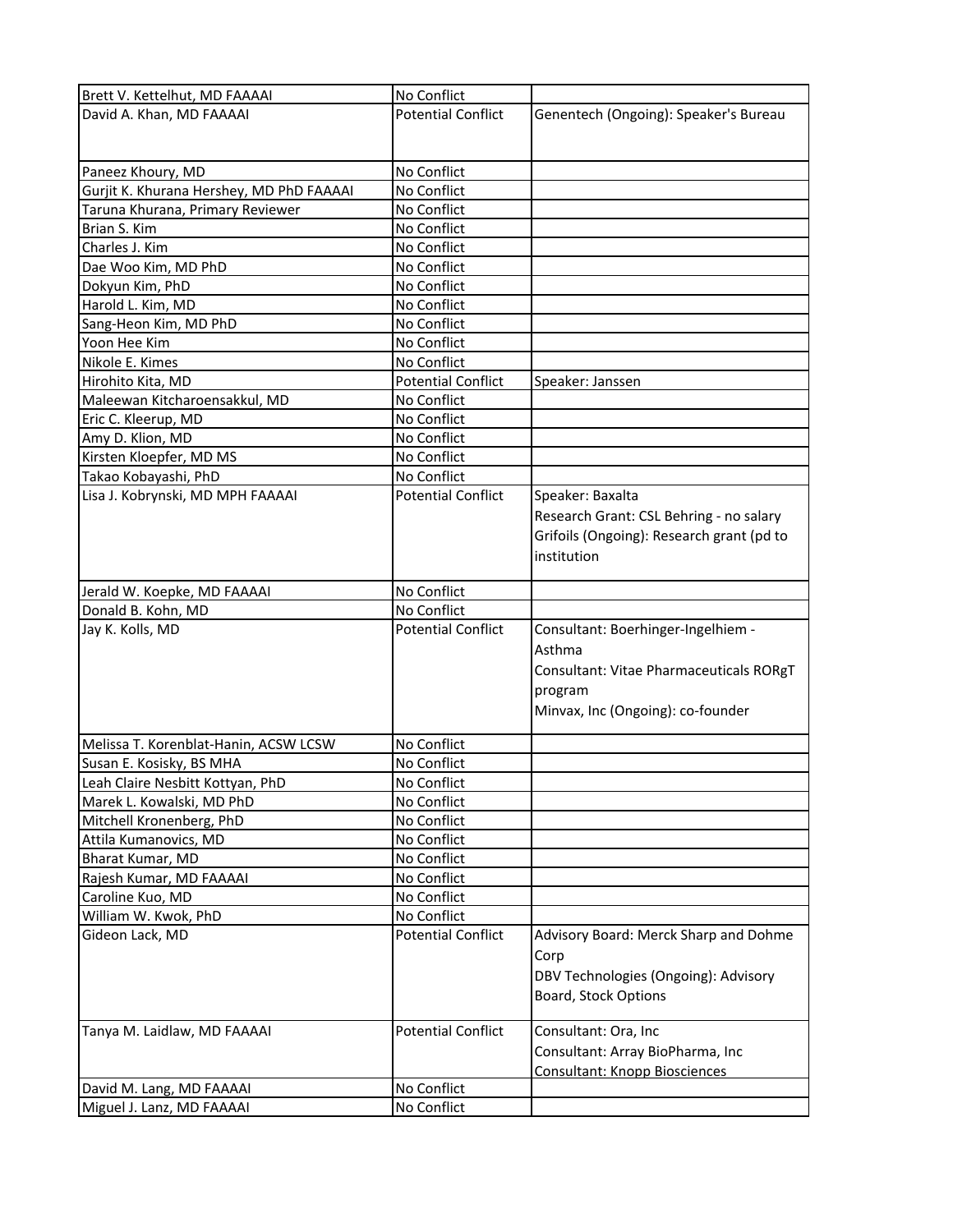| Mark Larché, PhD                          | <b>Potential Conflict</b> | Adiga Life Sciences (Ongoing): Consultant<br>NIH (Ongoing): U19 collaborative<br>agreement. Partial salary support<br>Canadian Institutes for Health Research:<br>Operating grant. No salary support<br>McMaster University/GSK Chair in Lung<br>Immunology at St. Joseph's Healthcare<br>(Ongoing): Endowed Chair. No salary<br>support<br>Abbott (Ongoing): Spouse investigator-<br>initiated study in rheumatoid arthritis<br>Adiga Life Sciences (Ongoing): Research<br>Contracts<br>Canada Research Chair (Ongoing): Partial<br>Salary award<br>Circassia Pharmaceuticals (Ongoing): Stock<br>World Allergy Organization (Ongoing): co-<br>Chair Immunotherapy and<br><b>Immunomodulation Committee</b> |
|-------------------------------------------|---------------------------|--------------------------------------------------------------------------------------------------------------------------------------------------------------------------------------------------------------------------------------------------------------------------------------------------------------------------------------------------------------------------------------------------------------------------------------------------------------------------------------------------------------------------------------------------------------------------------------------------------------------------------------------------------------------------------------------------------------|
| Desiree E.S. Larenas Linnemann, MD FAAAAI | <b>Potential Conflict</b> | ALK (Ongoing): speaker<br>Allergopharma: speaker, board<br>Bionorica (Ongoing): speaker, board<br>Genentech: board<br>Meda (Ongoing): speaker, board<br>MSD (Ongoing): speaker<br>Novartis (Ongoing): board<br>Stallergenes (Ongoing): speaker<br>Uriach (Ongoing): speaker, board                                                                                                                                                                                                                                                                                                                                                                                                                           |
| Tao T. Le, MD MHS FAAAAI                  | No Conflict               |                                                                                                                                                                                                                                                                                                                                                                                                                                                                                                                                                                                                                                                                                                              |
| Jennifer S. Lebovidge, PhD                | No Conflict               |                                                                                                                                                                                                                                                                                                                                                                                                                                                                                                                                                                                                                                                                                                              |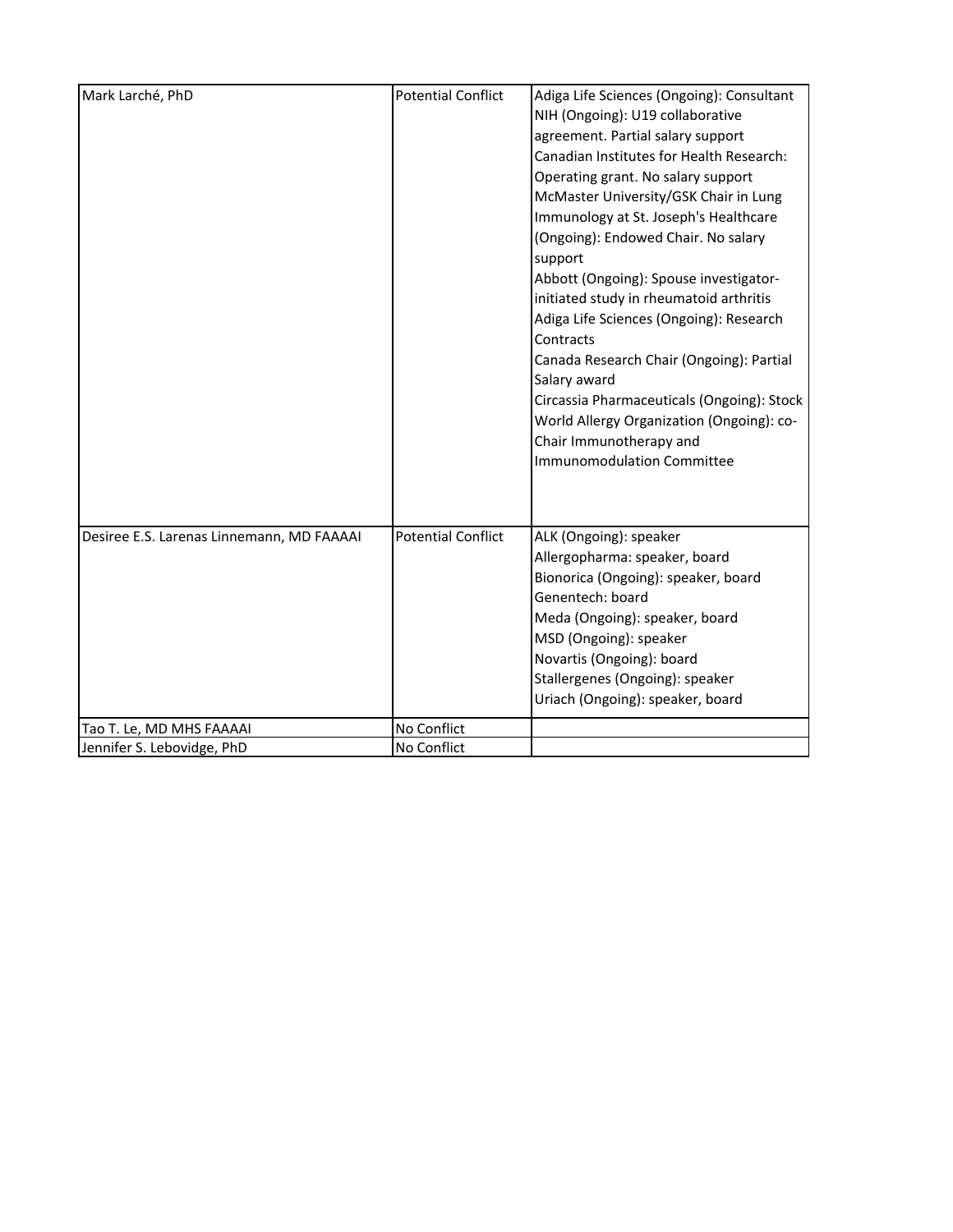| Dennis K. Ledford, MD FAAAAI                                 | <b>Potential Conflict</b>  | Research Grant: Circassia                 |
|--------------------------------------------------------------|----------------------------|-------------------------------------------|
|                                                              |                            | Research Grant: Teva                      |
|                                                              |                            | <b>Research Grant: Forest</b>             |
|                                                              |                            |                                           |
|                                                              |                            | Consultant: Shook Hardy Bacon             |
|                                                              |                            | <b>Consultant: Saieva and Stine</b>       |
|                                                              |                            | Consultant, research grant, speaker:      |
|                                                              |                            | Genentech                                 |
|                                                              |                            | Speaker: Meda Pharmaceutical              |
|                                                              |                            | Research Grant: Merck                     |
|                                                              |                            | Speaker: Allergy and Asthma Network       |
|                                                              |                            | Consultant: Reminger Law Firm             |
|                                                              |                            | Consultant: Wicker, Smith, O'Hara, McCoy  |
|                                                              |                            | and Ford                                  |
|                                                              |                            | Advisory Board: Boehringer Ingelheim      |
|                                                              |                            | Advisory Board: AstraZeneca               |
|                                                              |                            | AstraZeneca (Ongoing): Speaker            |
|                                                              |                            | Chugai (Ongoing): Data Safety Committee   |
|                                                              |                            | Fowler White Burnett: Expert Witness      |
|                                                              |                            | Meda (Ongoing): Speaker                   |
|                                                              |                            | Merck: Consultant                         |
|                                                              |                            | Merck (Ongoing): Speaker                  |
|                                                              |                            |                                           |
|                                                              |                            | Novartis: Advisory Board                  |
|                                                              |                            | Richard Benjamin Wilkes (Ongoing): Expert |
|                                                              |                            | Witness                                   |
|                                                              |                            | TEVA (Ongoing): Speaker                   |
| Gerald B. Lee, MD                                            | No Conflict                | Genentech (Ongoing): Speaker              |
| James J. Lee, PhD                                            | No Conflict                |                                           |
| John Jhe-Yun Lee, MD                                         | No Conflict                |                                           |
| Rachel Umi Lee, MD FAAAAI                                    | No Conflict                |                                           |
| Robert J. Lee, PhD                                           | No Conflict                |                                           |
| Heather K. Lehman, MD FAAAAI                                 | No Conflict                |                                           |
| Robert F. Lemanske, Jr., MD FAAAAI                           | <b>Potential Conflict</b>  | Pharmaxis (Ongoing): Research grant       |
| Angela Lemons                                                | No Conflict                |                                           |
| Stephanie A. Leonard, MD                                     | <b>Potential Conflict</b>  | Speaker: Allergy and Asthma Medical       |
|                                                              |                            | Group and Research Group                  |
| Donald Y. M. Leung, MD PhD FAAAAI                            | <b>Potential Conflict</b>  | Advisory Board: Celgene                   |
|                                                              |                            |                                           |
|                                                              |                            |                                           |
|                                                              |                            | Advisory Board: Biogen-Idec               |
|                                                              |                            | Advisory Board: Galderma                  |
|                                                              |                            | <b>Advisory Board: Novartis</b>           |
|                                                              |                            | Advisory Board: Regeneron                 |
|                                                              |                            | Advisory Board: Sanofi                    |
|                                                              |                            | Advisory Roard: GSK STIEEEL               |
| Estelle Levetin, PhD FAAAAI                                  | No Conflict<br>No Conflict |                                           |
| Michael E. Levin, MBBCh PhD FAAAAI<br>Chris A. Liacouras, MD | <b>Potential Conflict</b>  | Consultant: Abbott                        |
|                                                              |                            |                                           |
| Stephen B. Liggett, MD                                       | No Conflict                | Speaker: Nutricia                         |
| Kaiser G. Lim, MD FAAAAI                                     | No Conflict                |                                           |
| Sooyoung Lim                                                 | No Conflict                |                                           |
| Chen Hsing Lin, MD                                           | No Conflict                |                                           |
| Morris Ling, MD                                              | No Conflict                |                                           |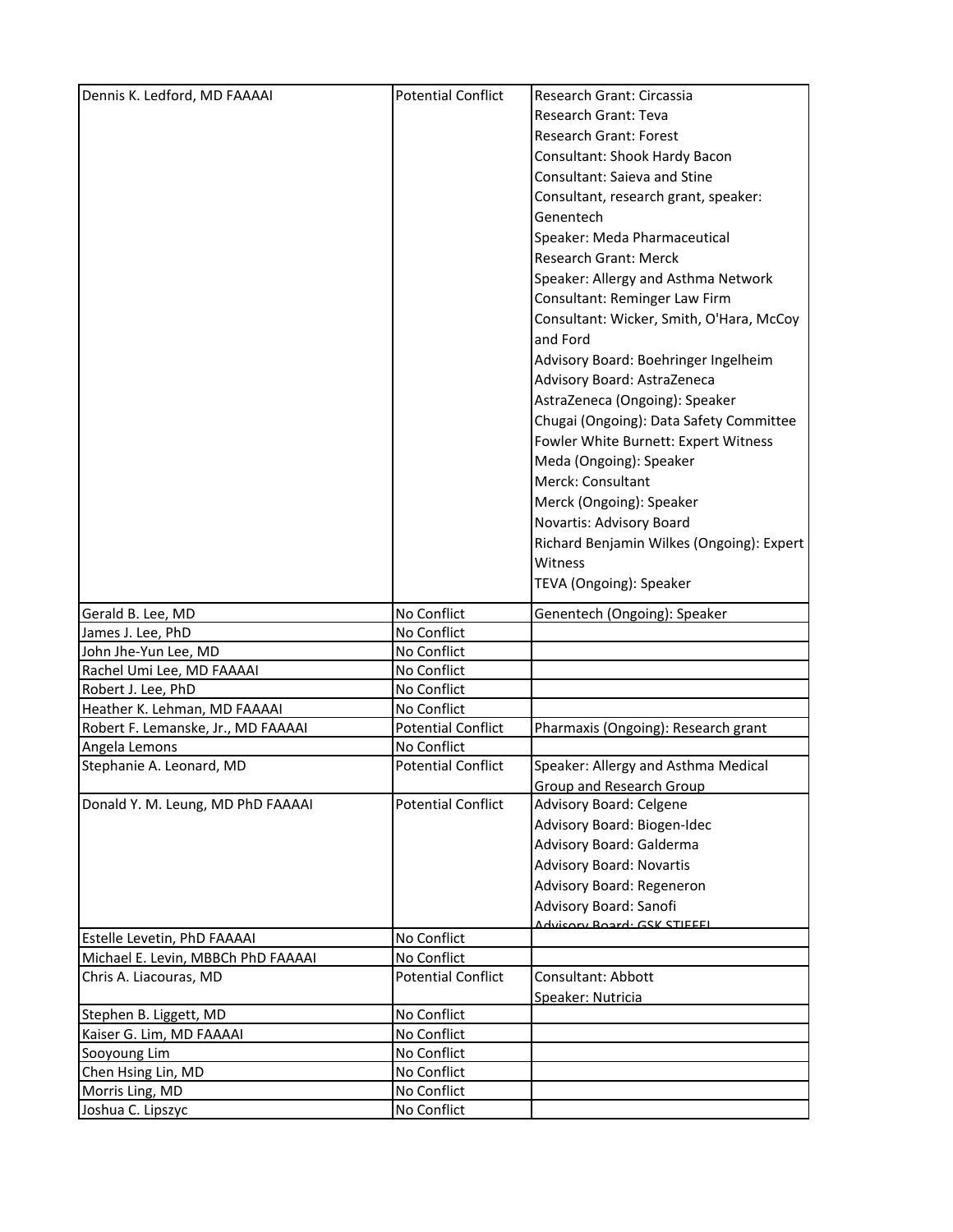| Mark C. Liu, MD FAAAAI          | <b>Potential Conflict</b> | Consultant: Janssen                         |
|---------------------------------|---------------------------|---------------------------------------------|
|                                 |                           | Advisory Board: GSK                         |
|                                 |                           | <b>Advisory Board: TEVA</b>                 |
|                                 |                           | GSK (Ongoing): site in multicenter clinical |
|                                 |                           | trail                                       |
|                                 |                           | MedImmune (Ongoing): site in multicenter    |
|                                 |                           | لجنعط لجمنعناء                              |
| Richard F. Lockey, MD FAAAAI    | <b>Potential Conflict</b> | <b>Consultant: Merck</b>                    |
|                                 |                           | Speaker: Merck                              |
|                                 |                           | Consultant: AstraZeneca                     |
|                                 |                           | Consultant: Johnson & Johnson               |
|                                 |                           | Consultant: Genentech                       |
| Carrie L. Lucas, PhD            | No Conflict               |                                             |
| Patricia L. Lugar, MD MS        | No Conflict               |                                             |
| Nicholas W. Lukacs, PhD         | No Conflict               |                                             |
| Amber Uyen Luong, MD PhD        | No Conflict               |                                             |
| Susan V. Lynch, PhD             | No Conflict               |                                             |
| Hadi Maazi, PhD                 | No Conflict               |                                             |
| Emily M. Mace, PhD              | No Conflict               |                                             |
| Donald W. Macglashan, MD PhD    | No Conflict               |                                             |
| Eric M. Macy, MD FAAAAI         | No Conflict               |                                             |
| Paul J. Maglione, MD PhD        | No Conflict               |                                             |
| Harry L. Malech, MD             | No Conflict               |                                             |
| Sonia C. Mancia, RN             | No Conflict               |                                             |
| Debbie Manning, RN              | <b>Potential Conflict</b> | CSL Behring (Ongoing): Nurse Educator       |
|                                 |                           | RMS Medical (Ongoing): Nurse Advisory       |
|                                 |                           | Committee                                   |
|                                 |                           | Grifols (Ongoing): Nurse Advisory           |
|                                 |                           | Committee                                   |
|                                 |                           |                                             |
|                                 |                           | Baxalta (Ongoing): Nurse Advisory           |
|                                 |                           | Committee                                   |
| Sharon B. Markovics, MD FAAAAI  | No Conflict               |                                             |
| Anne R. Markus, JD PhD MHS      | No Conflict               |                                             |
| Bryan L. Martin, DO FAAAAI      | No Conflict               |                                             |
| William J. Martin, II, MD       | No Conflict               |                                             |
| Jennifer Martinez, PhD          | No Conflict               |                                             |
| Rasika A. Mathias, PhD          | No Conflict               |                                             |
| Sameer K. Mathur, MD PhD FAAAAI | <b>Potential Conflict</b> | Consultant: Teva Pharmaceuticals            |
|                                 |                           | (formerly Cephalon, Inc.)                   |
|                                 |                           | <b>Stocks: Respiratory Monitoring LLC</b>   |
|                                 |                           |                                             |
| Elizabeth Matsui, MD            | No Conflict               |                                             |
| David M. Mauger, PhD            | No Conflict               |                                             |
| Douglas R. McDonald, MD PhD     | No Conflict               |                                             |
| Stephen J. McGeady, MD FAAAAI   | No Conflict               |                                             |
| A. Sean McKnight, MD FAAAAI     | No Conflict               |                                             |
| Vinay Mehta, MD FAAAAI          | <b>Potential Conflict</b> | Speaker: Meda Pharmaceuticals               |
|                                 |                           | Speaker: Teva Respiratory                   |
|                                 |                           | Speaker: GSK                                |
| Mark J. Mendell, PhD            | No Conflict               |                                             |
| Dean D. Metcalfe, MD FAAAAI     | No Conflict               |                                             |
| Gregory M. Metz, MD             | No Conflict               |                                             |
|                                 |                           |                                             |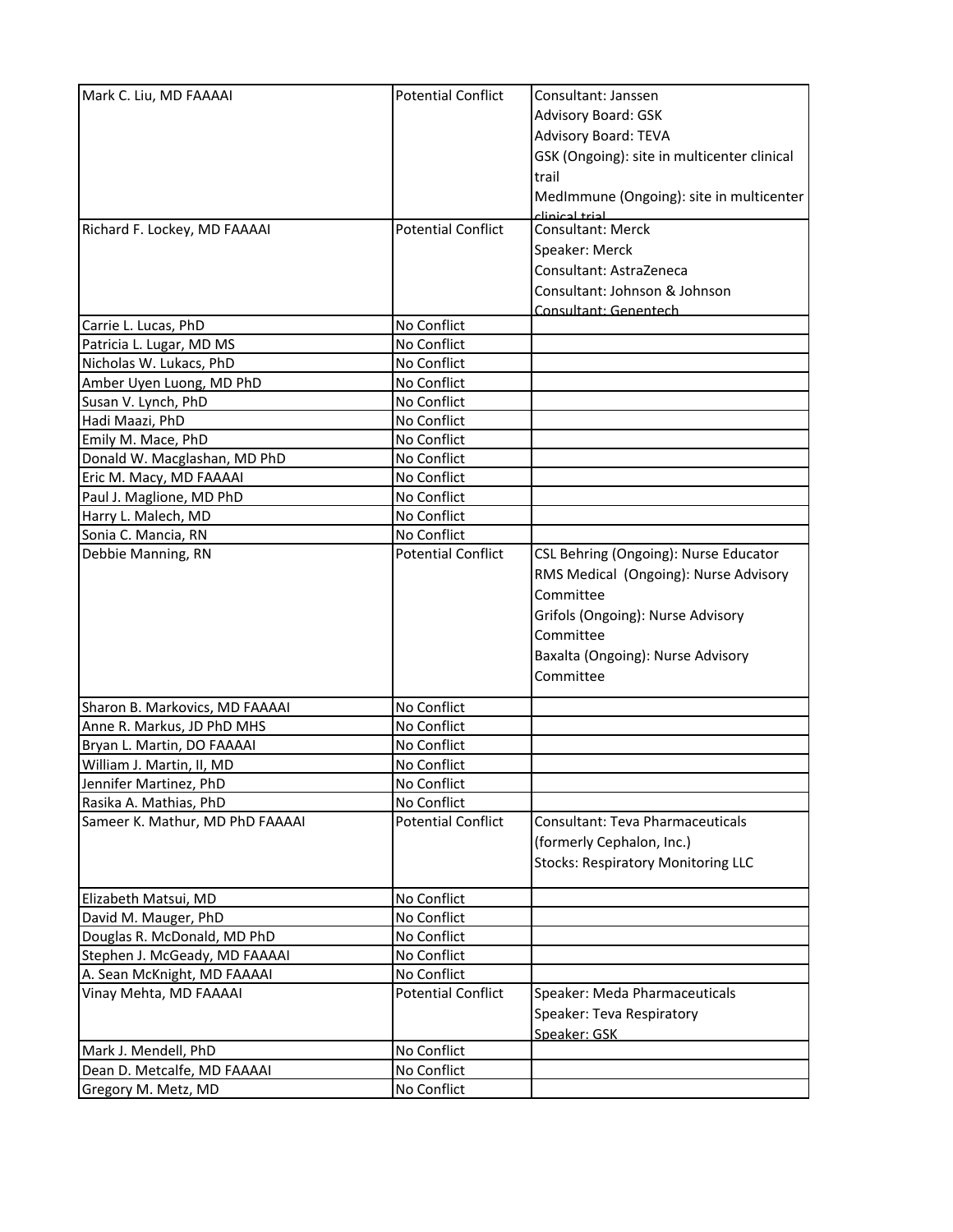| Rosan Meyer, PhD RD           | <b>Potential Conflict</b> | Mead Johnson (Ongoing): Paediatric          |
|-------------------------------|---------------------------|---------------------------------------------|
|                               |                           | Allergy Board UK                            |
|                               |                           | Nutricia: Allergy Eczema Board EU           |
|                               |                           | Nutricia (Ongoing): Salary Support for      |
|                               |                           | Anthropometry Survey                        |
|                               |                           | Advisory Board: Mead Johnson                |
|                               |                           |                                             |
|                               |                           | Speaker: Nutricia/Danone                    |
|                               |                           | Speaker: Nestle                             |
| John D. Milewski              | No Conflict               |                                             |
| Ki Lee Milligan, MD           | No Conflict               |                                             |
| Jin Young Min, MD PhD         | No Conflict               |                                             |
| Michael Minnicozzi, PhD       | No Conflict               |                                             |
| Meaghan R. Misiasz, MD        | No Conflict               |                                             |
| Mosaab Mohameden              | No Conflict               |                                             |
| Rashmi Prava Mohanty          | No Conflict               |                                             |
| Ari B. Molofsky, MD PhD       | No Conflict               |                                             |
| Lynn Morrison                 | No Conflict               |                                             |
| Ralph Mosges, MD FAAAAI       | <b>Potential Conflict</b> | Advisory Board: ALK-Abello                  |
|                               |                           | <b>Advisory Board: Allergy Therapeutics</b> |
|                               |                           | Consultant: Allergopharma                   |
|                               |                           | Advisory Board: Meda Pharma                 |
|                               |                           | Advisory Board: Biotech Tools               |
|                               |                           | Consultant: Johnson&Johnson                 |
|                               |                           | Consultant: Novartis                        |
|                               |                           |                                             |
|                               |                           | Consultant: Ohropax                         |
| Giselle Mosnaim, MD MS FAAAAI | <b>Potential Conflict</b> | Advisory Board: Electrocore, LLC.           |
|                               |                           | Stocks: Electrocore, LLC.                   |
| Mark H. Moss, MD              | No Conflict               |                                             |
| Kim E. Mudd, RN MSN CCRP      | No Conflict               |                                             |
| Lyndsey M. Muehling           |                           |                                             |
| Manali Mukherjee, PhD         | No Conflict               |                                             |
| Vincent A. Mukkada, MD        | <b>Potential Conflict</b> | NIH (Ongoing): Grant                        |
|                               |                           | <b>Patient Centered Outcomes Research</b>   |
|                               |                           | Institute (Ongoing): Grant                  |
|                               |                           |                                             |
| Antonella M. Muraro, MD PhD   | No Conflict               |                                             |
| Kevin R. Murphy, MD           | No Conflict               |                                             |
| Robert M. Naclerio, MD FAAAAI | <b>Potential Conflict</b> | Advisory relationships with multiple        |
|                               |                           | biotech companies in this therapeutic       |
|                               |                           |                                             |
| Kari C. Nadeau, MD PhD FAAAAI | No Conflict               | <u>arena</u>                                |
| Cathryn R. Nagler, PhD        | No Conflict               |                                             |
| David R. Naimi, DO FAAAAI     | No Conflict               |                                             |
| Jennifer A. Namazy, MD FAAAAI | No Conflict               |                                             |
| Christina L. Nance, PhD       | No Conflict               |                                             |
| Osamu Natsume, MD             | No Conflict               |                                             |
| Ajay P. Nayak, PhD            | No Conflict               |                                             |
| Helen Neighbour               | No Conflict               |                                             |
|                               |                           |                                             |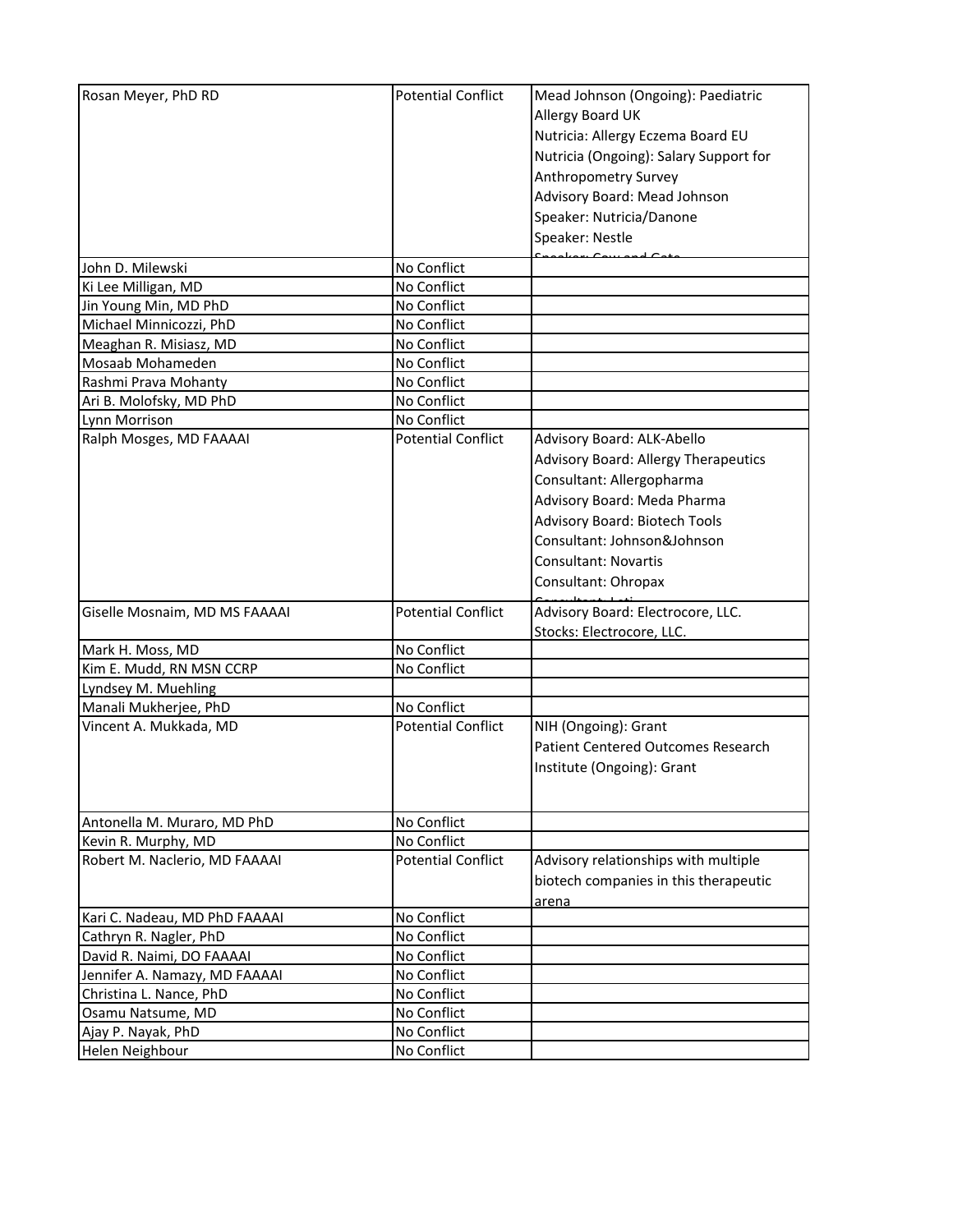| Harold S. Nelson, MD FAAAAI                                       | <b>Potential Conflict</b>  | <b>Advisory Board: Pearl Therapeutics</b>                    |
|-------------------------------------------------------------------|----------------------------|--------------------------------------------------------------|
|                                                                   |                            | Advisory Board: Cirtcassia                                   |
|                                                                   |                            | Research Grant: Circassia                                    |
|                                                                   |                            | Advisory Board: AstraZeneca                                  |
|                                                                   |                            | Merck (Ongoing): Advisory Board                              |
| Michael R. Nelson, MD PhD FAAAAI                                  | No Conflict                |                                                              |
| Dawn C. Newcomb, PhD                                              | No Conflict                |                                                              |
| Michelle Newman, RN                                               | No Conflict                |                                                              |
| Huyen-Tran Nguyen                                                 | No Conflict                |                                                              |
| Sarah K. Nicholas, MD                                             | No Conflict                |                                                              |
| Orpita Nilormee, BDS                                              | No Conflict                |                                                              |
| Heung R. Noh, MD                                                  | No Conflict                |                                                              |
| Sally A. Noone, RN MSN                                            | <b>Potential Conflict</b>  | Consultant: Aimmune Therapeutics, Inc.                       |
| Natalija Novak, MD                                                | <b>Potential Conflict</b>  | Alk Abello (Ongoing): Speaker/Clinical                       |
|                                                                   |                            | <b>Studies</b>                                               |
|                                                                   |                            | <b>Bencard Allergy Therapeutics:</b>                         |
|                                                                   |                            | Speaker/Clinical Studies                                     |
|                                                                   |                            | Leti Pharma (Ongoing): Clinical                              |
|                                                                   |                            | Studies/Consultancy                                          |
|                                                                   |                            |                                                              |
|                                                                   |                            | Novartis (Ongoing): Speaker/Clinical                         |
| Sharmilee M. Nyenhuis, MD FAAAAI                                  | No Conflict                |                                                              |
| Carole Ober, PhD                                                  | No Conflict                |                                                              |
| Princess U. Ogbogu, MD FAAAAI                                     | No Conflict                |                                                              |
| Grant C. Olson, MD                                                | No Conflict                |                                                              |
|                                                                   |                            |                                                              |
|                                                                   | No Conflict                |                                                              |
| Peck Y. Ong, MD FAAAAI<br>John Oppenheimer, MD FAAAAI             | <b>Potential Conflict</b>  | ACAAI (Ongoing): Assoc editor Annals of                      |
|                                                                   |                            | allergy                                                      |
|                                                                   |                            |                                                              |
|                                                                   |                            | AstraZeneca (Ongoing):                                       |
|                                                                   |                            | Research/consultant                                          |
|                                                                   |                            | GlaxoSmithKline (Ongoing):                                   |
|                                                                   |                            | Research/consultant                                          |
|                                                                   |                            | Meda (Ongoing): consultant                                   |
|                                                                   |                            | pra (Ongoing): Consultant                                    |
|                                                                   |                            | Myelin (Ongoing): Consultant                                 |
|                                                                   |                            | medimmune (Ongoing): research                                |
|                                                                   |                            | Quintiles (Ongoing): Consultant                              |
| Jordan Orange, MD PhD FAAAAI                                      | <b>Potential Conflict</b>  | ADMA biologics (Ongoing): Scientific                         |
|                                                                   |                            |                                                              |
|                                                                   |                            | <b>Advisory Board</b>                                        |
|                                                                   |                            | ASD Healthcare (Ongoing): Consultant                         |
|                                                                   |                            | Baxalta (Ongoing): Consultant                                |
|                                                                   |                            | CSL Behring (Ongoing):                                       |
|                                                                   |                            | Consultant/Research grant<br>Walgreens (Ongoing): Consultant |
|                                                                   |                            |                                                              |
| Alberto Orfao, MD PhD                                             | No Conflict                |                                                              |
| Kelly A. Orgel                                                    | No Conflict                |                                                              |
| Roxanne C. Oriel, MD                                              | No Conflict                |                                                              |
| Michiko K. Oyoshi, PhD FAAAAI<br>Karin A. Pacheco, MD MSPH FAAAAI | No Conflict<br>No Conflict |                                                              |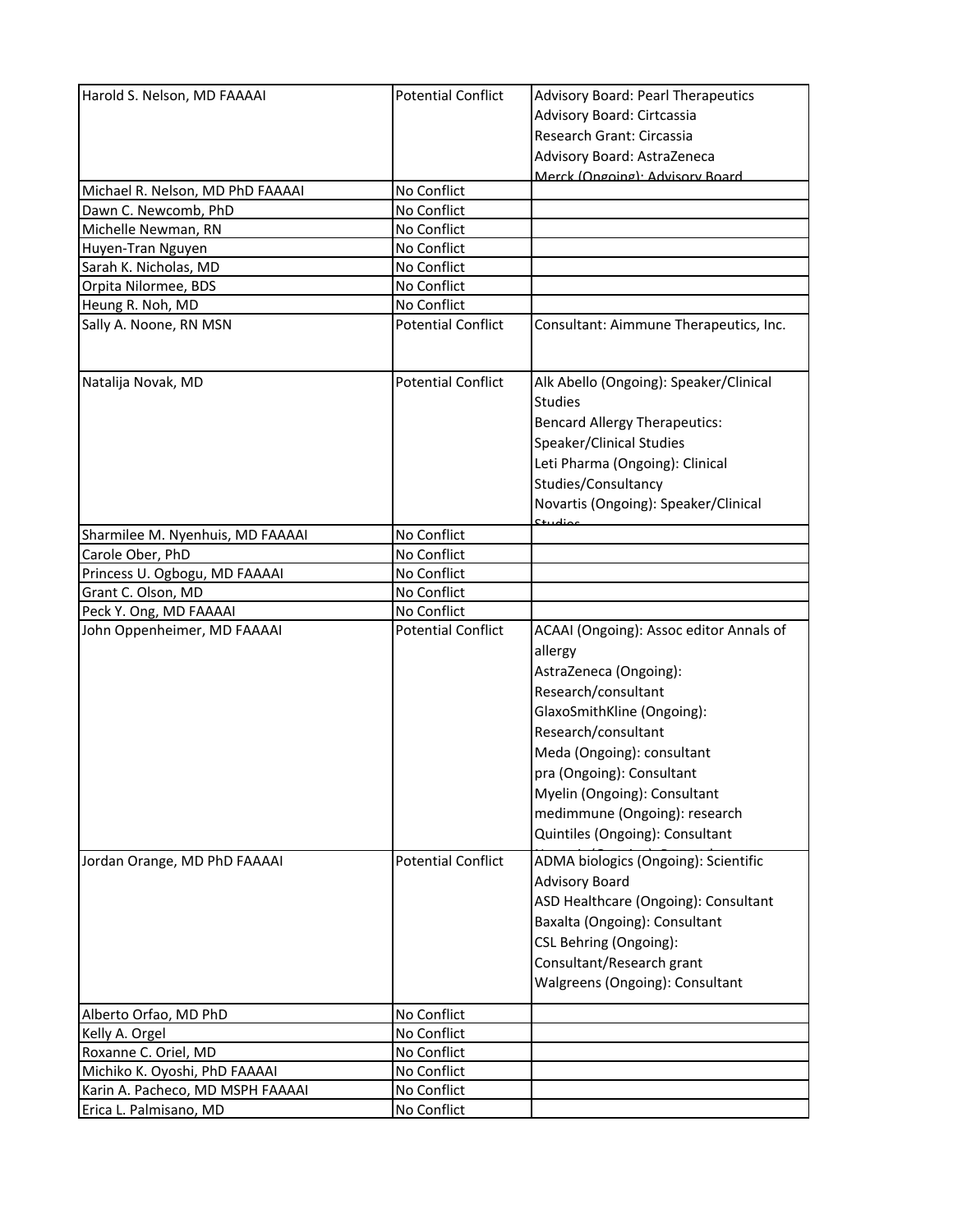| Reynold A. Panettieri, Jr., MD       | <b>Potential Conflict</b> | AstraZeneca (Ongoing): Consultant<br>Johnson & Johnson (Ongoing): Consultant<br>Research Institute for Fragrance Materials<br>(Ongoing): Consultant<br>Gilead (Ongoing): Research Support<br>Merck (Ongoing): Research Support<br>Roche (Ongoing): Research Support<br>Sanofi (Ongoing): Research Support<br>Research Institute for Fragrance Materials<br>(Ongoing): Research Support |
|--------------------------------------|---------------------------|----------------------------------------------------------------------------------------------------------------------------------------------------------------------------------------------------------------------------------------------------------------------------------------------------------------------------------------------------------------------------------------|
| Kenneth Paris, MD MPH                | <b>Potential Conflict</b> | Advisory Board: CSL Behring<br>Baxalta: Speaker, Consultant and Advisory<br><b>Boards</b>                                                                                                                                                                                                                                                                                              |
| Kenneth Paris, MD MPH                | No Conflict               |                                                                                                                                                                                                                                                                                                                                                                                        |
| Miguel A. Park, MD                   | <b>Potential Conflict</b> | consultant for Baxter                                                                                                                                                                                                                                                                                                                                                                  |
| Giovanni Passalacqua, MD             | <b>Potential Conflict</b> | Speaker: stallergenes<br>Speaker: lofarma<br>Speaker: gsk<br>Speaker: msd<br>Speaker: novartis<br>Speaker: meda<br>Speaker: ASTRAZENECA<br>Speaker: MENARINI                                                                                                                                                                                                                           |
| Anil Patel, MD                       | No Conflict               |                                                                                                                                                                                                                                                                                                                                                                                        |
| Amber M. Patterson, MD FAAAAI        | No Conflict               |                                                                                                                                                                                                                                                                                                                                                                                        |
| David L. Patterson, MD MS MBA FAAAAI | No Conflict               |                                                                                                                                                                                                                                                                                                                                                                                        |
| James C. Paulson, PhD                | No Conflict               |                                                                                                                                                                                                                                                                                                                                                                                        |
| David B. Peden, MD MS FAAAAI         |                           |                                                                                                                                                                                                                                                                                                                                                                                        |
| Stokes Peebles, Jr., MD FAAAAI       | No Conflict               |                                                                                                                                                                                                                                                                                                                                                                                        |
| Marion Pepper, PhD                   | <b>Potential Conflict</b> | NIH (Ongoing): Research grant (RO1 salary<br>support)                                                                                                                                                                                                                                                                                                                                  |
| Leilanie Perez Ramirez, MD           | No Conflict               |                                                                                                                                                                                                                                                                                                                                                                                        |
| Diana Perez, MD                      | No Conflict               |                                                                                                                                                                                                                                                                                                                                                                                        |
| Elena E. Perez, MD PhD FAAAAI        | <b>Potential Conflict</b> | <b>Advisory Board: Baxter</b><br>Honorarium/Gift: grifols<br>Advisory Board: CSL                                                                                                                                                                                                                                                                                                       |
| Anju T. Peters, MD FAAAAI            | No Conflict               |                                                                                                                                                                                                                                                                                                                                                                                        |
| Kathryn Peterson, MD                 | No Conflict               |                                                                                                                                                                                                                                                                                                                                                                                        |
| Andrej Petrov, MD                    | No Conflict               |                                                                                                                                                                                                                                                                                                                                                                                        |
| Wanda Phipatanakul, MD MS FAAAAI     | No Conflict               |                                                                                                                                                                                                                                                                                                                                                                                        |
| Lily Pien, MD FAAAAI                 | No Conflict               |                                                                                                                                                                                                                                                                                                                                                                                        |
| Shiv Pillai, PhD, MBBS               | No Conflict               |                                                                                                                                                                                                                                                                                                                                                                                        |
| Stephani A. Pineda, Asthma Educator  | No Conflict               |                                                                                                                                                                                                                                                                                                                                                                                        |
| Kent E. Pinkerton, PhD               | No Conflict               |                                                                                                                                                                                                                                                                                                                                                                                        |
| Jayant M. Pinto, MD                  | <b>Potential Conflict</b> | <b>Advisory Board: Greer Laboratories</b><br><b>Research Grant: Merck</b><br><b>Research Grant: Teva</b>                                                                                                                                                                                                                                                                               |
| Peter J. Pityn, PhD                  | <b>Potential Conflict</b> | Employer: OSHTECH Incorporated                                                                                                                                                                                                                                                                                                                                                         |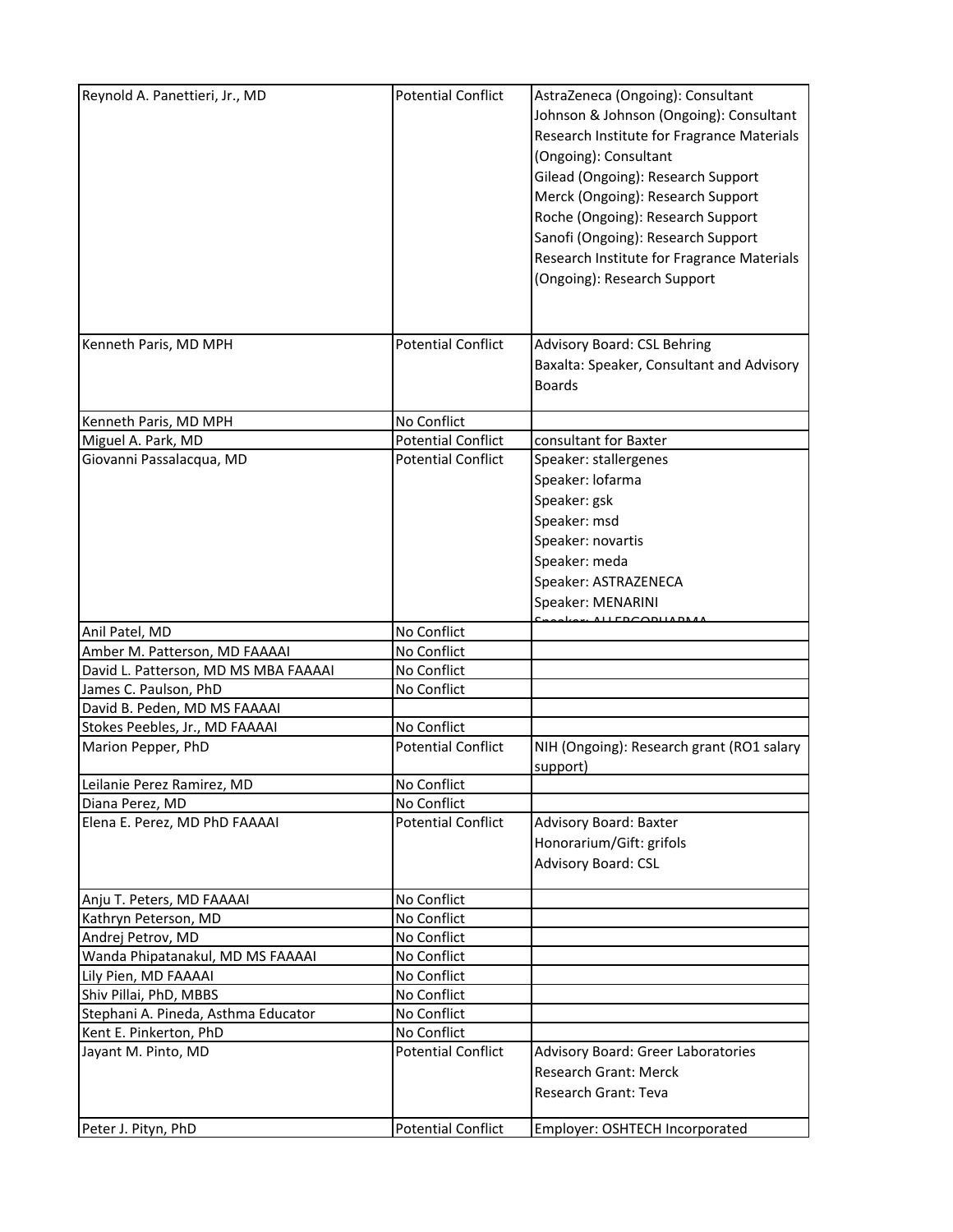| Thomas A.E. Platts-Mills, MD PhD FAAAAI | <b>Potential Conflict</b> | Phadia/Thermo Fisher (Ongoing): Research |
|-----------------------------------------|---------------------------|------------------------------------------|
|                                         |                           | support                                  |
| Marshall Plaut, MD FAAAAI               | No Conflict               |                                          |
| Nicole L. Pleskovic                     | No Conflict               |                                          |
| Riccardo Polosa, MD PhD FAAAAI          | <b>Potential Conflict</b> | Boehringer-Ingelheim (Ongoing): Research |
|                                         |                           | Grant                                    |
|                                         |                           | Novartis (Ongoing): Consulting           |
|                                         |                           | Lorillard (Ongoing): Research Grant      |
|                                         |                           | Fontem Ventures (Ongoing): Research      |
|                                         |                           | Grant                                    |
| Jacqueline A. Pongracic, MD FAAAAI      | No Conflict               |                                          |
| Jill A. Poole, MD FAAAAI                | No Conflict               |                                          |
| Jay M. Portnoy, MD FAAAAI               | No Conflict               |                                          |
| Susan L. Prescott, MD, PhD              | <b>Potential Conflict</b> | Advisory Board: Danone Advisory Board    |
|                                         |                           | Asia Pacific                             |
|                                         |                           | Honorarium/Gift: ALK Abello - honorarium |
|                                         |                           | (speaker)                                |
| David Price                             | No Conflict               |                                          |
| Mary Prunicki                           | No Conflict               |                                          |
| Calman Prussin, MD FAAAAI               | No Conflict               |                                          |
| Jennifer M. Puck, MD                    | <b>Potential Conflict</b> | Consultant: Husband: consultant for      |
|                                         |                           | Complete Genomics, Inc                   |
|                                         |                           |                                          |
|                                         |                           | Honorarium/Gift: Baxter/Baxalta Global   |
|                                         |                           | Immunodeficiency Leadership Expert       |
|                                         |                           | <b>Advisory Panel</b>                    |
| Donald W. Pulver, MD FAAAAI             | No Conflict               |                                          |
| Lipeng Qiu, PhD                         | No Conflict               |                                          |
| Jorge A. Quel, MD FAAAAI                | No Conflict               |                                          |
| Santiago Quirce, MD PhD                 | No Conflict               |                                          |
| Benjamin A. Raby, MD MPH                | <b>Potential Conflict</b> | Stocks: CureSpark, Inc                   |
| Gary S. Rachelefsky, MD FAAAAI          | No Conflict               |                                          |
| Evan Rajadhyaksha, B.Sc.                | No Conflict               |                                          |
| John T. Ramey, MD FAAAAI                |                           |                                          |
| Daniel A. Ramirez, Jr., MD              | No Conflict               |                                          |
| Jon A. Ramsey, RN                       | No Conflict               |                                          |
| Karen S. Rance, DNP RN CPNP AE-C        | No Conflict               |                                          |
| Cynthia S. Rand, PhD                    | No Conflict               |                                          |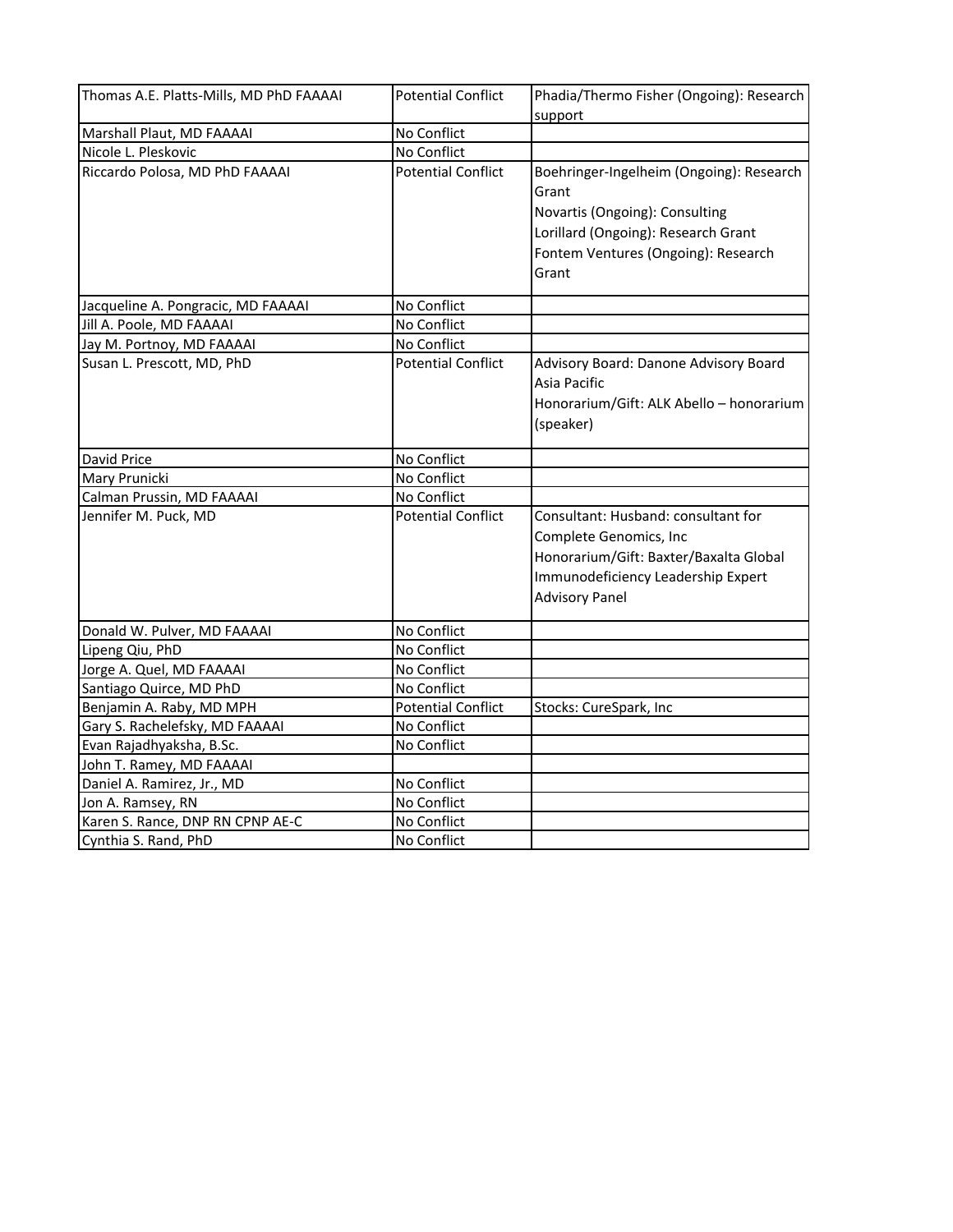| Christopher C. Randolph, MD FAAAAI | <b>Potential Conflict</b> | Honorarium/Gift: GSK research grant for  |
|------------------------------------|---------------------------|------------------------------------------|
|                                    |                           | Vestri study                             |
|                                    |                           | Speaker: AstraZeneca                     |
|                                    |                           | Consultant: Merck                        |
|                                    |                           |                                          |
|                                    |                           | Speaker: Ista                            |
|                                    |                           | Speaker: Sunvirion                       |
|                                    |                           | Honorarium/Gift: TEVA                    |
|                                    |                           | speaker, consultant, research grant      |
|                                    |                           | Honorarium/Gift: meda speaker            |
|                                    |                           | honorarium                               |
|                                    |                           | Speaker: Shire speaker                   |
|                                    |                           | Honorarium/Gift: Owner of EVH unit       |
|                                    |                           | purchased from Dr Richard Rosenthal      |
|                                    |                           | exhibitor of EVH units                   |
|                                    |                           | Speaker: Genentech Novartis              |
|                                    |                           | Speaker: Boehringer Ingelheim            |
|                                    |                           | Advisory Board: Genentech                |
| Matthew A. Rank, MD FAAAAI         | No Conflict               |                                          |
| Melinda M. Rathkopf, MD FAAAAI     | No Conflict               |                                          |
| Kodi Ravachandran, PhD             | No Conflict               |                                          |
| Ashwini Reddy, MD                  | No Conflict               |                                          |
| Harald E. Renz, MD FAAAAI          | No Conflict               |                                          |
| Peter Ricketti, DO                 | No Conflict               |                                          |
| Kimberly A. Risma, MD PhD FAAAAI   |                           |                                          |
| Humaira D. Robinson, BSN RN        | No Conflict               |                                          |
| Linda Rogers, MD                   | <b>Potential Conflict</b> | <b>Research Grant: Medimmune</b>         |
|                                    |                           | Research Grant: Roche Genentech          |
|                                    |                           | Research Grant: Sanofi                   |
|                                    |                           | Honorarium/Gift: Red Med (Penn State     |
|                                    |                           |                                          |
|                                    |                           | Sponsor)                                 |
|                                    |                           | Honorarium/Gift: Peer View CME           |
|                                    |                           | (University of Florida Sponsor)          |
| Carmen Rondon, MD PhD              | No Conflict               |                                          |
| Marc E. Rothenberg, MD PhD FAAAAI  | <b>Potential Conflict</b> | Immune Pharmacueticals: Consultant       |
|                                    |                           | Receptos (Ongoing): Consultant           |
|                                    |                           | Celsus Pharmaceuticals: Consultant       |
|                                    |                           | <b>Research Grant: Merck</b>             |
|                                    |                           | <b>Consultant: NKT Therapeutics</b>      |
|                                    |                           | Consultant: Teva Pharmaceuticals         |
|                                    |                           |                                          |
|                                    |                           |                                          |
| David M. Rothstein, MD             | No Conflict               |                                          |
| Melanie A. Ruffner, MD PhD         | No Conflict               |                                          |
| Rebecca Saff, MD PhD               | No Conflict               |                                          |
| Sarbjit Singh Saini, MD FAAAAI     | <b>Potential Conflict</b> | Genentech (Ongoing): Consultant/research |
|                                    |                           | Astra-Zeneca (Ongoing): Research         |
|                                    |                           | Novartis: Consultant/research            |
|                                    |                           |                                          |
| Sunil K. Saini, MD FAAAAI          | No Conflict               |                                          |
| Hirohisa Saito, MD PhD FAAAAI      | <b>Potential Conflict</b> | DGAKI (Ongoing): Vice President          |
|                                    |                           | WAO (Ongoing): Executive Board           |
|                                    |                           |                                          |
| Carol A. Saltoun, MD FAAAAI        | No Conflict               |                                          |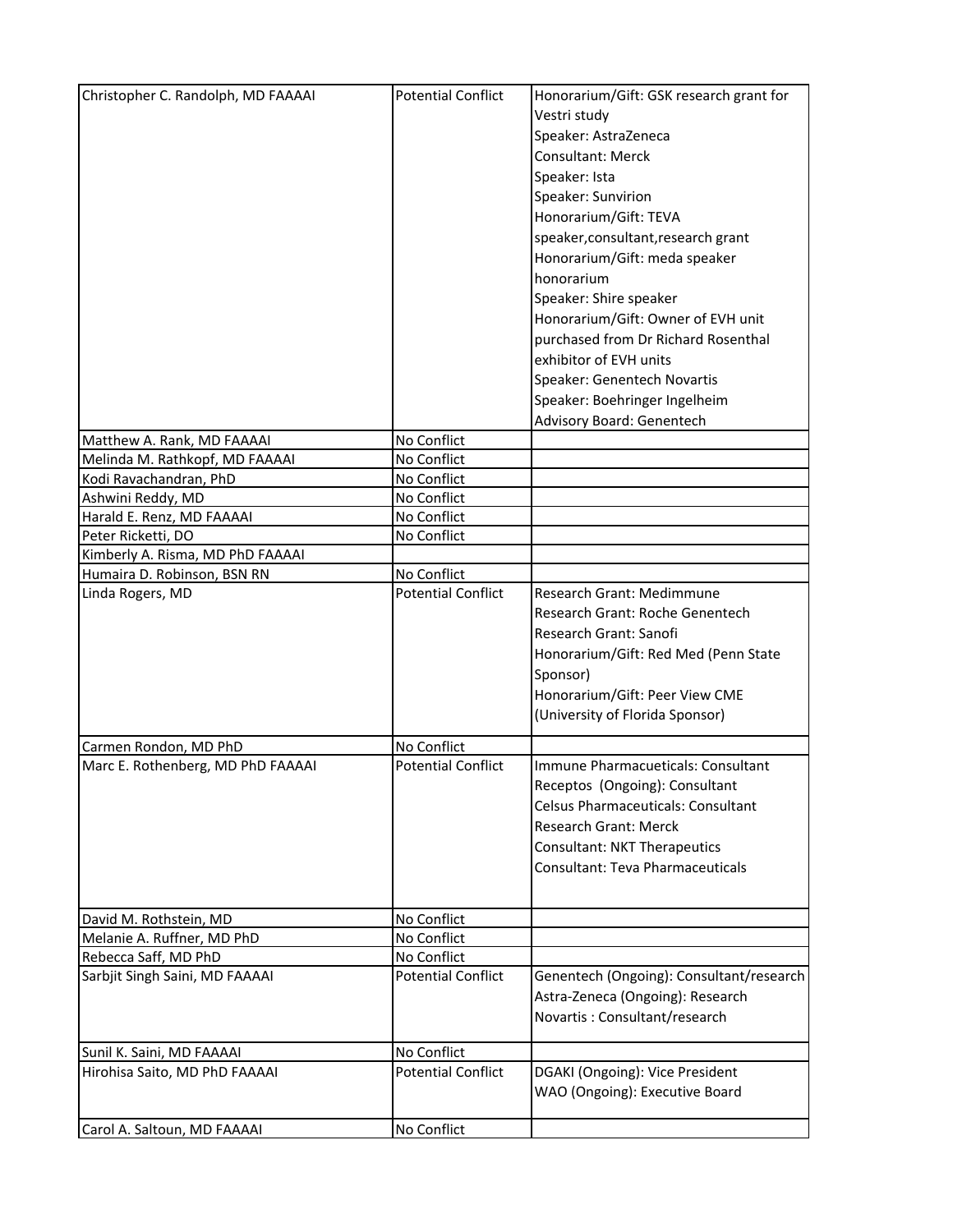| Hugh A. Sampson, MD FAAAAI      | <b>Potential Conflict</b> | Allertein Therapeutics, LLC (Ongoing):      |
|---------------------------------|---------------------------|---------------------------------------------|
|                                 |                           | Scientific Advisor & 4% owner               |
|                                 |                           | DBV Therapeutics (Ongoing): Chief           |
|                                 |                           | Scientific Officer - 40% FTE                |
|                                 |                           | ThermoFisher Scientific (Ongoing): Chair of |
|                                 |                           | the PhARF Scientific Selection Committee    |
|                                 |                           |                                             |
| Lauren A. Sanchez               | No Conflict               |                                             |
| Mario Sanchez-Borges, MD FAAAAI | No Conflict               |                                             |
| Mark F. Sands, MD FAAAAI        | No Conflict               |                                             |
| Jessica Rabe Savage, MD MHS     | No Conflict               |                                             |
| Andrew M. Scharenberg, MD       | <b>Potential Conflict</b> | Bluebird bio (Ongoing): consultant          |
|                                 |                           | Bluebird bio (Ongoing): stock               |
|                                 |                           | Nothing to disclose                         |
| Michael Schatz, MD MS FAAAAI    | <b>Potential Conflict</b> | Consulting and research relationships with  |
|                                 |                           | multiple industry partners who produce      |
|                                 |                           | and market asthma-related products          |
|                                 |                           |                                             |
| Eric M. Schauberger, DO PhD     | No Conflict               |                                             |
| Robert P. Schleimer, PhD FAAAAI | <b>Potential Conflict</b> | Consultant: Aurasense                       |
|                                 |                           | <b>Consultant: Intersect ENT</b>            |
|                                 |                           | <b>Consultant: Merck</b>                    |
|                                 |                           | Consultant: Sanofi                          |
|                                 |                           | Allakos (Ongoing): Consulting/Stock         |
|                                 |                           | GSK (Ongoing): Consulting                   |
|                                 |                           | NIH/NHLBI (Ongoing): grant R37              |
|                                 |                           |                                             |
|                                 |                           | NIH/NHLBI (Ongoing): grant U19              |
| Lynda C. Schneider, MD FAAAAI   | <b>Potential Conflict</b> | <b>Advisory Board: Shire</b>                |
|                                 |                           | <b>Research Grant: Astellas</b>             |
|                                 |                           | <b>Stocks: Antera Therapeutics</b>          |
|                                 |                           | Genentech, Inc (Ongoing): Research Grant    |
|                                 |                           |                                             |
|                                 |                           |                                             |
|                                 |                           |                                             |
| Grant Schulert, MD PhD          | No Conflict               |                                             |
| Veronique M. Schulten, PhD      | No Conflict               |                                             |
| Edith Schussler, MD             | No Conflict               |                                             |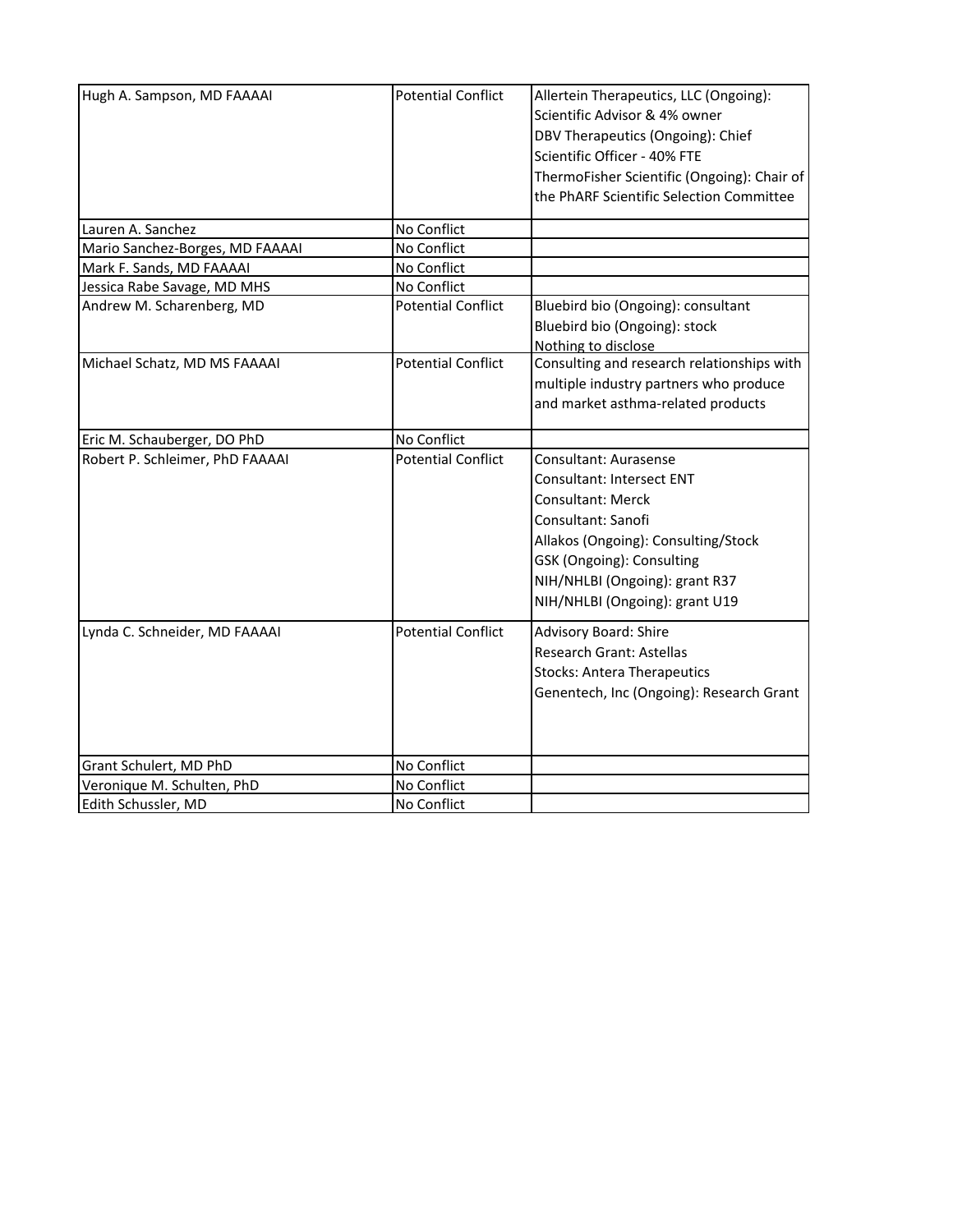| Lawrence B. Schwartz, MD PhD FAAAAI                  | <b>Potential Conflict</b> | Dyax                                            |
|------------------------------------------------------|---------------------------|-------------------------------------------------|
|                                                      |                           | Aventis (Ongoing): clinical trial of growth     |
|                                                      |                           |                                                 |
|                                                      |                           | of children taking nasal corticosteroids        |
|                                                      |                           | (spouse)                                        |
|                                                      |                           | CSL Behring (Ongoing): clinical trial in        |
|                                                      |                           | hereditary angioedema                           |
|                                                      |                           | Genentech (Ongoing): inventor of anti-          |
|                                                      |                           | tryptase mAb that VCU has licensed to           |
|                                                      |                           | Genentech for possible drug development         |
|                                                      |                           | Genentech/Novartis (Ongoing): Xolair in         |
|                                                      |                           | pediatric asthma (spouse)                       |
|                                                      |                           | GSK (Ongoing): studies of mepolizumab in        |
|                                                      |                           | hypereosinophilic syndrome                      |
|                                                      |                           | GSK (Ongoing): clinical trial on allergic       |
|                                                      |                           | rhinitis (spouse)                               |
|                                                      |                           | Merck (Ongoing): speaker honoraria              |
|                                                      |                           | (spouse)                                        |
|                                                      |                           | Merck (Ongoing): research grant to study        |
|                                                      |                           | desensitization by oral immunotherapy           |
|                                                      |                           | Meritage (Ongoing): clinical trial of oral      |
|                                                      |                           | discus budesonide in children with EE           |
|                                                      |                           | (spouse)                                        |
|                                                      |                           | Millipore, Hycult, BioLegend, Santa Cruz,       |
|                                                      |                           | eBiosciences (Ongoing): royalties for mast      |
|                                                      |                           | cell/basophil mAbs                              |
|                                                      |                           | NIH (Ongoing): Research grants to study         |
|                                                      |                           |                                                 |
|                                                      |                           | mast cells and basophils.                       |
|                                                      |                           | Novartis (Ongoing): clinical trial of           |
|                                                      |                           | midostaurin in aggressive mastocytosis          |
|                                                      |                           | Novartis (Ongoing): clinical trial of elidel in |
| Lyne G. Scott, MD FAAAAI                             | No Conflict               |                                                 |
| Roma Sehmi, PhD FAAAAI                               | No Conflict               |                                                 |
| Alessandro Sette, PhD                                | <b>Potential Conflict</b> | ALK-Abello (Ongoing): Consultant                |
| Sally M. Seymour, MD                                 | No Conflict               |                                                 |
| Neelam H. Shah, MD<br>Marcus S. Shaker, MD MS FAAAAI | No Conflict               |                                                 |
| Mohamed H. Shamji, BSc MSc PhD FAAAAI                | No Conflict               |                                                 |
| Ralph Shapiro, MD                                    | <b>Potential Conflict</b> | <b>Research Grant: Grifols</b>                  |
|                                                      |                           | Research Grant: Baxter                          |
|                                                      |                           | Advisory Board: Baxter                          |
|                                                      |                           | Speaker: Shire                                  |
|                                                      |                           | Research Grant: Shire                           |
| Hemant P. Sharma, MD MHS FAAAAI                      | No Conflict               |                                                 |
| William T. Shearer, MD PhD FAAAAI                    | No Conflict               |                                                 |
| William J. Sheehan, MD                               | No Conflict               |                                                 |
| Javed Sheikh, MD FAAAAI                              | No Conflict               |                                                 |
| Mandel R. Sher, MD FAAAAI                            | <b>Potential Conflict</b> | Speaker: Meda                                   |
|                                                      |                           | Speaker: TEVA                                   |
|                                                      |                           | Afferent (Ongoing): Investigator                |
| Baochen Shi, PhD                                     | No Conflict               |                                                 |
| <b>Tetsuo Shoda</b>                                  | No Conflict               |                                                 |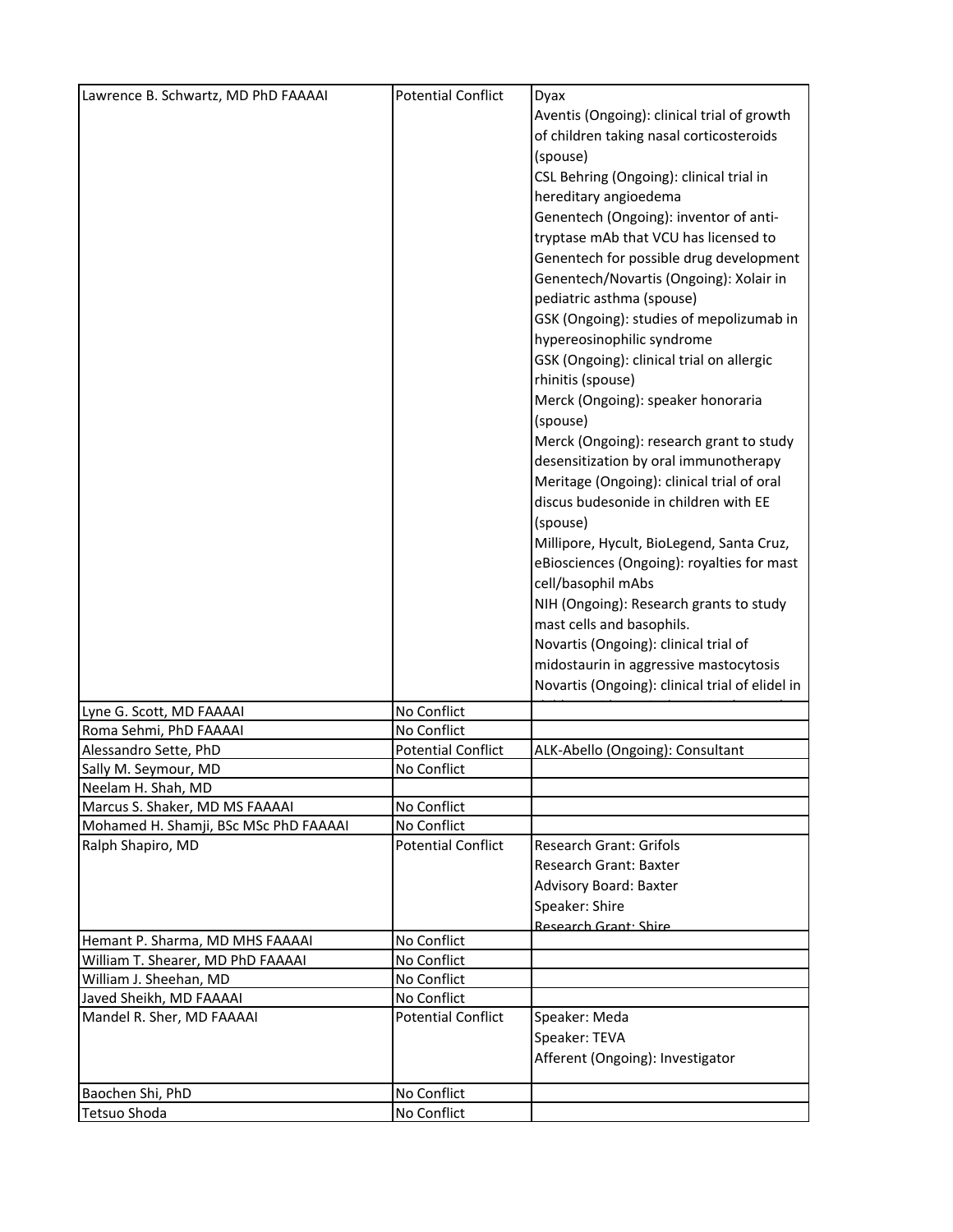| Wayne G. Shreffler, MD PhD FAAAAI  | <b>Potential Conflict</b> | Epiva Biosciences (Ongoing): Consulting                                                                                                                                                                                                                                                                                      |
|------------------------------------|---------------------------|------------------------------------------------------------------------------------------------------------------------------------------------------------------------------------------------------------------------------------------------------------------------------------------------------------------------------|
| Dennis Shusterman, MD MPH          | No Conflict               |                                                                                                                                                                                                                                                                                                                              |
| Scott H. Sicherer, MD FAAAAI       | No Conflict               |                                                                                                                                                                                                                                                                                                                              |
| Richard Siegel, MD PhD             | No Conflict               |                                                                                                                                                                                                                                                                                                                              |
| <b>Elizabeth Simms</b>             | No Conflict               |                                                                                                                                                                                                                                                                                                                              |
| Dagmar Simon, MD                   | No Conflict               |                                                                                                                                                                                                                                                                                                                              |
| Hans-Uwe Simon, MD PhD FAAAAI      | No Conflict               |                                                                                                                                                                                                                                                                                                                              |
| Anne Marie Singh, MD               | No Conflict               |                                                                                                                                                                                                                                                                                                                              |
| David P. Skoner, MD                | <b>Potential Conflict</b> | GSK (Ongoing): Grant support and Speaker<br>Honoraria<br>Merck (Ongoing): Grant support and<br>Speaker Honoraria<br>NIH (Ongoing): Grant Support<br>Novartis Pharmaceuticals Corp (Ongoing):<br><b>Grant Support and Speaking Honoraria</b><br>Sunovion (Ongoing): Grant support<br>Mylan (Ongoing): Consulting and Speaking |
|                                    |                           | Honoraria<br>Meda (Ongoing): Consulting and Speaking<br>Honoraria<br>Greer (Ongoing): Consulting and Speaking<br>Honoraria and Grant Support                                                                                                                                                                                 |
| Jay E. Slater, MD                  | No Conflict               |                                                                                                                                                                                                                                                                                                                              |
| Raymond G. Slavin, MD MS FAAAAI    | No Conflict               |                                                                                                                                                                                                                                                                                                                              |
| John W. Sleasman, MD               | No Conflict               |                                                                                                                                                                                                                                                                                                                              |
| Anna D. Slovick                    | No Conflict               |                                                                                                                                                                                                                                                                                                                              |
| Derek M. Smith, MD                 | No Conflict               |                                                                                                                                                                                                                                                                                                                              |
| Sabrina J. Smith, RN               | No Conflict               |                                                                                                                                                                                                                                                                                                                              |
| Roland Solensky, MD FAAAAI         | <b>Potential Conflict</b> | Allerquest: Clinical trial investigator<br>Astra Zeneca (Ongoing): Clinical trial<br>investigator<br>Merck: Clinical trial investigator                                                                                                                                                                                      |
| Weily Soong, MD FAAAAI             | No Conflict               |                                                                                                                                                                                                                                                                                                                              |
| Christine A. Sorkness, PharmD      | No Conflict               |                                                                                                                                                                                                                                                                                                                              |
| Jonathan M. Spergel, MD PhD FAAAAI | <b>Potential Conflict</b> | Advisory Board: dannone<br>Almmune Therapeutics (Ongoing): Grant<br>DBV (Ongoing): Scientific Board of<br>Directors, Grant<br>MEI (Ongoing): Speaker                                                                                                                                                                         |
| Sarah W. Spriet, DO                | No Conflict               |                                                                                                                                                                                                                                                                                                                              |
| Gary J. Stadtmauer, MD FAAAAI      | No Conflict               |                                                                                                                                                                                                                                                                                                                              |
| Wesley W. Stafford, MD FAAAAI      | No Conflict               |                                                                                                                                                                                                                                                                                                                              |
| Pamela H. Steele, MSN CPNP AE-C    | No Conflict               |                                                                                                                                                                                                                                                                                                                              |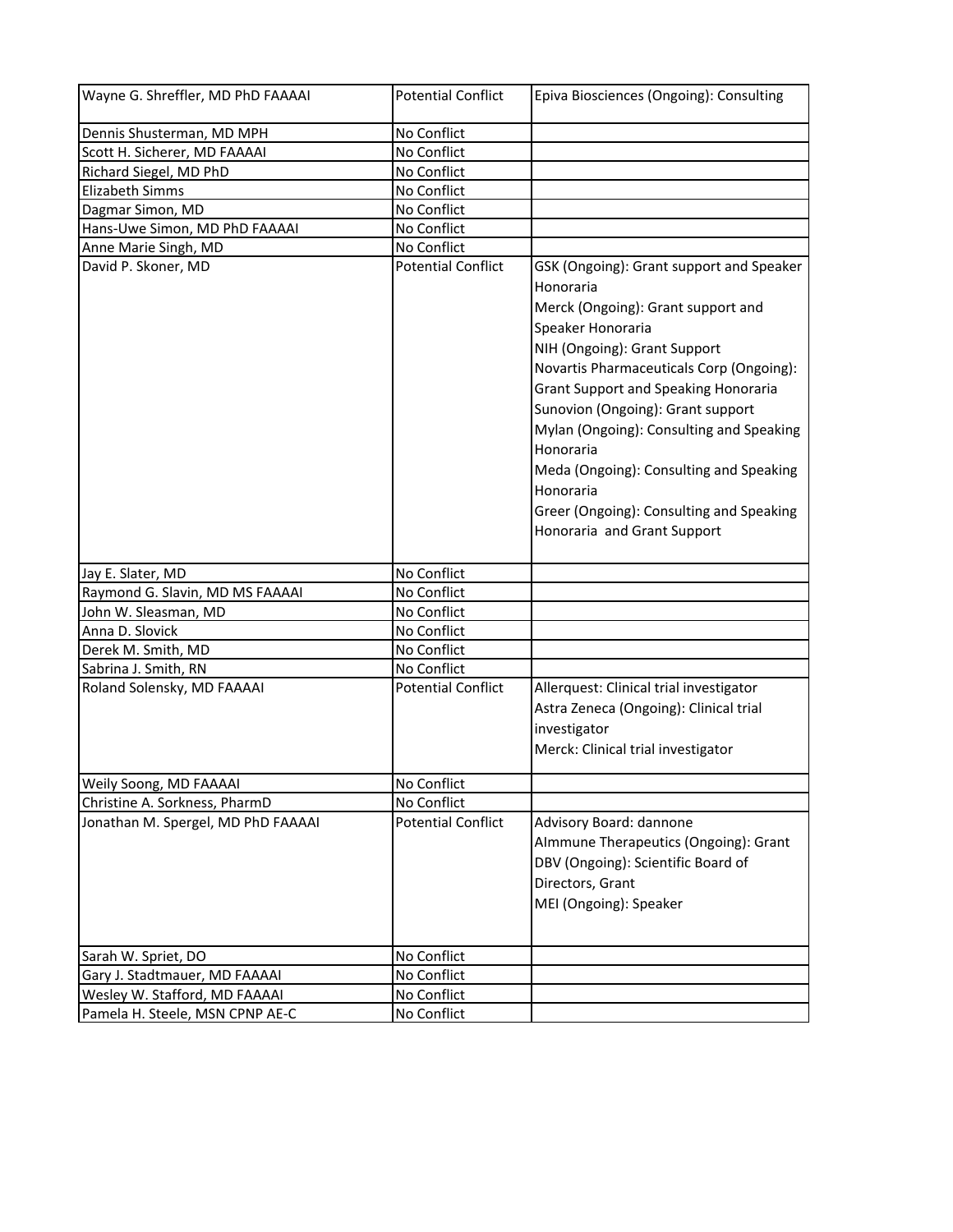| Mark R. Stein, MD FAAAAI                      | <b>Potential Conflict</b> | ADMA (Ongoing): Investigator             |
|-----------------------------------------------|---------------------------|------------------------------------------|
|                                               |                           | BPL (Ongoing): Investigator              |
|                                               |                           | CSL Behring (Ongoing): Speaker           |
|                                               |                           | Green Cross (Ongoing): Investigator,     |
|                                               |                           | speaker                                  |
|                                               |                           | Kedrion (Ongoing): Investigator          |
|                                               |                           |                                          |
|                                               |                           | Therapure (Ongoing): Advisory Board      |
|                                               |                           | Baxter Healthcare (Ongoing): Speaker,    |
| John W. Steinke, PhD FAAAAI                   | No Conflict               |                                          |
| David M. Stevens, MD FAAFP                    | No Conflict               |                                          |
| Whitney Stevens, MD PhD                       | No Conflict               |                                          |
| Matt T. Stier                                 | No Conflict               |                                          |
| Kelly D. Stone, MD PhD FAAAAI                 | No Conflict               |                                          |
| William W. Storms, MD FAAAAI                  | <b>Potential Conflict</b> | Mylan (Ongoing): Research, Consultant,   |
|                                               |                           | Speaker                                  |
|                                               |                           | TEVA (Ongoing): Research, Consultant,    |
|                                               |                           | Speaker                                  |
|                                               |                           | Amgen (Ongoing): Research                |
|                                               |                           | Genentech (Ongoing): Research,           |
|                                               |                           | Consultant, Speaker                      |
|                                               |                           | Sanofi (Ongoing): Research               |
|                                               |                           | AstraZeneca (Ongoing): Research, Speaker |
|                                               |                           | Meda (Ongoing): Research                 |
|                                               |                           | Circassia (Ongoing): Reseach             |
|                                               |                           | GSK (Ongoing): Research                  |
|                                               |                           | Pulmagen: Research                       |
|                                               |                           | Reckitt Benkiser: Consultant, Speaker    |
|                                               | No Conflict               |                                          |
| Alex Straumann, MD<br>Beth D. Strong, RN CCRC | No Conflict               |                                          |
| David R. Stukus, MD FAAAAI                    | No Conflict               |                                          |
| James W. Sublett, MD                          | No Conflict               |                                          |
| Ahila Subramanian, MD MPH                     | No Conflict               |                                          |
| Kazuko Sugai, MD PhD                          | No Conflict               |                                          |
| Kathleen E. Sullivan, MD PhD FAAAAI           | <b>Potential Conflict</b> | CSL Behring: Research support            |
|                                               |                           | Immune deficiency foundation (Ongoing):  |
|                                               |                           | Consulting immunologist                  |
|                                               |                           |                                          |
| Britta Sundquist, MD                          | No Conflict               |                                          |
|                                               |                           |                                          |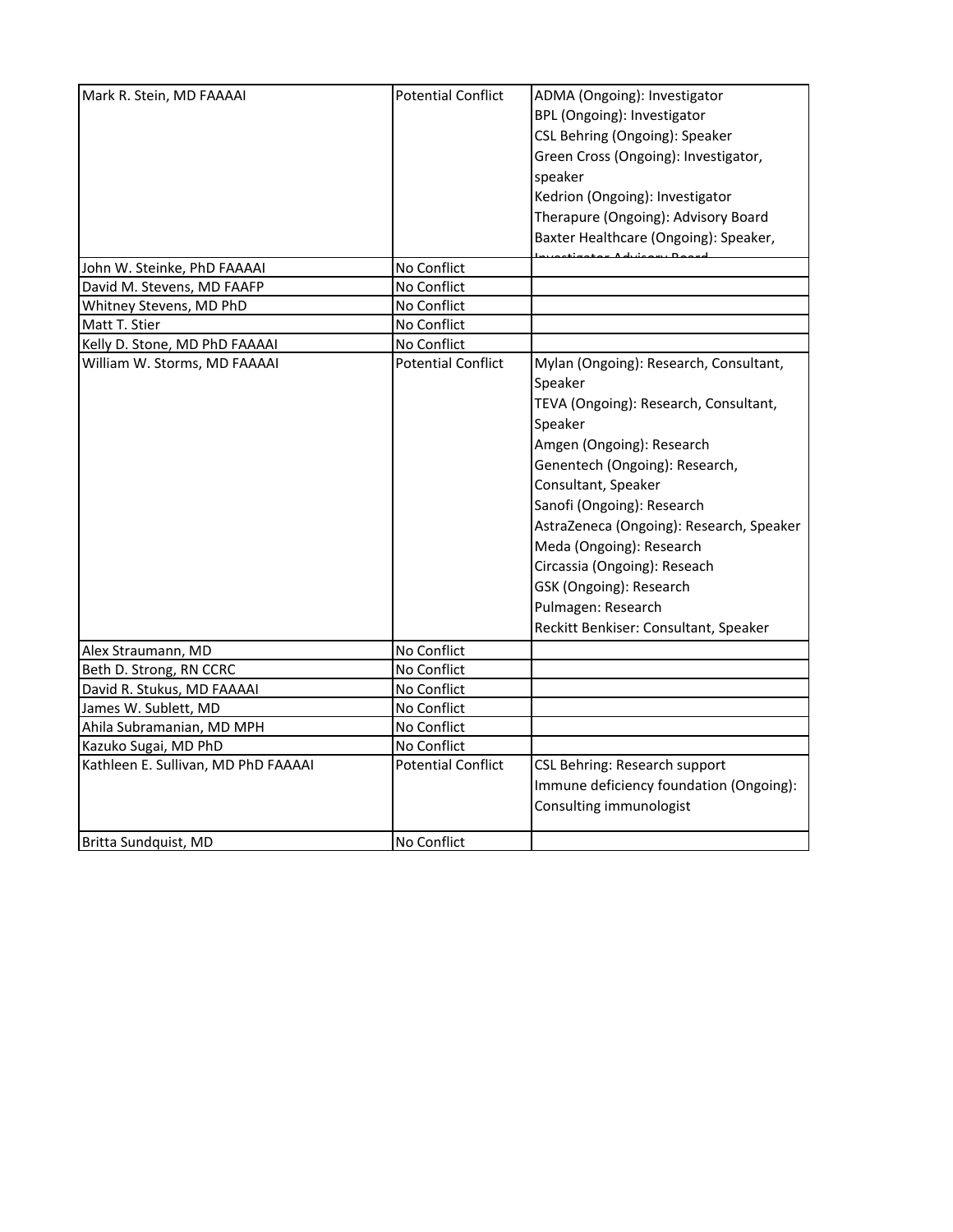| Stanley J. Szefler, MD FAAAAI     | <b>Potential Conflict</b> | Advisory Board: Boehringer-Ingelheim      |
|-----------------------------------|---------------------------|-------------------------------------------|
|                                   |                           | <b>Advisory Board: Novartis</b>           |
|                                   |                           | Advisory Board: Roche                     |
|                                   |                           | Advisory Board: Glaxo Smith Kline         |
|                                   |                           | Advisory Board: Astra Zeneca              |
|                                   |                           | Advisory Board: Daiischi Sankyo           |
|                                   |                           | Advisory Board: Genentech                 |
|                                   |                           | Colorado Public Health Department         |
|                                   |                           | (Ongoing): Research Grant                 |
|                                   |                           | NIH:NHLBI (Ongoing): Research Grant:      |
|                                   |                           | AsthmaNet                                 |
|                                   |                           | NIH:NIAID (Ongoing): Research Grant:      |
|                                   |                           | Inner City Asthma Consortium              |
|                                   |                           | Glaxo Smith Kline (Ongoing): Research     |
|                                   |                           | Grant: Childhood Health and               |
|                                   |                           | <b>Environmental Center Grant</b>         |
| Mimi L. K. Tang, MD PhD FAAAAI    | No Conflict               |                                           |
| Mike Tankersley, MD FAAAAI        | No Conflict               |                                           |
| Susan M. Tarlo, MBBS FAAAAI       | No Conflict               |                                           |
| Scott A. Tarver, PharmD           | No Conflict               |                                           |
| Donald P. Tashkin, MD             | <b>Potential Conflict</b> | AstraZeneca (Ongoing): Consultant,        |
|                                   |                           | speaker                                   |
|                                   |                           | TEVA: Consultant, speaker                 |
|                                   |                           | Boehringer-Ingelheim (Ongoing): Research  |
|                                   |                           | grant recipient, speaker                  |
|                                   |                           | GlaxoSmithKline: Research grant recipient |
|                                   |                           | Novartis (Ongoing): Consultant            |
|                                   |                           | Sunovion (Ongoing): Consultant, speaker   |
|                                   |                           |                                           |
| Michael N. Teng, PhD              | No Conflict               |                                           |
| Mary H. Thal, RN                  | No Conflict               |                                           |
| Teresa Thompson, CPC CMSCS CCC    | No Conflict               |                                           |
| Wellington S. Tichenor, MD FAAAAI | <b>Potential Conflict</b> | BPL (Ongoing): Speakers Bureau            |
| Katherine Tille, MD               | No Conflict               |                                           |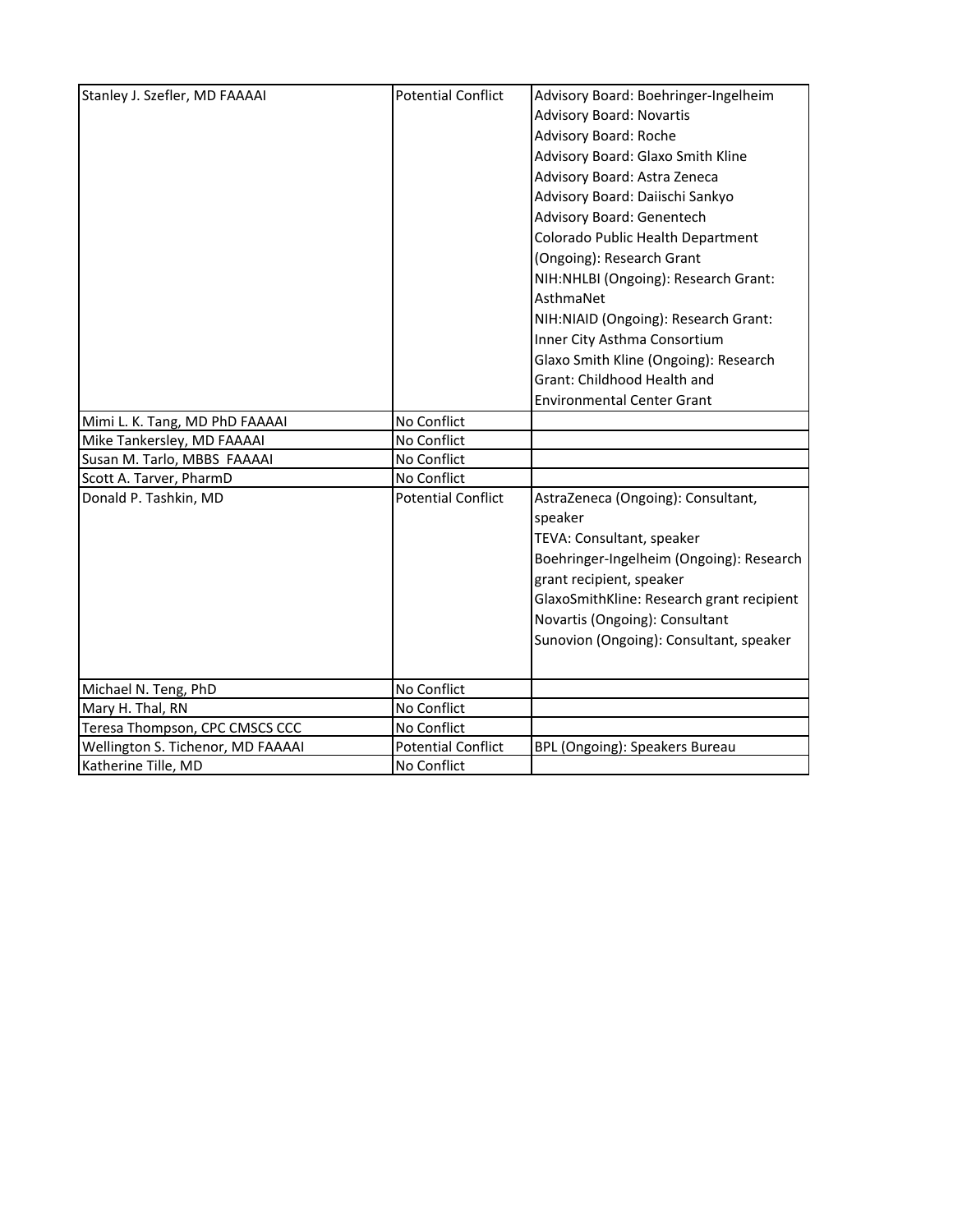| Stephen A. Tilles, MD FAAAAI | <b>Potential Conflict</b> | Research Grant: Genentech (PI in clinical                  |
|------------------------------|---------------------------|------------------------------------------------------------|
|                              |                           | study)                                                     |
|                              |                           | Research Grant: Perrigo (sub-I in clinical                 |
|                              |                           | study)                                                     |
|                              |                           | Research Grant: Astellas (PI in clinical                   |
|                              |                           | study)                                                     |
|                              |                           | Research Grant: TEVA (PI in clinical study)                |
|                              |                           | Research Grant: DBV Technologies (PI in<br>clinical study) |
|                              |                           | Research Grant: Astrazeneca (PI in clinical                |
|                              |                           | study)                                                     |
|                              |                           | Research Grant: Novartis (PI in clinical<br>study)         |
|                              |                           | Research Grant: Amgen (PI in clinical                      |
|                              |                           | study)                                                     |
|                              |                           | Research Grant: TEVA (PI in clinical study)                |
|                              |                           | Research Grant: Merck(PI in clinical study)                |
|                              |                           | Research Grant: Stanford University (PI in                 |
|                              |                           | clinical study)                                            |
|                              |                           | Research Grant: Gilead (PI in clinical study)              |
|                              |                           | Research Grant: Biota (PI in clinical study)               |
|                              |                           | Research Grant: Mylan(PI in clinical study)                |
|                              |                           | Consultant: FARE Medical Advisory Board                    |
|                              |                           |                                                            |
|                              |                           |                                                            |
|                              |                           |                                                            |
|                              |                           |                                                            |
|                              |                           |                                                            |
|                              |                           |                                                            |
| Karol G. Timmons, RN MS CPNP | No Conflict               |                                                            |
| Alkis Togias, MD FAAAAI      | No Conflict               |                                                            |
| Troy R. Torgerson, MD PhD    | <b>Potential Conflict</b> | Baxter Biosciences (Ongoing): Consultant                   |
|                              |                           | and Research Grant Recipient                               |
|                              |                           | CSL Behring (Ongoing): Consultant and                      |
|                              |                           | <b>Research Grant Recipient</b>                            |
|                              |                           |                                                            |
| Erika N. Torjusen, MD        | No Conflict               |                                                            |
| Julia Tripple, MD            | No Conflict               |                                                            |
| Amanda S. Troger, BSN RN     | No Conflict               |                                                            |
| Lena Truong                  | No Conflict               |                                                            |
| Tho Q. Truong, MD            | No Conflict               |                                                            |
| Paul J. Turner, MD PhD       | No Conflict               |                                                            |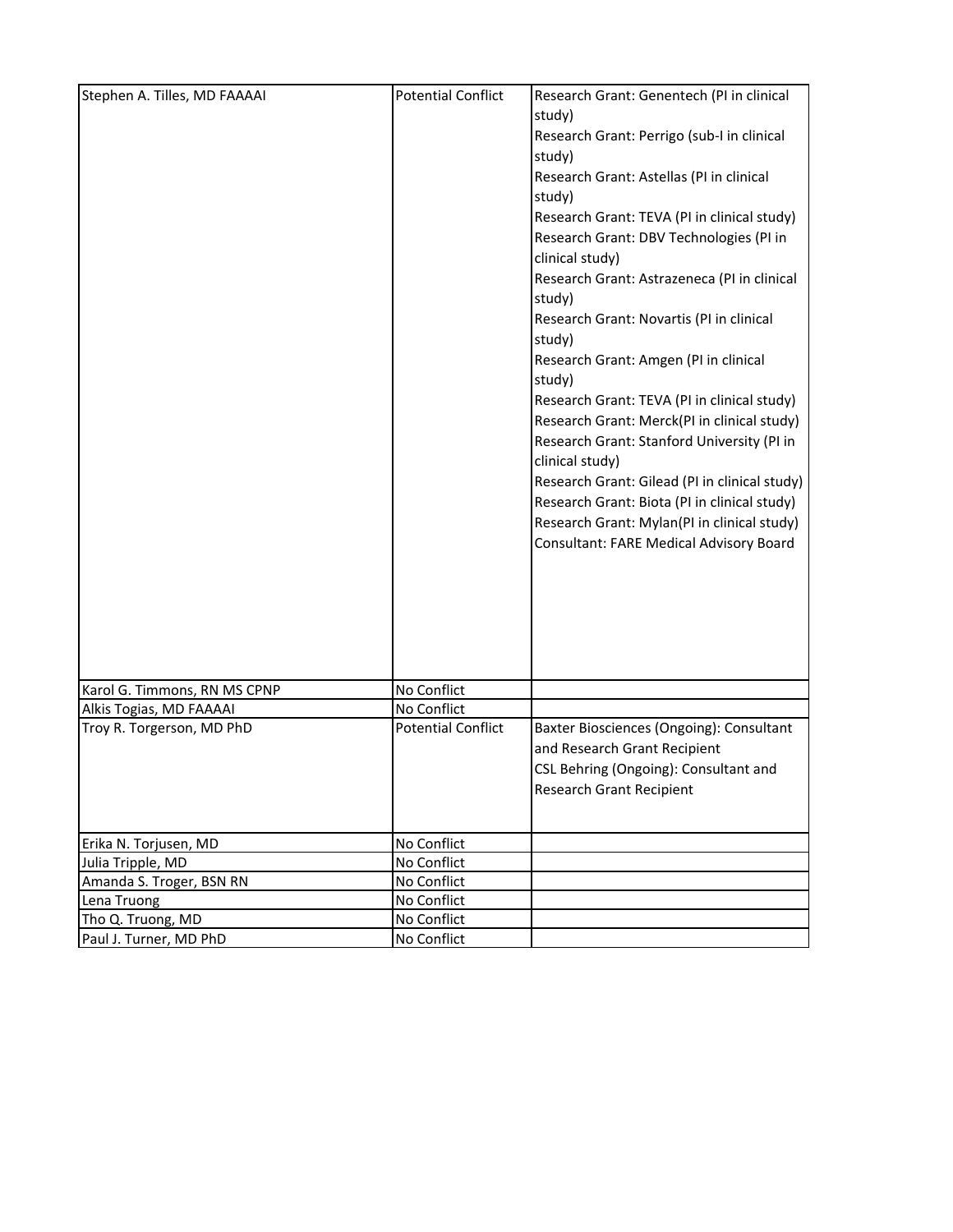| Rudolf Valenta, MD                                                 | <b>Potential Conflict</b>                | Consultant: Biomay AG Vienna, Austria<br>Consultant: Thermofisher, Uppsala,<br>Sweden<br>Consultant: Fresenius Medical Care, Bad<br>Homburg, Germany<br>Thermofisher Uppsala (Ongoing): Research<br>Grant<br>Austrian Science Fund FWF (Ongoing):<br>Research grant<br>Biomay Vienna (Ongoing): Research Grant<br>Fresenius Medical Care (Ongoing):<br>Research Grant |
|--------------------------------------------------------------------|------------------------------------------|-----------------------------------------------------------------------------------------------------------------------------------------------------------------------------------------------------------------------------------------------------------------------------------------------------------------------------------------------------------------------|
| Erkka J. Valovirta, Prof MD PhD                                    | No Conflict                              |                                                                                                                                                                                                                                                                                                                                                                       |
| Peter Van De Water, PhD                                            | No Conflict                              |                                                                                                                                                                                                                                                                                                                                                                       |
| Ajit Varki, MD                                                     | No Conflict                              |                                                                                                                                                                                                                                                                                                                                                                       |
| Carina Venter, PhD RD                                              | No Conflict                              |                                                                                                                                                                                                                                                                                                                                                                       |
| Donata Vercelli, MD                                                | No Conflict                              |                                                                                                                                                                                                                                                                                                                                                                       |
| Brian P. Vickery, MD FAAAAI                                        | <b>Potential Conflict</b>                | <b>Employer: Aimmune Therapeutics</b><br><b>Title: Senior Medical Director</b><br>Company develops treatments for food<br>allergies.                                                                                                                                                                                                                                  |
| Erika Von Mutius, MD MSc                                           | No Conflict                              |                                                                                                                                                                                                                                                                                                                                                                       |
| Martin Wagenmann, MD FAAAAI                                        | <b>Potential Conflict</b>                | Speaker: Allergopharma GmbH & Co KG,<br>Germany<br>Consultant: Bionorica SE, Germany<br>Speaker: HAL Allergies GmbH, Germany<br>Consultant: HAL Allergies GmbH, Germany<br>Advisory Board: Meda Pharma, Germany<br>Speaker: ALK-Abello, Germany<br>Speaker: Meda Pharma, Germany<br>Advisory Board: ALK Abello                                                        |
| Kirk H. Waibel, MD FAAAAI                                          | No Conflict                              |                                                                                                                                                                                                                                                                                                                                                                       |
| Jolan E. Walter, MD PhD                                            | No Conflict                              |                                                                                                                                                                                                                                                                                                                                                                       |
| Erik R. Wambre, PhD, MBE                                           | No Conflict                              |                                                                                                                                                                                                                                                                                                                                                                       |
| Julie Wang, MD FAAAAI                                              | <b>Potential Conflict</b>                | Advisory Board: JDP Therapeutics, Inc<br>Consultant: Merck<br>Consultant: Aimmune                                                                                                                                                                                                                                                                                     |
| Meiqin Wang, MD PhD                                                | No Conflict                              |                                                                                                                                                                                                                                                                                                                                                                       |
| Ruoning Wang, PhD                                                  | No Conflict                              |                                                                                                                                                                                                                                                                                                                                                                       |
| Yui-Hsi Wang, PhD                                                  | No Conflict                              |                                                                                                                                                                                                                                                                                                                                                                       |
| Richard L. Wasserman, MD PhD FAAAAI                                | No Conflict                              |                                                                                                                                                                                                                                                                                                                                                                       |
| Stephen I. Wasserman, MD FAAAAI                                    | <b>Potential Conflict</b>                | employed by ABAI                                                                                                                                                                                                                                                                                                                                                      |
| Richard W. Weber, MD FAAAAI                                        | No Conflict                              |                                                                                                                                                                                                                                                                                                                                                                       |
| Joshua B. Wechsler                                                 | No Conflict                              |                                                                                                                                                                                                                                                                                                                                                                       |
| Catherine Randa Weiler, MD PhD FAAAAI<br>John M. Weiler, MD FAAAAI | No Conflict<br><b>Potential Conflict</b> | Employer: CompleWare Corporation<br>Title: President                                                                                                                                                                                                                                                                                                                  |
| Katja G. Weinacht, MD PhD                                          | No Conflict                              |                                                                                                                                                                                                                                                                                                                                                                       |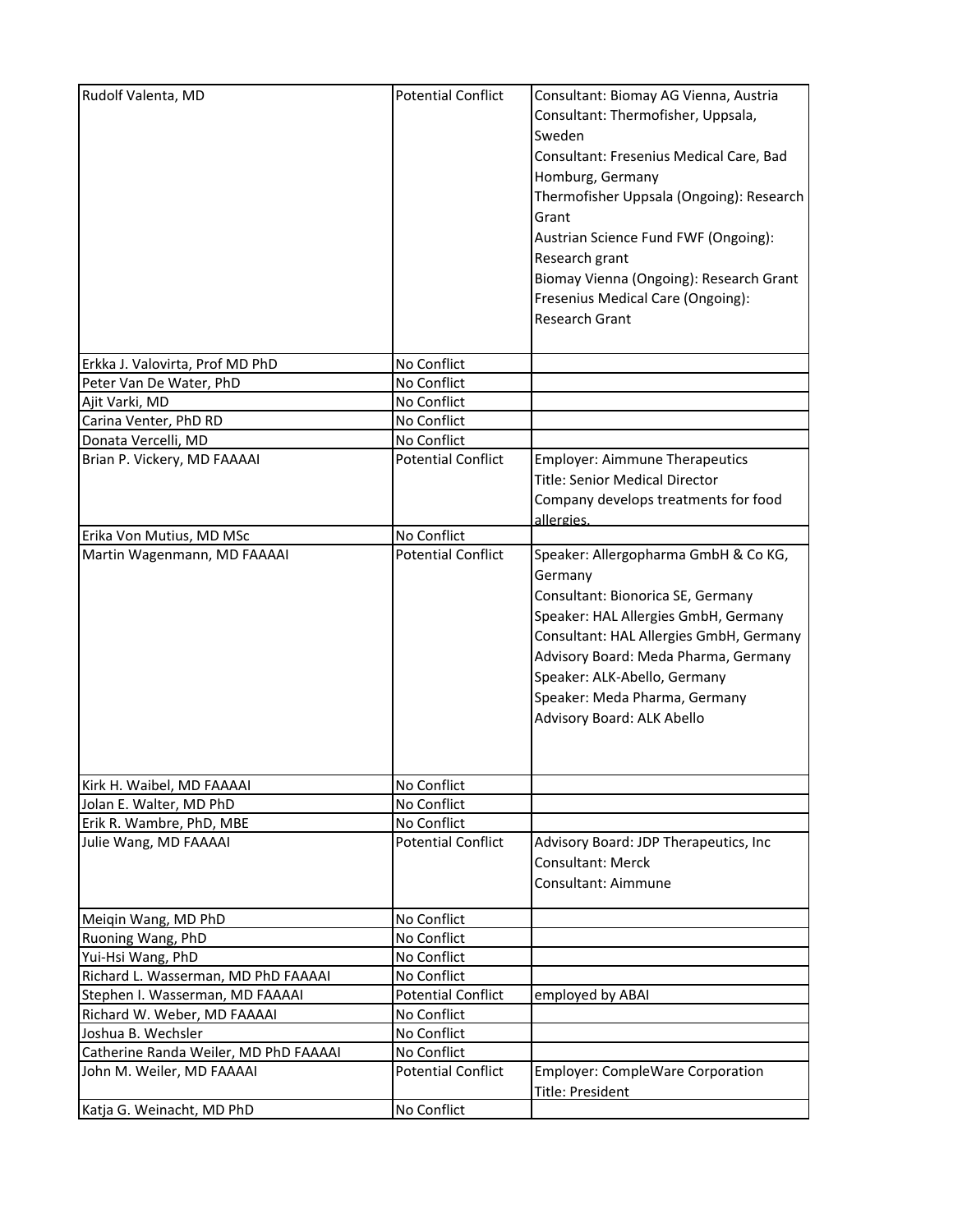| Andrew G. Weinstein, MD FAAAAI                          | <b>Potential Conflict</b>                | Merck Gant Improving Asthma Control in<br>the Real World: (Ongoing): Principal<br>Investigator                                                                                                                                                                                                                                                                    |
|---------------------------------------------------------|------------------------------------------|-------------------------------------------------------------------------------------------------------------------------------------------------------------------------------------------------------------------------------------------------------------------------------------------------------------------------------------------------------------------|
| Steven F. Weinstein, MD FAAAAI                          |                                          |                                                                                                                                                                                                                                                                                                                                                                   |
| Ting Wen, PhD                                           | No Conflict                              |                                                                                                                                                                                                                                                                                                                                                                   |
| Sally E. Wenzel, MD FAAAAI                              | <b>Potential Conflict</b>                | Consultant: AstraZneneca<br>Consultant: Boehringer Ingelheim<br>Consultant: GSK<br>Research Grant: Boehringer Ingelheim<br>Research Grant: Sanofi Aventis<br>Research Grant: AstraZeneca<br><b>Research Grant: GSK</b><br>Research Grant: Genentech<br>AstraZeneca (Ongoing): Advisory Board                                                                      |
| Duane R. Wesemann, MD, PhD                              | No Conflict                              |                                                                                                                                                                                                                                                                                                                                                                   |
| C. Ross Westley, MD FAAAAI                              | No Conflict                              |                                                                                                                                                                                                                                                                                                                                                                   |
| Andrew A. White, MD FAAAAI                              | No Conflict                              |                                                                                                                                                                                                                                                                                                                                                                   |
| Paige G. Wickner, MD FAAAAI                             | No Conflict                              |                                                                                                                                                                                                                                                                                                                                                                   |
| Todd M. Wilson, DO FAAAAI                               | No Conflict                              |                                                                                                                                                                                                                                                                                                                                                                   |
| Mark R. Windt, MD                                       | No Conflict                              |                                                                                                                                                                                                                                                                                                                                                                   |
| Elizabeth Wohlfert, PhD                                 | No Conflict                              |                                                                                                                                                                                                                                                                                                                                                                   |
| Robert A. Wood, MD FAAAAI<br>Prescott Woodruff, MD, MPH | <b>Potential Conflict</b><br>No Conflict | Speaker: Allergopharma GmbH & Co KG,<br>Germany<br>Consultant: Bionorica SE, Germany<br>Speaker: HAL Allergies GmbH, Germany<br>Consultant: HAL Allergies GmbH, Germany<br>Advisory Board: Meda Pharma, Germany<br>Speaker: ALK-Abello, Germany<br>Speaker: Meda Pharma, Germany<br>Advisory Board: ALK Abello<br>DBV Technologies (Ongoing): Research<br>Support |
|                                                         |                                          |                                                                                                                                                                                                                                                                                                                                                                   |
| Darshna Yagnik<br>Luanna Yang                           | No Conflict<br>No Conflict               |                                                                                                                                                                                                                                                                                                                                                                   |
| Anne B. Yates, MD FAAAAI                                | No Conflict                              |                                                                                                                                                                                                                                                                                                                                                                   |
| Wayne M. Yokoyama, MD                                   | No Conflict                              |                                                                                                                                                                                                                                                                                                                                                                   |
| Takeshi Yoshida, PhD                                    | No Conflict                              |                                                                                                                                                                                                                                                                                                                                                                   |
| Shin Yoshino, PhD                                       | No Conflict                              |                                                                                                                                                                                                                                                                                                                                                                   |
| Michael C. Young, MD FAAAAI                             | No Conflict                              |                                                                                                                                                                                                                                                                                                                                                                   |
| Joyce E. Yu, MD FAAAAI                                  | No Conflict                              |                                                                                                                                                                                                                                                                                                                                                                   |
| Joseph S. Yusin, MD FAAAAI                              | No Conflict                              |                                                                                                                                                                                                                                                                                                                                                                   |
| W. X. Zhang, MD                                         | No Conflict                              |                                                                                                                                                                                                                                                                                                                                                                   |
| Steven Ziegler, PhD                                     | No Conflict                              |                                                                                                                                                                                                                                                                                                                                                                   |
| Nina A. Zimmermann, MSN RN ANP-BC AE-C                  | No Conflict                              |                                                                                                                                                                                                                                                                                                                                                                   |
| Nives Zimmermann, MD FAAAAI                             | <b>Potential Conflict</b>                | NIH (Ongoing): PI on grant                                                                                                                                                                                                                                                                                                                                        |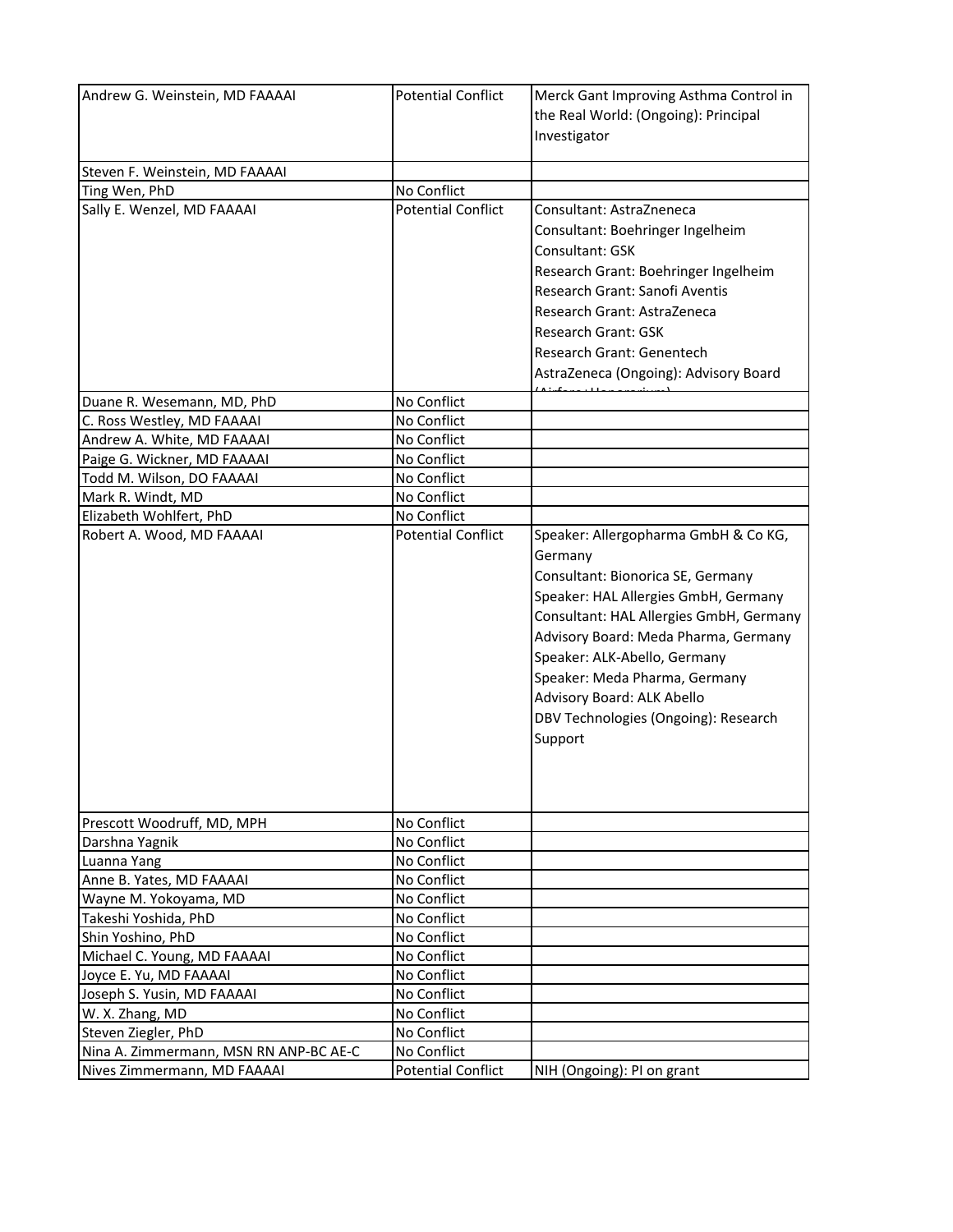| Bruce L. Zuraw, MD | <b>Potential Conflict</b> | Consultant: BioCryst                    |
|--------------------|---------------------------|-----------------------------------------|
|                    |                           | Consultant: Ionis                       |
|                    |                           | Consultant: Alnylan                     |
|                    |                           | Consultant: Arrowhead                   |
|                    |                           | Consultant: BioCryst                    |
|                    |                           | Consultant: CSL Behring                 |
|                    |                           | Consultant: Dyax                        |
|                    |                           | Consultant: Ionis                       |
|                    |                           | Consultant: Nektar                      |
|                    |                           | Consultant: Shire                       |
|                    |                           | Genentech (Ongoing): Consultant         |
|                    |                           | Novartis (Ongoing): Consultant          |
|                    |                           | Sanofi-Aventis (Ongoing): Consultant    |
|                    |                           | NIH (Ongoing): Research support         |
|                    |                           | U.S. Department of Defense (Ongoing):   |
|                    |                           | Research support                        |
|                    |                           | Veterans Administration (Ongoing):      |
|                    |                           | Research support                        |
|                    |                           |                                         |
|                    |                           | HAE Association (Ongoing): Chair of     |
|                    |                           | Medical Advisory Board and HAE Registry |
|                    |                           |                                         |
|                    |                           |                                         |